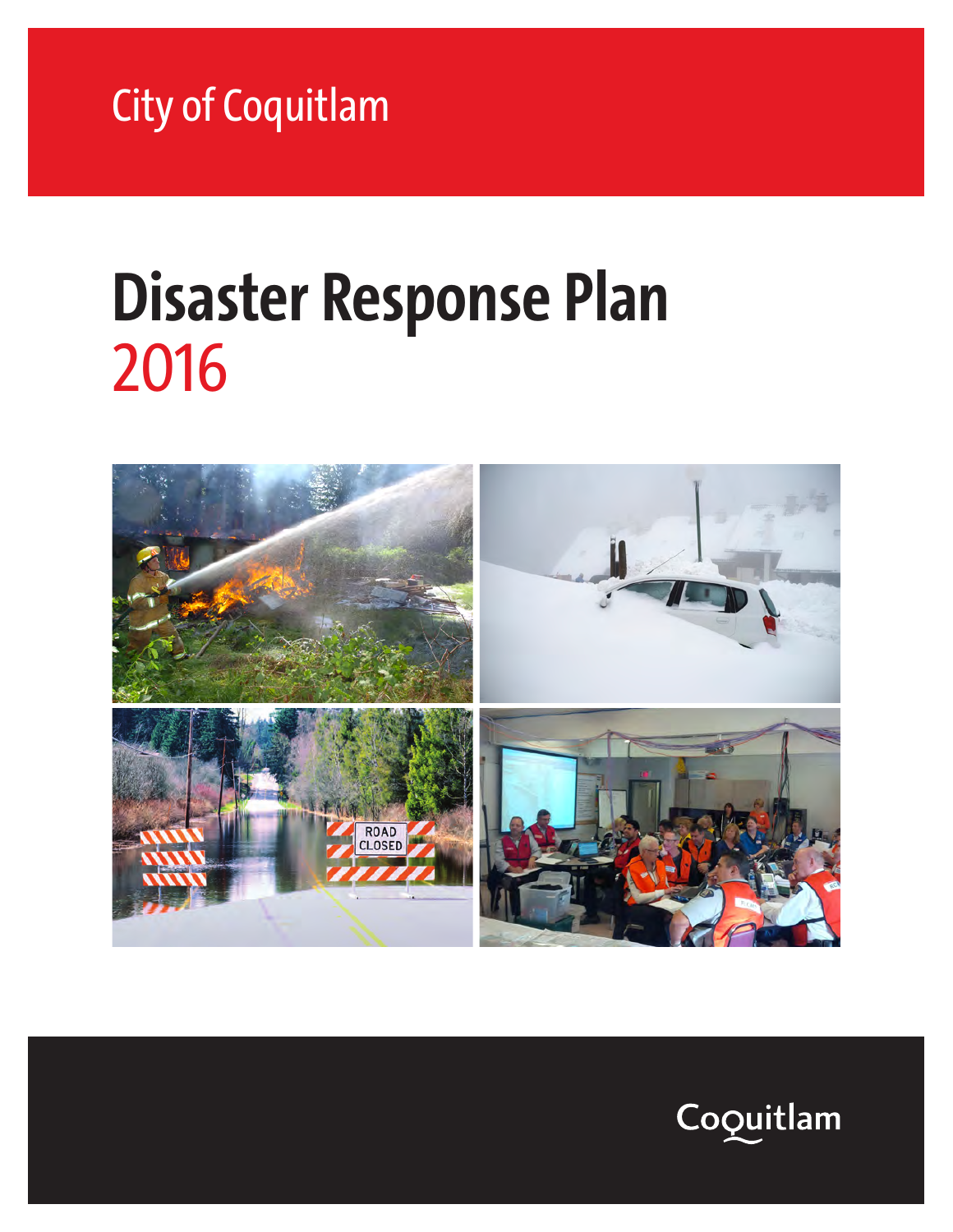### **TABLE OF CONTENTS**

| $\mathbf{1}$ |  |
|--------------|--|
| 1.1          |  |
| 1.2          |  |
| 1.3          |  |
| 1.4          |  |
| 1.5          |  |
| $\mathbf{2}$ |  |
| 2.1          |  |
| 2.2          |  |
| 2.3          |  |
| 3            |  |
| 4            |  |
| 4.1          |  |
| 4.2          |  |
| 4.3          |  |
| 5            |  |
| 5.1          |  |
| 5.2          |  |
| 5.3          |  |
| 5.4          |  |
| 5.4.1        |  |
| 5.4.2        |  |
| 5.4.3        |  |
| 5.4.4        |  |
| 5.4.5        |  |
| 5.5          |  |
| 5.6          |  |
| 6            |  |
| 6.1          |  |
| 6.2          |  |
| 6.3          |  |
| 6.4          |  |
| 6.4.1        |  |
| 6.4.2        |  |
| 6.4.3        |  |
| 6.4.4        |  |
| 6.4.5        |  |
| 6.4.6        |  |
| 6.4.7        |  |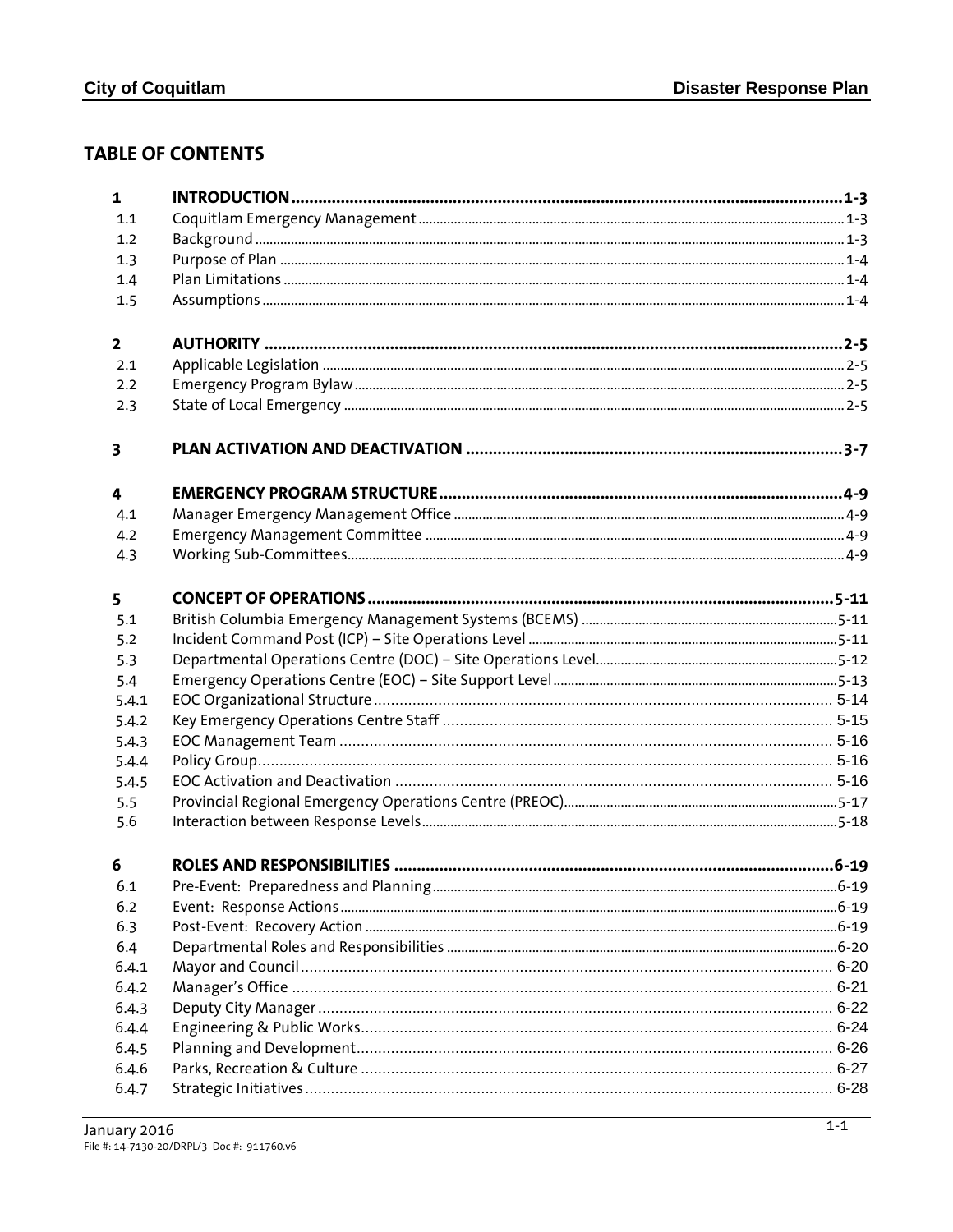## **City of Coquitlam**

| 6.5             |  |
|-----------------|--|
| 6.5.1           |  |
| 6.5.2           |  |
| 6.5.3           |  |
| 6.5.4           |  |
| 6.5.5           |  |
|                 |  |
| $\overline{7}$  |  |
| 7.1             |  |
|                 |  |
| 8               |  |
| 8.1             |  |
| 8.2             |  |
| 8.3             |  |
| 8.4             |  |
|                 |  |
| 9               |  |
| 9.1             |  |
| 9.2             |  |
| 9.3             |  |
|                 |  |
| 10              |  |
| 10.1            |  |
| 10.2            |  |
|                 |  |
| <b>ANNEX A:</b> |  |
|                 |  |
|                 |  |
|                 |  |
|                 |  |
|                 |  |
|                 |  |
|                 |  |
|                 |  |
|                 |  |
|                 |  |
|                 |  |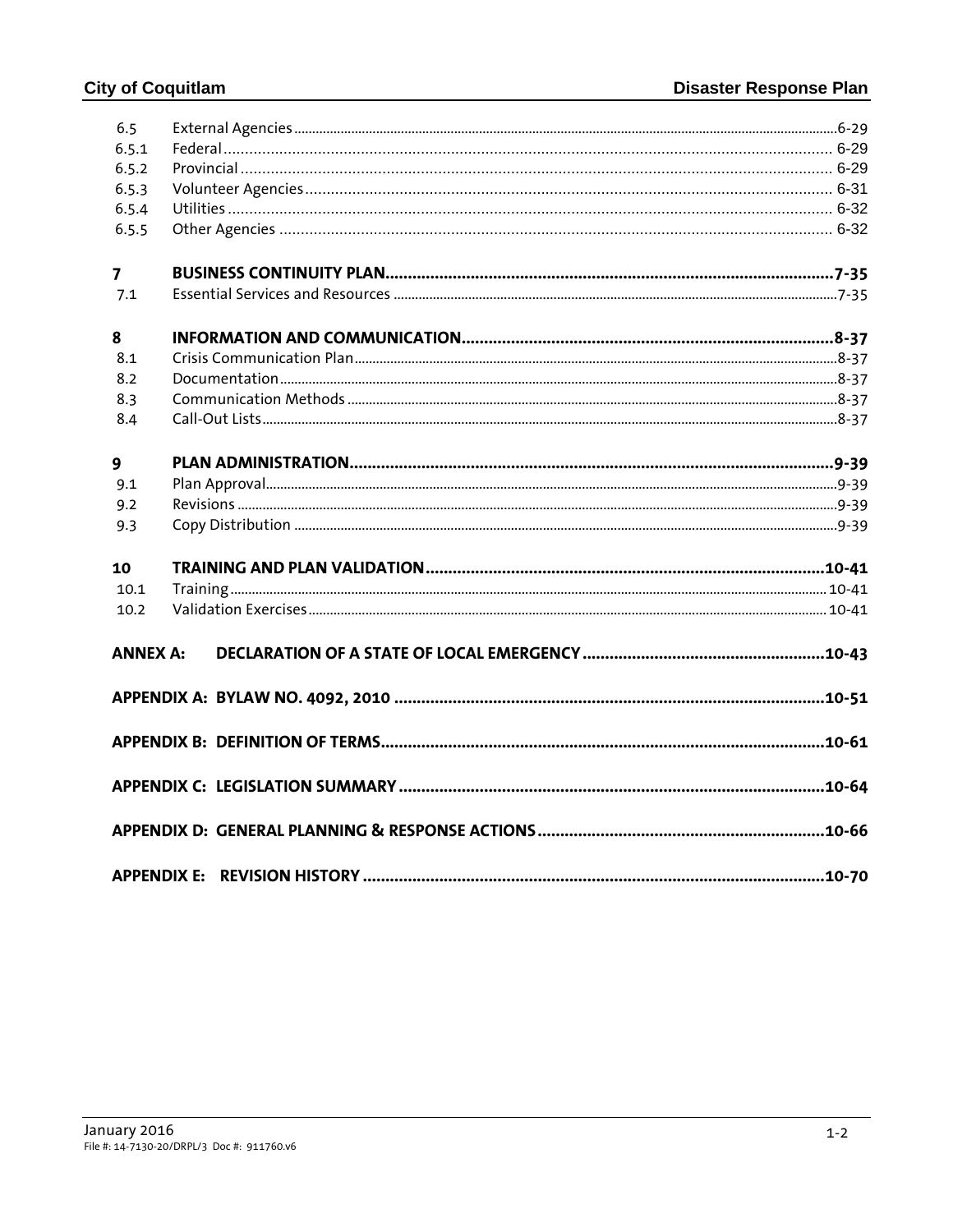# **1 INTRODUCTION**

#### **1.1 Coquitlam Emergency Management**

Emergencies and disasters – either natural or manmade – can happen in any jurisdiction at any time. Sometimes prior warning is provided, but many times this is not the case. The result can cause disruptions in normal operations and channels of communication, and may stretch available resources for response and recovery.

The City of Coquitlam is committed to providing leadership and guidelines to meet the challenges associated with emergency management. This includes preparation and planning to safeguard the health, safety and welfare of its citizens, and to provide an effective response and recovery as much as possible. The City achieves this through a comprehensive emergency management framework that is based on a continual improvement model. The British Columbia Emergency Management System (BCEMS) principles developed by the Emergency Management BC are incorporated into the City's emergency response activities.

There are several components to the emergency management framework:

- Coquitlam Emergency Program Bylaw No. 4092, 2010;
- Coquitlam Disaster Response Plan and supporting plans;
- Identification of roles and responsibilities;
- Emergency Operations Centre and Departmental Emergency Operations Centres;
- Training and exercise program;
- Public Education through the H.E.R.O.S. program; and
- Liaison with internal departments and external agencies.

#### **1.2 Background**

The City of Coquitlam is located within the Greater Vancouver Regional District. It is surrounded by, rivers, the Coquitlam watershed, provincial parks and other municipalities. Within its boundaries, there are bridges, highways, railroads, hydro transmission lines, gas pipelines, dams, water reservoirs, rivers, streams, industry, decommissioned landfills, and as of 2015 over 141,000 residents. The City is vulnerable to naturally occurring hazards that can take place without the influence of people as well as those that are human-caused events.

The following are some of the hazards that could occur in Coquitlam:

- Earthquakes
- Flooding
- Landslide/mudslide
- Severe weather (e.g., torrential rain, snowstorms, windstorms, etc.)
- Dam failure
- Human disease & pandemic
- Animal diseases
- Structural fire
- Interface wildfire
- Hazardous materials incidents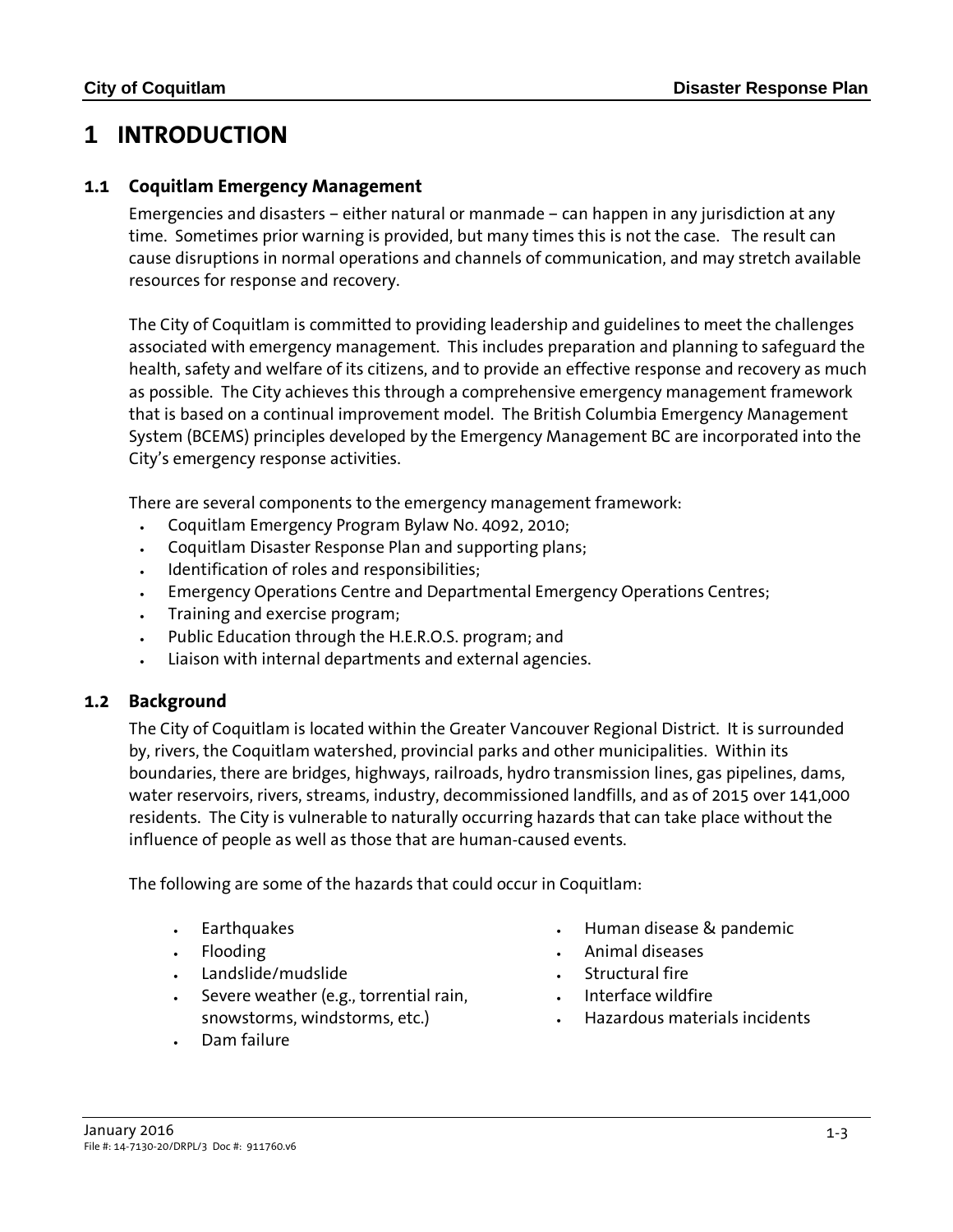#### **1.3 Purpose of Plan**

The Coquitlam Disaster Response Plan (Plan) has been prepared to provide overall guiding principles to City staff in planning for, responding to and recovering from a potential or actual emergency or disaster. This helps to limit the impact on people, property and the environment and allows for the continuation of local government. The broad scope of the document allows a flexible response to any emergency situation while at the same time provides some specific information such as how to activate the Emergency Operations Centre and how to declare a local state of emergency. The Plan will also be used as a tool to communicate how Coquitlam will respond before, during and after a disaster and will be provided to external organizations that are required to understand the City's actions and the methodologies during these events.

The Coquitlam Disaster Response Plan is supported by detailed plans that further define the roles and responsibilities of City departments as well as the City's response to specific threats.

#### **1.4 Plan Limitations**

The Coquitlam Disaster Response Plan does not address detailed or specific response procedures normally handled by the appropriate responding department(s), emergency site management or comprehensive departmental emergency plan contents.

#### **1.5 Assumptions**

The following assumptions are made within the Plan:

- All response efforts are made to protect life safety, property and the environment;
- Departmental emergency plans and hazard specific plans will be developed as required and are integral and supplemental to this Plan;
- During emergencies, normal City operations may cease or be altered in an effort to minimize negative consequences from the event;
- This Plan provides structures and guidelines which, depending on the emergency or disaster, may need to be modified to ensure the most effective and efficient response possible; and
- This Plan is considered a dynamic 'living' document.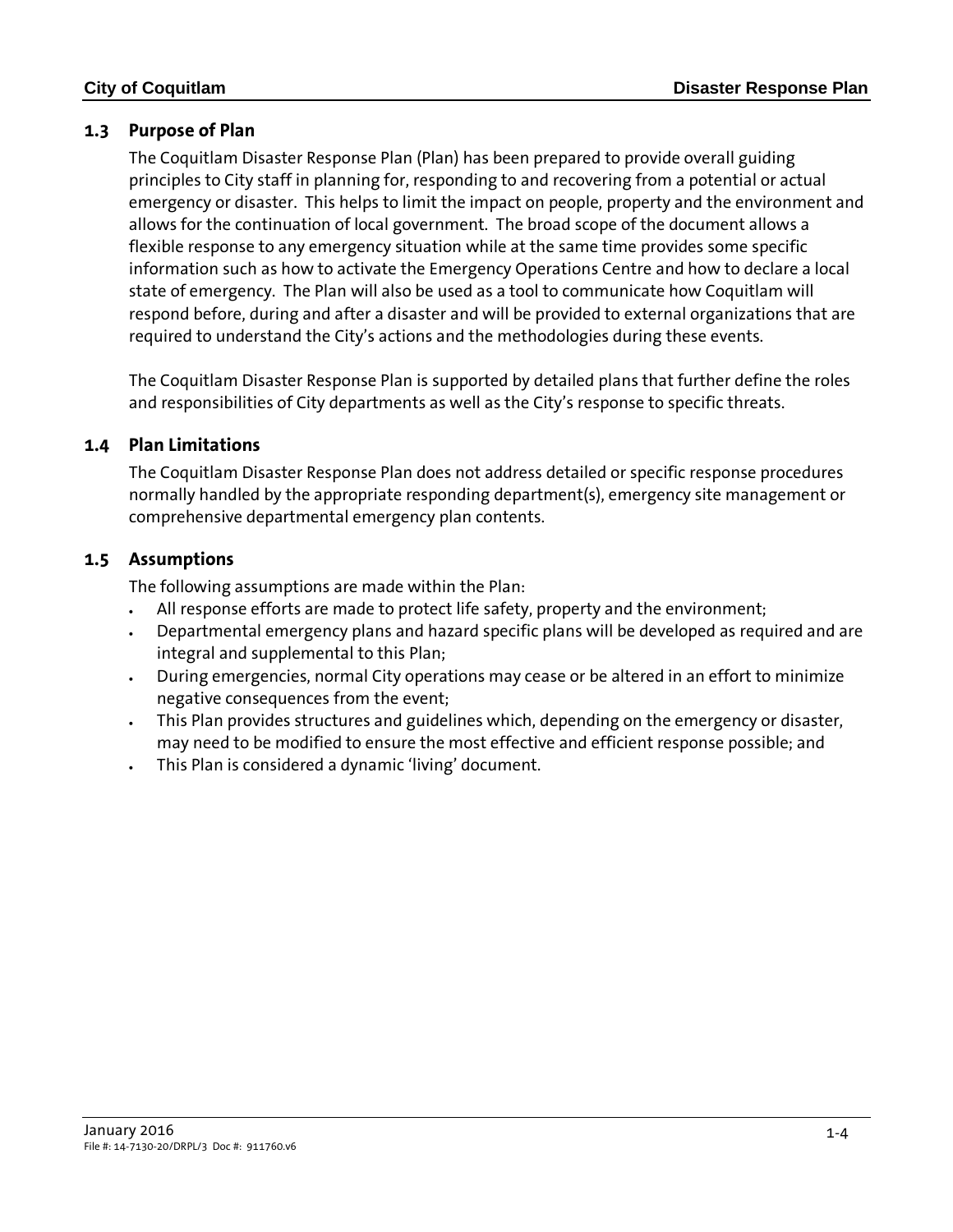# **2 AUTHORITY**

The Authority for the Coquitlam Disaster Response Plan is derived from the Provincial Act and Regulations and Municipal Bylaw.

#### **2.1 Applicable Legislation**

The following is a list of several pieces of legislation that are relevant to the City of Coquitlam. This is not exhaustive and there may be other applicable legislation not listed. See Appendix C for a summary for each item mentioned.

- BC Emergency Program Act, 1996;
- Emergency Program Management Regulation, 1994;
- Compensation and Disaster Financial Assistance Regulation, 1995;
- Local Authority Emergency Management Regulation, 1995.

#### **2.2 Emergency Program Bylaw**

The City of Coquitlam *Emergency Program Bylaw No. 4092, 2010* (refer to Appendix A) provides the authority for the City to establish an emergency program, develop plans, and when required declare a State of Local Emergency.

#### **2.3 State of Local Emergency**

Major emergencies and disasters may require the municipality to obtain extraordinary powers for an effective response. The *Emergency Program Act, 1996* Section 12 gives municipalities the authority to declare a 'state of local emergency'. A declaration can be made by bylaw or resolution of the Local Authority or an order of the Mayor (or designated Acting Mayor). As people's civil liberties are impacted by a declaration, the special powers and authorities must be specifically defined and used sparingly. Refer to Annex A for instructions on making a declaration. The most frequently cited reason to declare a State of Local Emergency is to facilitate a mandatory evacuation of people and livestock or the need to access private property when public safety is threatened.

A state of local emergency is cancelled by bylaw, resolution or order, or will expire after 7 days (it is possible to obtain an extension). In addition, the Solicitor General has the authority to cancel it at any time or it can be superseded by a provincial state of emergency. A provincial state of emergency may be implemented by the Province during instances where the threat is or has the potential to impact a wide area and or require special resources to respond to the event.

A declaration of a local state of emergency is NOT required to activate this Plan or the City Emergency Operations Centre, to gain liability protection under the *Emergency Program Act,* or to qualify for Disaster Financial Assistance under the Act.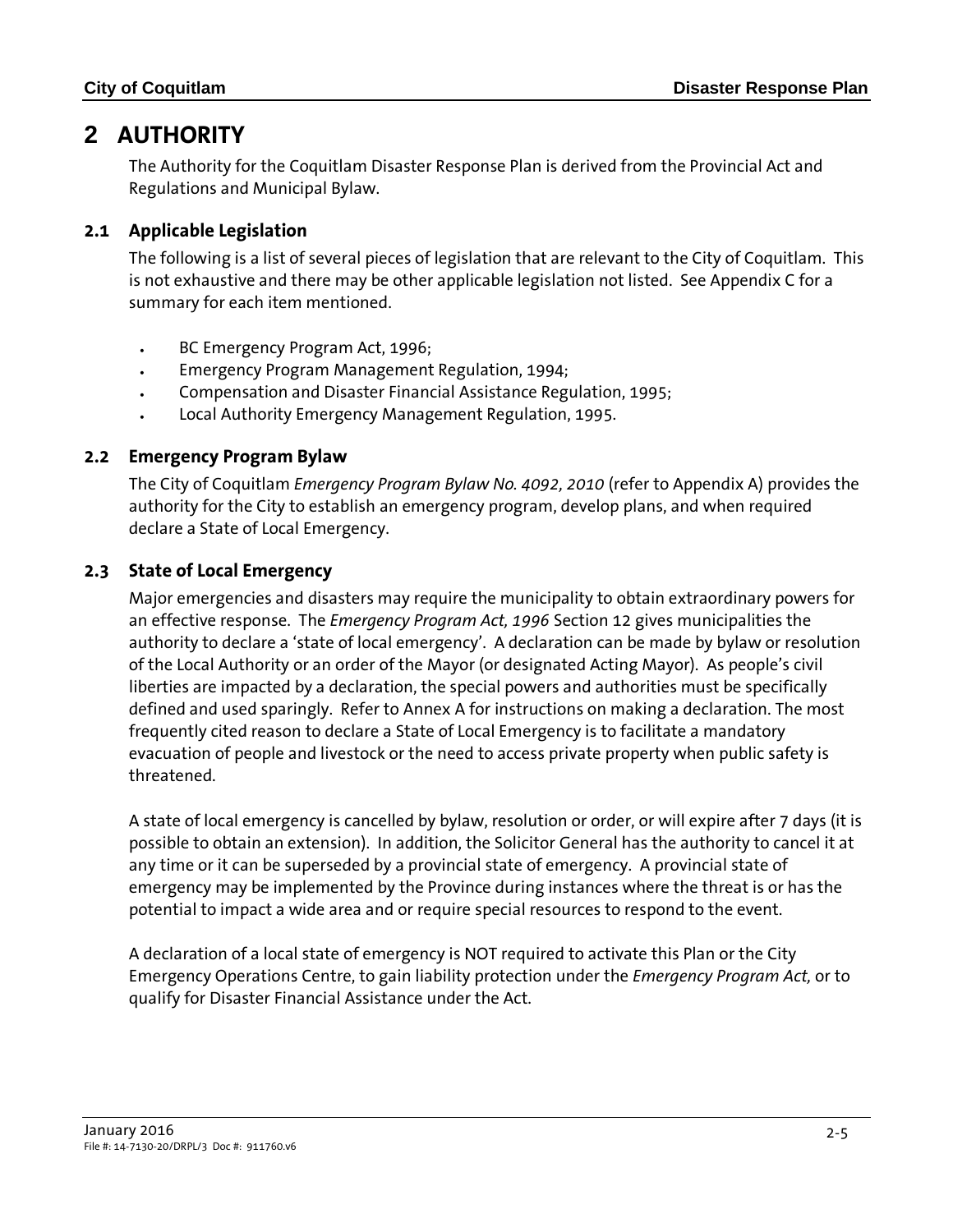*This page left intentionally blank*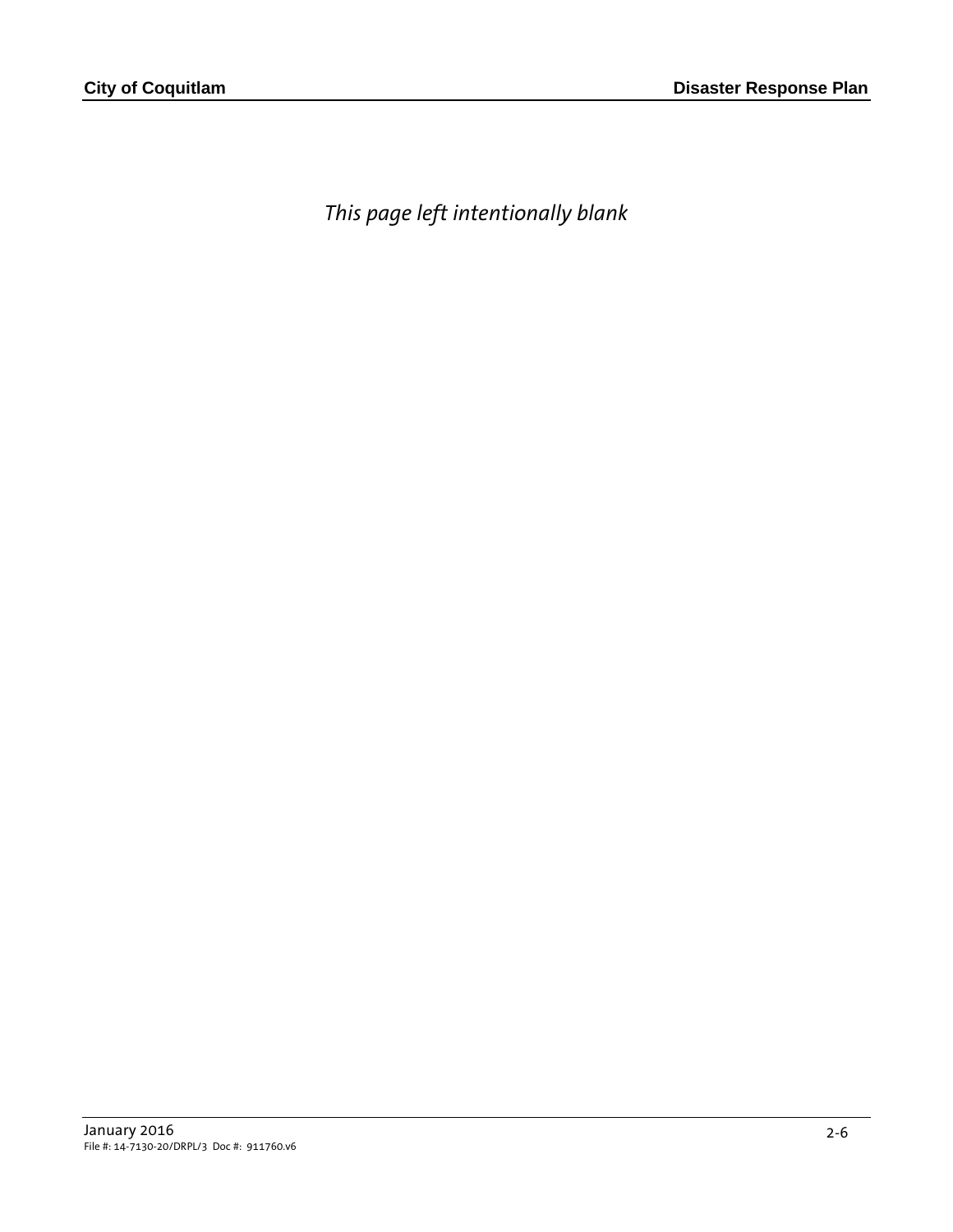# **3 PLAN ACTIVATION AND DEACTIVATION**

The Disaster Response Plan can be activated:

- At any time that an emergency or disaster is anticipated or realized;
- Partially or completely the magnitude of the emergency will dictate what actions are required;
- With or without the activation of the City EOC;
- With or without a declaration of a state of local emergency; and
- With or without formally stating that the plan has been activated.

Individuals who have the authority to activate the Plan include the following:

| <b>Emergency Management Committee</b>            | Authority to Activate Plan and EOC |
|--------------------------------------------------|------------------------------------|
| <b>City Manager</b>                              | Yes                                |
| Deputy City Manager                              | Yes                                |
| Fire Chief                                       | Yes                                |
| Superintendent of the Coquitlam RCMP             | Yes                                |
| General Manager, Engineering and Public Works    | Yes                                |
| General Manager, Planning & Development          | Yes                                |
| General Manager, Parks, Recreation & Culture     | Yes                                |
| Manager, Emergency Management Office (EMO)       | Yes                                |
| <b>Emergency Social Services Director (ESSD)</b> | Yes                                |

If none of these individuals are available, the Plan may be activated by the City employee with the highest ranking authority. In addition, the Director of the Provincial Emergency Program has the authority to require the City to activate the Plan during a state of Provincial emergency.

Activation of the Plan can be terminated by specific members of the Emergency Management Committee or by the EOC Director, if the EOC is activated. Termination typically occurs at the end of the response and recovery phase.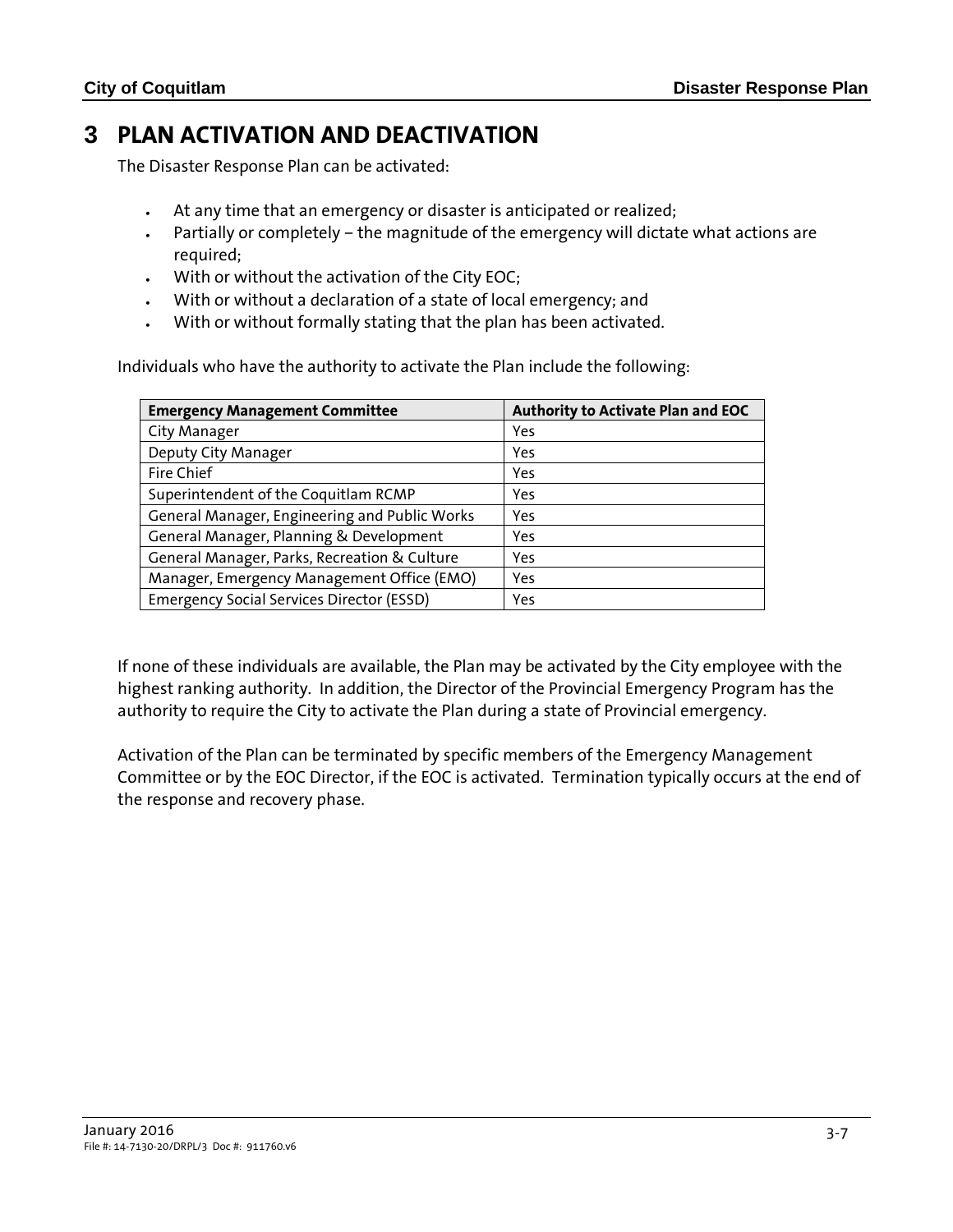*This page left intentionally blank*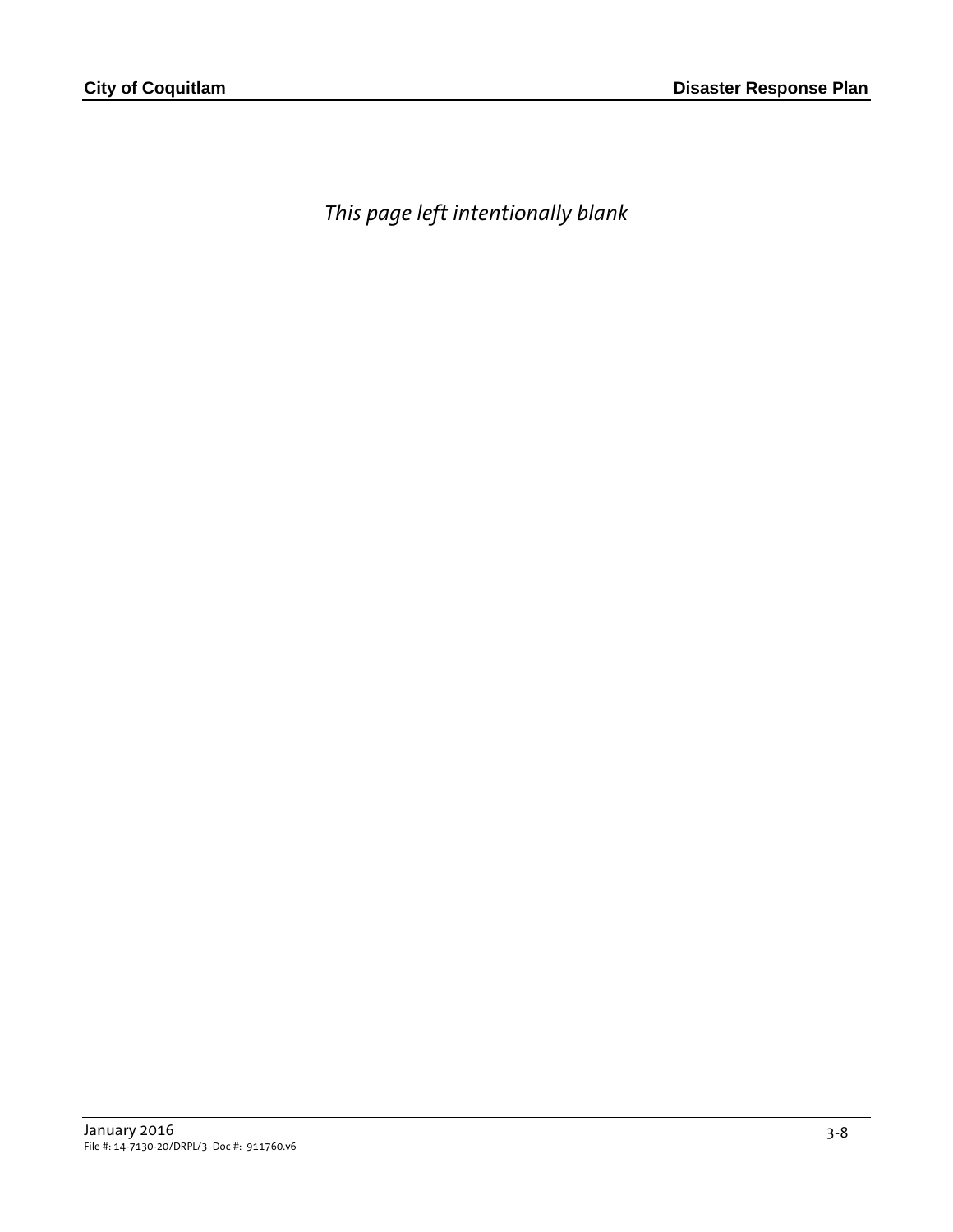# **4 EMERGENCY PROGRAM STRUCTURE**

#### **4.1 Manager Emergency Management Office**

This position is responsible for the management and coordination of emergency preparedness, response and recovery activities. The Manager Emergency Management Office receives policy direction and support from the Emergency Management Committee. Key responsibilities of this position include:

- Provide day to day administration of the Municipal Emergency Program;
- Develop and maintain emergency plans;
- Develop and conduct emergency exercises;
- Coordinate training for staff and volunteers;
- Establish and maintain an emergency operations centre;
- Maintain a public awareness program;
- Liaise with other governments, agencies and support organizations concerning emergency management issues;
- Serve as a member of the Emergency Management Committee and the EOC Management Team; and
- Report on program activities, requiring Council direction, to the Strategic Priorities, Administration & Protective Services Standing Committee.

#### **4.2 Emergency Management Committee**

The Emergency Management Committee is responsible for providing a general direction/framework regarding the City's mitigation, preparedness, response and recovery activities and facilitating departmental planning and coordination before an emergency/disaster occurs. The Emergency Management Committee is co-chaired by the Deputy City Manager and the Manager Emergency Management Office and is supported by working sub-committees, as required.

The Emergency Management Committee consists of the following representatives:

- Members of the Senior Executive Team;
- Manager Emergency Program; and
- Emergency Social Services Director or designate.

#### **4.3 Working Sub-Committees**

Working Sub-Committees are established, as required, to address the program areas listed below. Representation on these working sub-committees may include staff from civic departments and other appropriate agencies, as well as volunteers involved in emergency response and recovery: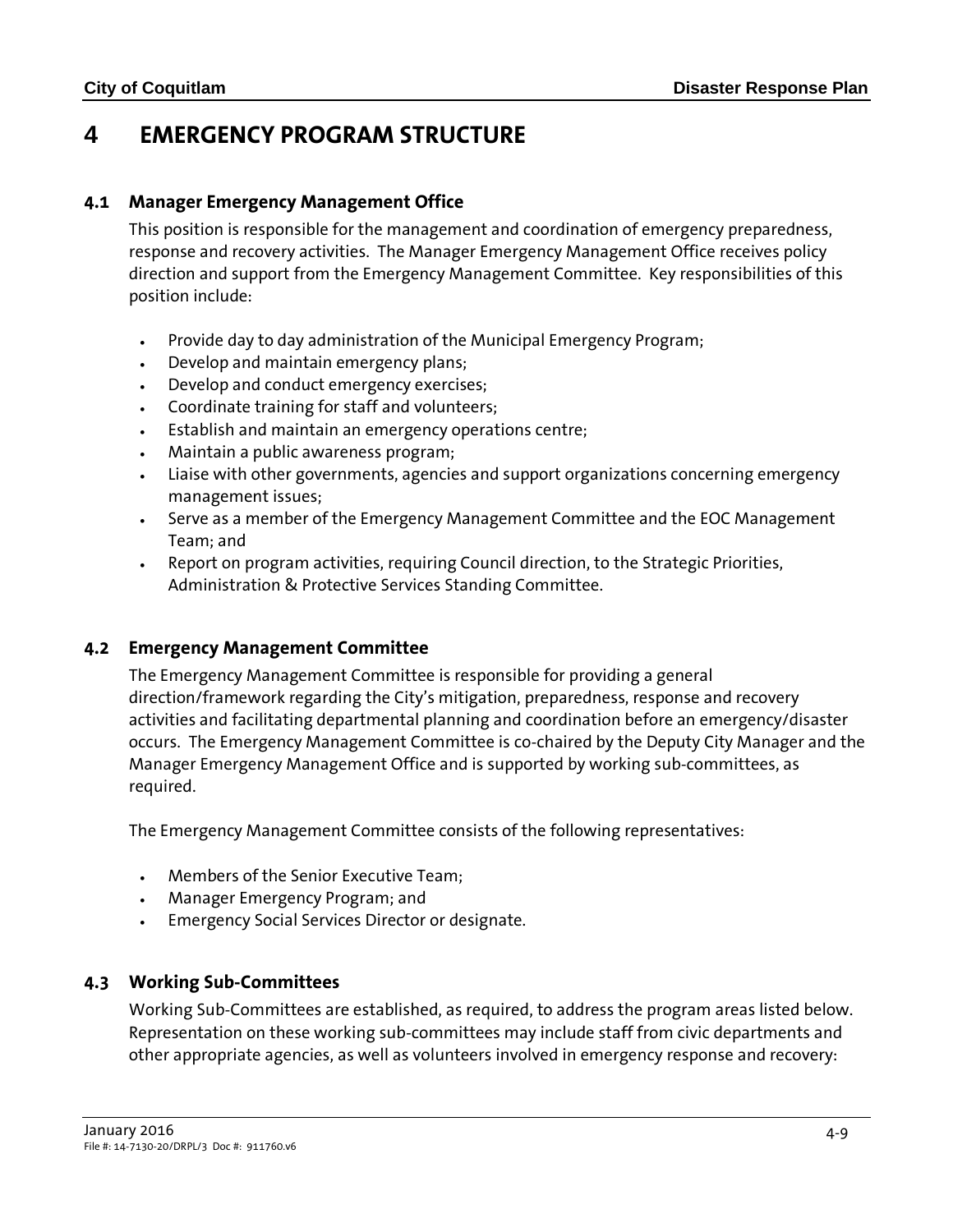#### Hazards & Planning

Ensures that a hazard, risk and vulnerability analysis has been completed for the City of Coquitlam and ensures emergency plans are developed to meet hazard requirements.

#### Emergency Operations Centre & Response Operations

Addresses the facility and equipment requirements for a Primary and Secondary EOC, as well as response procedures and protocols.

#### Communications

Addresses primary and secondary communication capabilities, communication equipment and personnel for the purpose of supporting response and recovery efforts.

#### Training & Exercises

Ensures that staff and volunteers receive appropriate training for their emergency roles and responsibilities and develops exercises to test plans and procedures.

#### Mitigation & Recovery

Prioritizes and coordinates mitigation projects on behalf of the City and plans for the City's recovery following an emergency event.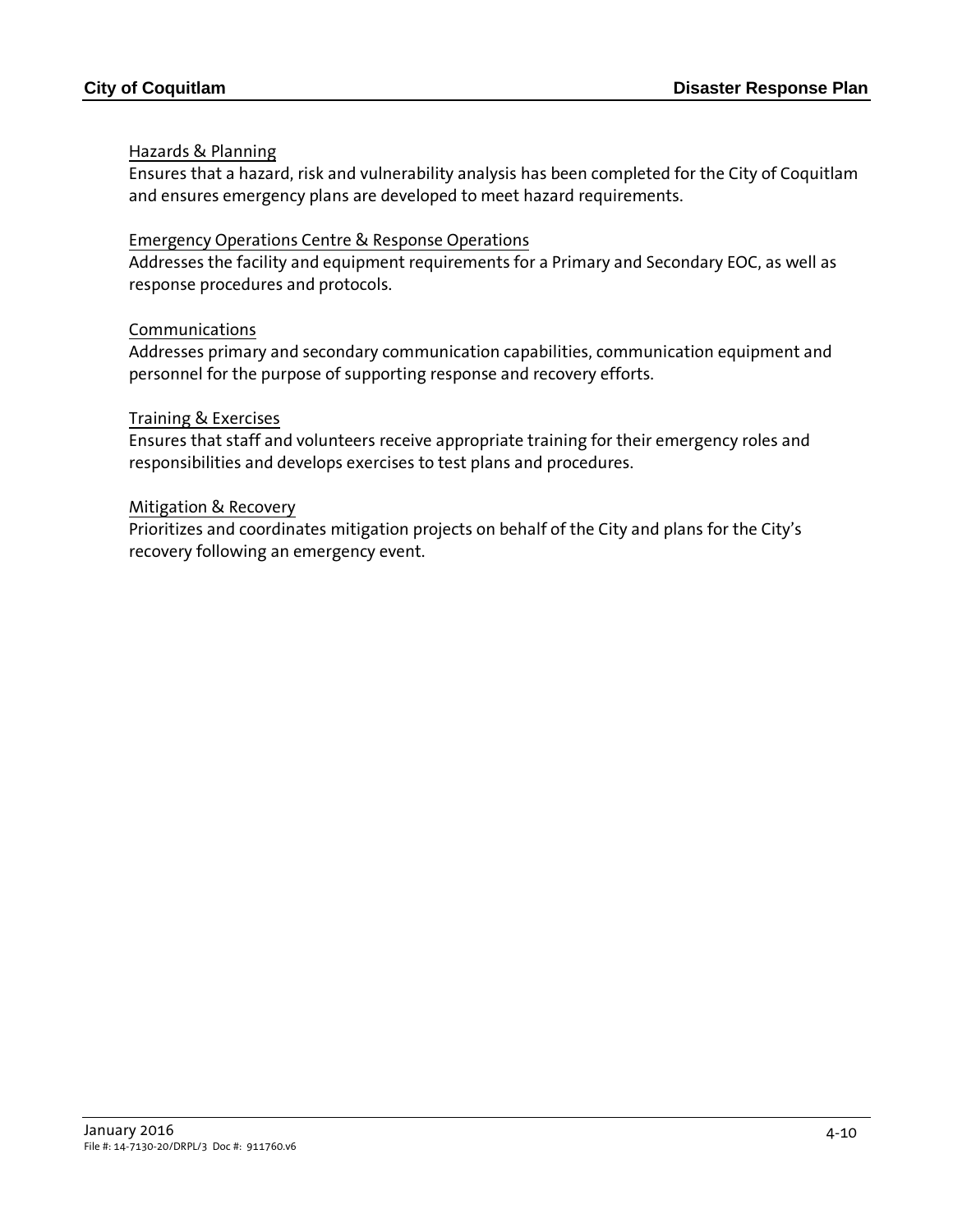# **5 CONCEPT OF OPERATIONS**

#### **5.1 British Columbia Emergency Management Systems (BCEMS)**

The Coquitlam Disaster Response Plan is based on the British Columbia Emergency Response Management System (BCERMS). However BCERMS has evolved into a four-phase emergency management system – Mitigation, Preparedness, Response and Recovery – rather than focusing exclusively on emergency response. This evolution resulted in the preparation of this BCEMS guide, which describes the broader picture of emergency management in BC and provides a more integrated approach for those who are responsible for emergency management and public safety. Developed under the authority set out in the BC *Emergency Program Act* and the Emergency Program Management Regulation, BCEMS is standard practice for all provincial government ministries and Crown corporations as indicated in the Regulation. It is recommended as best practice for all emergency management stakeholders in BC and applies to emergencies, disasters, and catastrophic events. The City of Coquitlam follows the principles of this guideline in the development of the Disaster Response Plan.

#### **5.2 Incident Command Post (ICP) – Site Operations Level**

At the Site Operations Level, an Incident Commander directs the site response (i.e. Fire/Rescue, RCMP etc.) from an Incident Command Post (ICP). If required, the Incident Commander may request the activation of a Departmental Operations Centre (DOC) to provide additional support to departmental field operations. The following table outlines the Lead Department/Agency for specific emergency events. In most cases, a representative from the Lead Department/Agency will fill the roles of Incident Commander and Operations Section Chief in the EOC.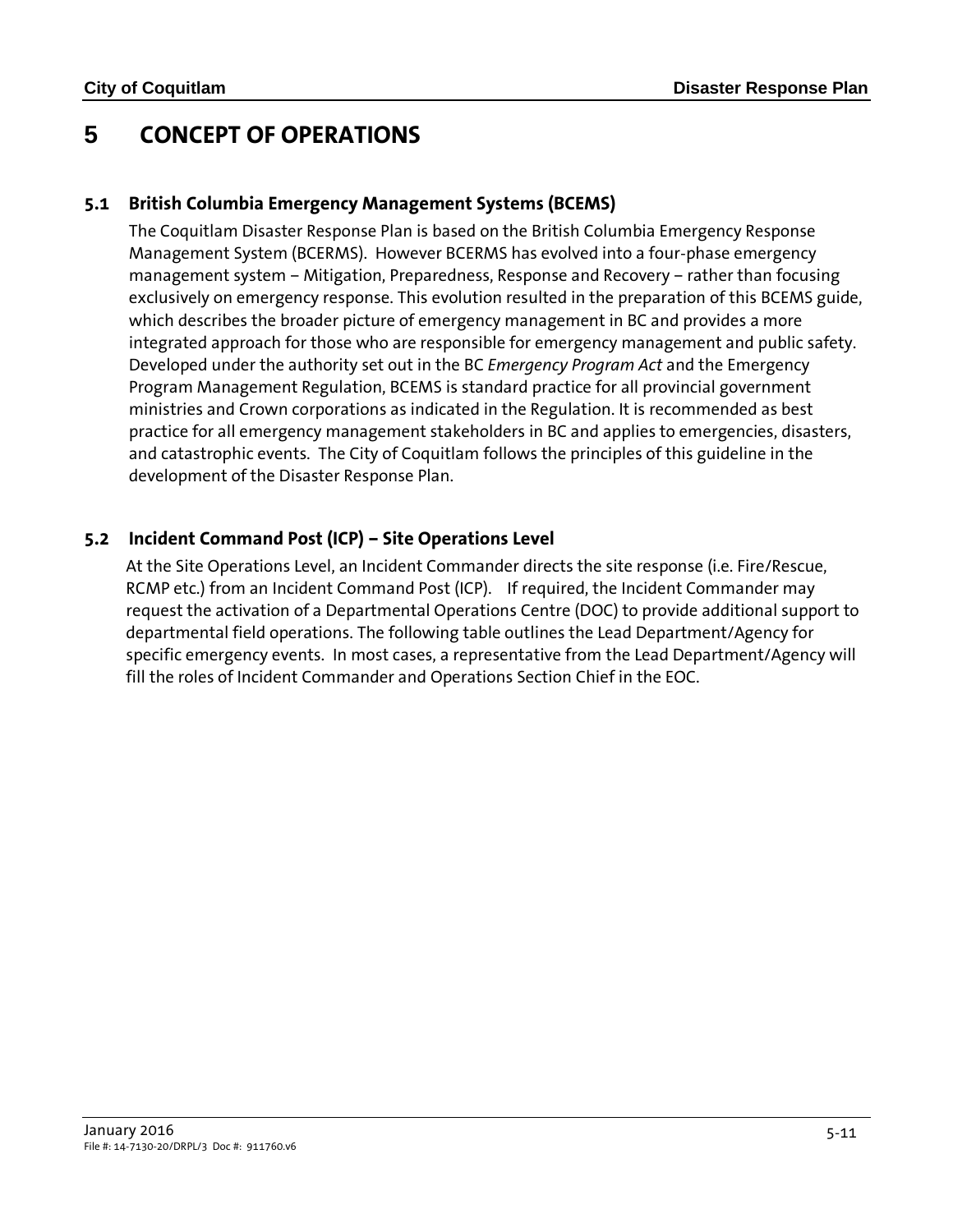| <b>Events</b>                                      | <b>Lead Department/Agency</b> |
|----------------------------------------------------|-------------------------------|
| Earthquake                                         | <b>EPW</b>                    |
| Severe Wind Storm                                  | EPW                           |
| Critical Infrastructure Failure                    | EPW                           |
| (e.g. bridges, overpass, reservoirs, pipelines)    |                               |
| Flooding                                           | <b>EPW</b>                    |
| Landslides                                         | <b>EPW</b>                    |
| Environmental spills (other than unknown materials | <b>EPW</b>                    |
| or hazardous chemical spills)                      |                               |
| Hazardous Chemical Spills or unknown materials     | Fire/Rescue                   |
| Interface Fire                                     | Fire/Rescue                   |
| Plane Crash/Air Incident                           | Fire/Rescue                   |
| Terrorism                                          | <b>RCMP</b>                   |
| Human Disease/Pandemic                             | City Manager's Office         |
| <b>Technology Failure</b>                          | ICT or EPW for SCADA          |

### **5.3 Departmental Operations Centre (DOC) – Site Operations Level**

A DOC may be activated when departmental field resources have the potential of being overwhelmed. The requirement to activate a DOC can be established by the individual department and may result in either an alert level or actual activation of the City Emergency Operations Centre. In addition, if the City EOC is already activated, EOC staff may request activation of a DOC to aid in the response.

Not every instance of DOC activation requires the activation of an EOC. Often if departmental resource requirements are exceeded, mutual aid is requested from other jurisdictions. In an emergency, mutual aid is an agreement among first responders to lend assistance across jurisdictional boundaries. This may occur due to an emergency response that exceeds local resources, such as a multi alarm fire or a disaster. Mutual aid may be ad hoc, requested only when such an emergency occurs or via mutual aid agreements in place.

Each department will determine at what stage of the response or recovery their DOC will be deactivated. The following table summarizes the DOCs that have currently been identified for Coquitlam:

| <b>Department</b> | <b>Specific DOC Name</b>                           | <b>Location</b>                       |
|-------------------|----------------------------------------------------|---------------------------------------|
| Engineering       | EPW Response Centre (EPWRC)                        | 2 <sup>nd</sup> Floor, Service Centre |
| and Public        | Note: The Utility Control Centre (UCC) is a normal | Austin Works Yard                     |
| Works (EPW)       | 24/7 operation that becomes part of the EPWRC.     | 500 Mariner Way, Coquitlam            |
| Fire/Rescue       | Fire Department Operations Centre (FDOC)           | Town Centre Fire Hall                 |
|                   |                                                    | 1300 Pinetree Way, Coquitlam          |
| <b>RCMP</b>       | RCMP Operations Communications Centre (OCC)        | Justice Building                      |
|                   | Note: Coquitlam RCMP Dispatch acts as local RCMP   | 2986 Guildford Way, Coquitlam         |
|                   | EOC. In larger events, Coquitlam RCMP liaises with |                                       |
|                   | the E Division EOC at RCMP Headquarters.           |                                       |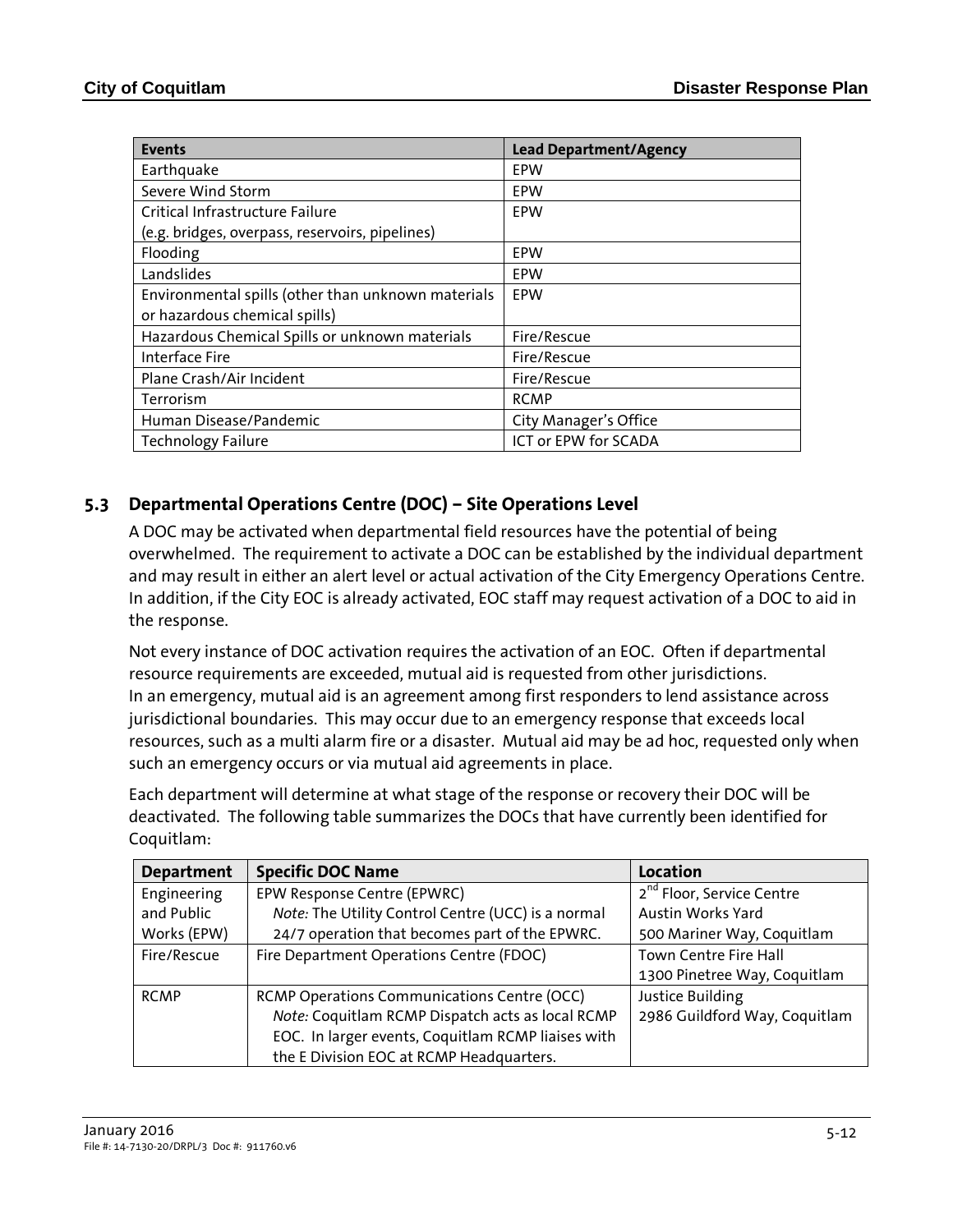#### **5.4 Emergency Operations Centre (EOC) – Site Support Level**

The Emergency Operations Centre (EOC) is a centralized facility that brings together the necessary individuals for an effective and efficient response to an emergency or disaster. It can be operated on a 24 hour per day and 7 days per week basis depending on the emergency or disaster. The City EOC provides overall jurisdictional direction and control, coordination, and resource support for the event, supports all emergency site responses and provides leadership and information to the citizens of Coquitlam.

Coquitlam has adopted the principles of the British Columbia Emergency Response Management Systems (BCERMS) for its' EOC operations. The response goals of BCERMS and the EOC in priority order are as follows:

- 1. Provide for the health and safety of all responders;
- 2. Save lives;
- 3. Reduce suffering;
- 4. Protect public health;
- 5. Protect government infrastructure;
- 6. Protect property;
- 7. Protect the environment; and
- 8. Reduce economic and social losses.

These goals are achieved by establishing response and recovery priorities within the City, liaising with external agencies and other levels of government, tracking relevant costs, obtaining extraordinary resources to support the field responses, pre-planning for potential emergency situations, making recommendations to Mayor and Council regarding the declaration and termination of a State of Local Emergency, and providing accurate and timely information to staff, the public and media.

The following table provides the primary location for the City EOC as well as secondary and tertiary sites. These identified locations do not preclude the use of other locations for an EOC and their use will be dictated by the event.

| <b>EOC</b>          | <b>Location</b>                                                                      |
|---------------------|--------------------------------------------------------------------------------------|
| Primary EOC         | Combined ICT/HR training rooms, Coquitlam City Hall<br>3000 Guildford Way, Coquitlam |
| Secondary EOC       | Lunch room above garage, Austin Services Centre<br>2647 Austin Avenue, Coquitlam     |
| <b>Tertiary EOC</b> | Administration Training room, Town Center Fire Hall<br>1300 Pinetree Way, Coquitlam  |

The following is a brief overview of the Emergency Operations Centre; details will be contained within an EOC Operational Guidelines document.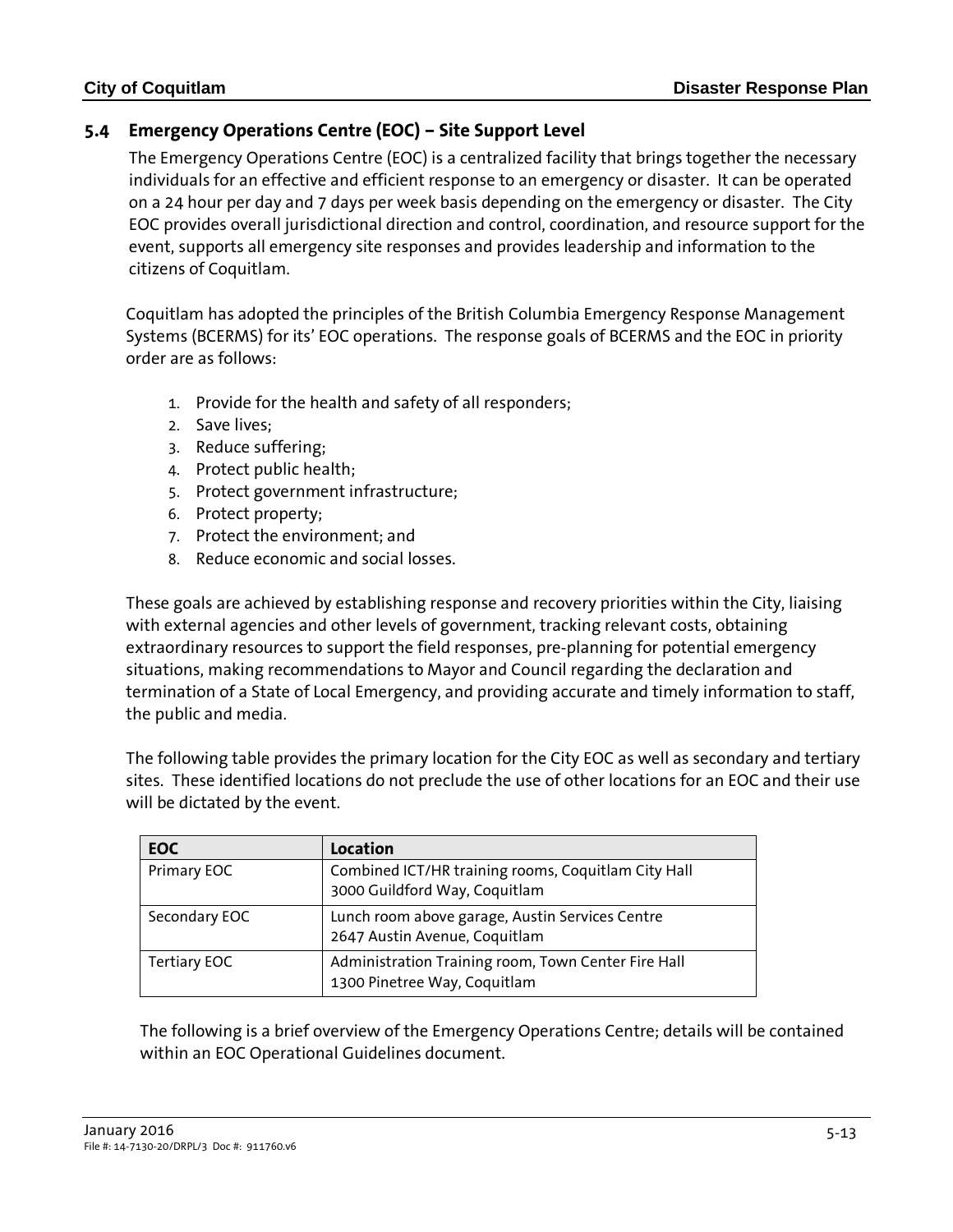#### **5.4.1 EOC Organizational Structure**

During an emergency or disaster, the City organizational structure is modified to a formalized BCERMS configuration. The benefit of this structure is that it may be expanded or contracted as required by the situation and it is consistent with the emergency organizational structures of many other municipalities and levels of government in BC. Figure 2 depicts the EOC structure for 3 and/or function will be filled in every emergency or disaster. The event will dictate the sections and functions to be activated. As a minimum, an active EOC requires only an EOC Director. Other sections are staffed as needed. When resources are limited, staff may take on multiple roles.



**Figure 2** Fully expanded Emergency Operations Centre organizational structure and position interactions.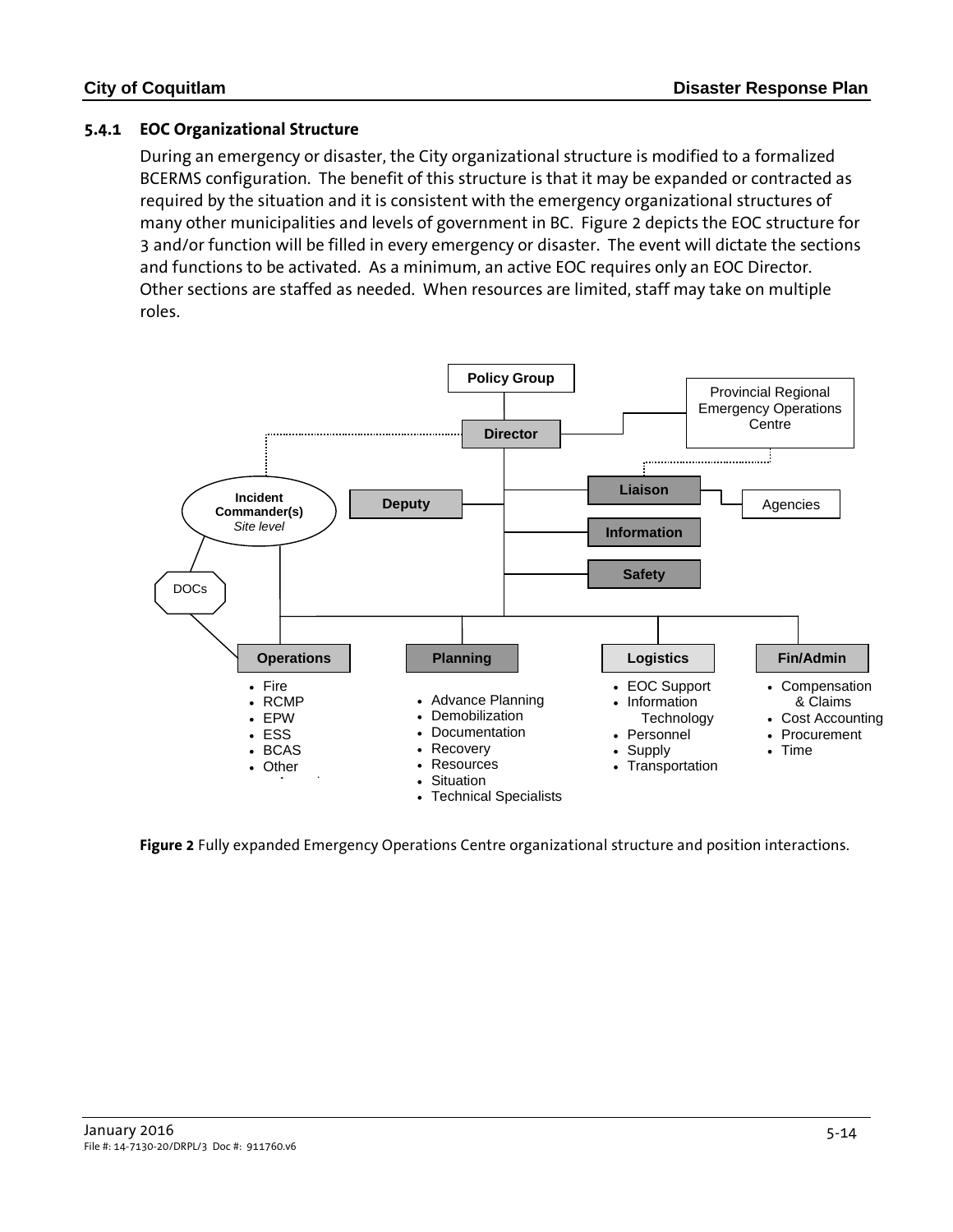#### **5.4.2 Key Emergency Operations Centre Staff**

The following table provides a brief overview of responsibilities for key EOC positions as well as the suggested individuals to fill these roles. Identified personnel will ensure that there is always someone available to perform their role. Depending on circumstances, the personnel assuming the EOC positions may vary; however, the most suitable person will always be chosen.

| <b>Position</b>            | <b>General Role</b>                         | <b>Normal City Position</b>         | <b>Back-up Positions</b>     |
|----------------------------|---------------------------------------------|-------------------------------------|------------------------------|
| <b>EOC Director</b>        | Overall responsibility<br>$\bullet$         | □ Deputy City Manager               | $\Box$ Fire Chief            |
|                            | Sets goals, objectives<br>$\bullet$         |                                     | $\Box$ City Manager          |
| <b>EOC Deputy</b>          | Support for EOC<br>$\bullet$                |                                     | Any GM within the EOC        |
| <b>Director</b>            | Director                                    |                                     | □ Manager Emergency          |
|                            |                                             |                                     | Management Office            |
| <b>Liaison Officer</b>     | Communicate with<br>$\bullet$               | □ Manager Emergency                 | $\Box$ City Clerk            |
|                            | external agencies                           | Programs                            | □ Deputy City Clerk          |
|                            | Help set up EOC<br>$\bullet$                |                                     |                              |
| <b>Information Officer</b> | Manage information,<br>$\ddot{\phantom{0}}$ | $\Box$ Manager                      | □ Cmns Coordinator           |
|                            | media, etc.                                 | Communications                      | □ Cmns Coordinator           |
| <b>Risk/Safety Officer</b> | Ensure all operations<br>$\bullet$          | $\Box$ Health &                     | □ Health & Safety Advisor    |
|                            | are safe                                    | Safety Manager                      | $\Box$ Risk Manager          |
|                            | • Risk management                           |                                     |                              |
| <b>Operations Chief</b>    | Overall operational<br>$\bullet$            | Event dictates Lead                 | $\Box$ Dependent on the lead |
|                            | control                                     | Agency                              | agency                       |
|                            | • Direct support/                           | Fire event: Fire Chief              |                              |
|                            | contact to site                             | □ Police event: RCMP OIC            |                              |
|                            |                                             | $\Box$ Engineering event: GM<br>EPW |                              |
| <b>Planning Chief</b>      | Develop advanced<br>$\bullet$               | □ GM, Planning &                    | Manager, Community           |
|                            | plans reflecting field                      | Development                         | Planning                     |
|                            | activities, available                       |                                     | Permits Manager,             |
|                            | supplies, etc.                              |                                     | Planning &                   |
|                            | Develop situation<br>$\bullet$              |                                     | Development                  |
|                            | report, Action Plans,                       |                                     |                              |
|                            | maintain documents                          |                                     |                              |
| <b>Logistics Chief</b>     | Purchasing and<br>$\bullet$                 | □ Manager Purchasing                | $\Box$ Purchasing Supervisor |
|                            | acquisition                                 |                                     | □ Manager Information        |
|                            | <b>EOC</b> support<br>$\bullet$             |                                     | & Communications             |
|                            | Personnel                                   |                                     | Technology                   |
| Finance & Admin.           | Pay for services/<br>$\bullet$              | □ General Manager                   | Municipal Accountant         |
| <b>Chief</b>               | supplies                                    | <b>Financial Services</b>           | Manager Budget               |
|                            | Track costs<br>$\bullet$                    |                                     |                              |
| <b>EOC Set Up Team</b>     | Function is part of                         | $\Box$ ICT staff                    | $\Box$ ICT staff             |
|                            | Logistics Section                           | □ Radio Communications              | □ Amateur Radio              |
|                            | Set up EOC<br>$\bullet$                     | Officer                             | volunteers                   |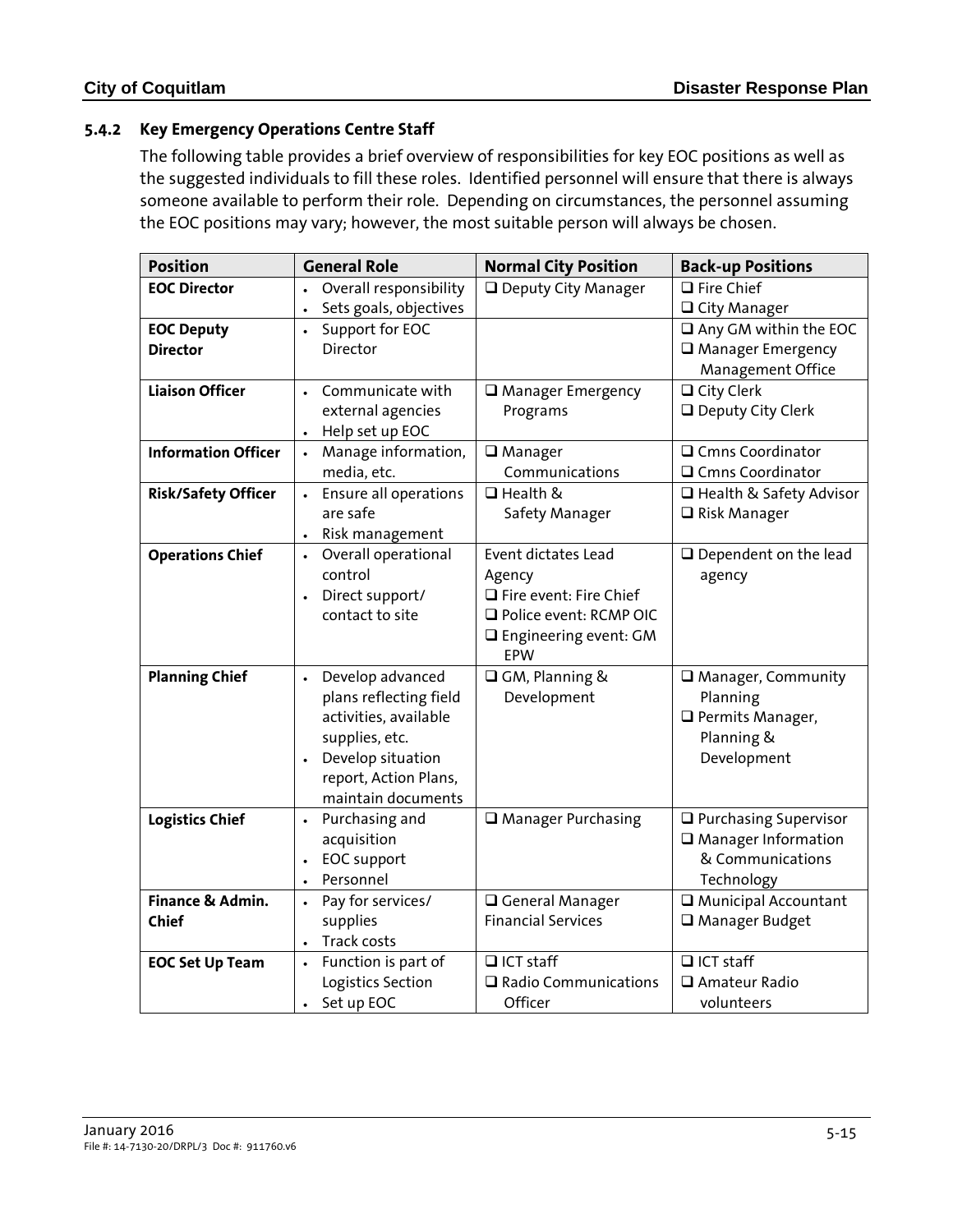#### **5.4.3 EOC Management Team**

Pursuant to the City Emergency Program Bylaw No. 4042, 2010, the EOC Management Team is responsible for coordinating the overall operations undertaken by the Municipality in response to and recovery from an emergency or disaster. The Team is chaired by the EOC Director who exercises overall management responsibility for EOC activities. The following EOC positions may constitute the Team:

- EOC Director;
- EOC Deputy Director;
- Liaison Officer
- Information Officer;
- Safety/Risk Officer;
- Operations Section Chief;
- Planning Section Chief;
- Logistics Section Chief; and
- Finance and Administration Section Chief

#### **5.4.4 Policy Group**

The Policy Group is comprised of Mayor and Council and provides overall emergency policy direction to the EOC Director. In addition, the Policy Group approves extraordinary financial expenditures/policy decisions, makes formal requests for Provincial/Federal support and authorizes the declaration and termination of a state of local emergency. The Mayor may also act as a spokesperson for the City. Although not physically located within the EOC, the Policy Group will convene at City Hall, as required.

#### **5.4.5 EOC Activation and Deactivation**

The City's Emergency Operation Centre may be activated before or during an emergency, disaster or other event. For example, the EOC may be activated during situations that require coordination of special resources, information, multiple departments and /or external agencies; have the potential to escalate; and/or a significant population is or will be affected or threatened. Any activation of the EOC results in an automatic activation of the Coquitlam Disaster Response Plan.

An Incident Commander can request activation of the EOC. The EOC may also be activated by specific members of the Emergency Management Team as indicated in section 3 Plan Activation & Deactivation; if none of these individuals are available, the EOC may be activated by the employee with the highest ranking authority. In addition, the Provincial Emergency Program also has the authority to require the City to activate the EOC during a state of Provincial emergency.

The following table outlines the EOC activation levels, general activities, and staffing.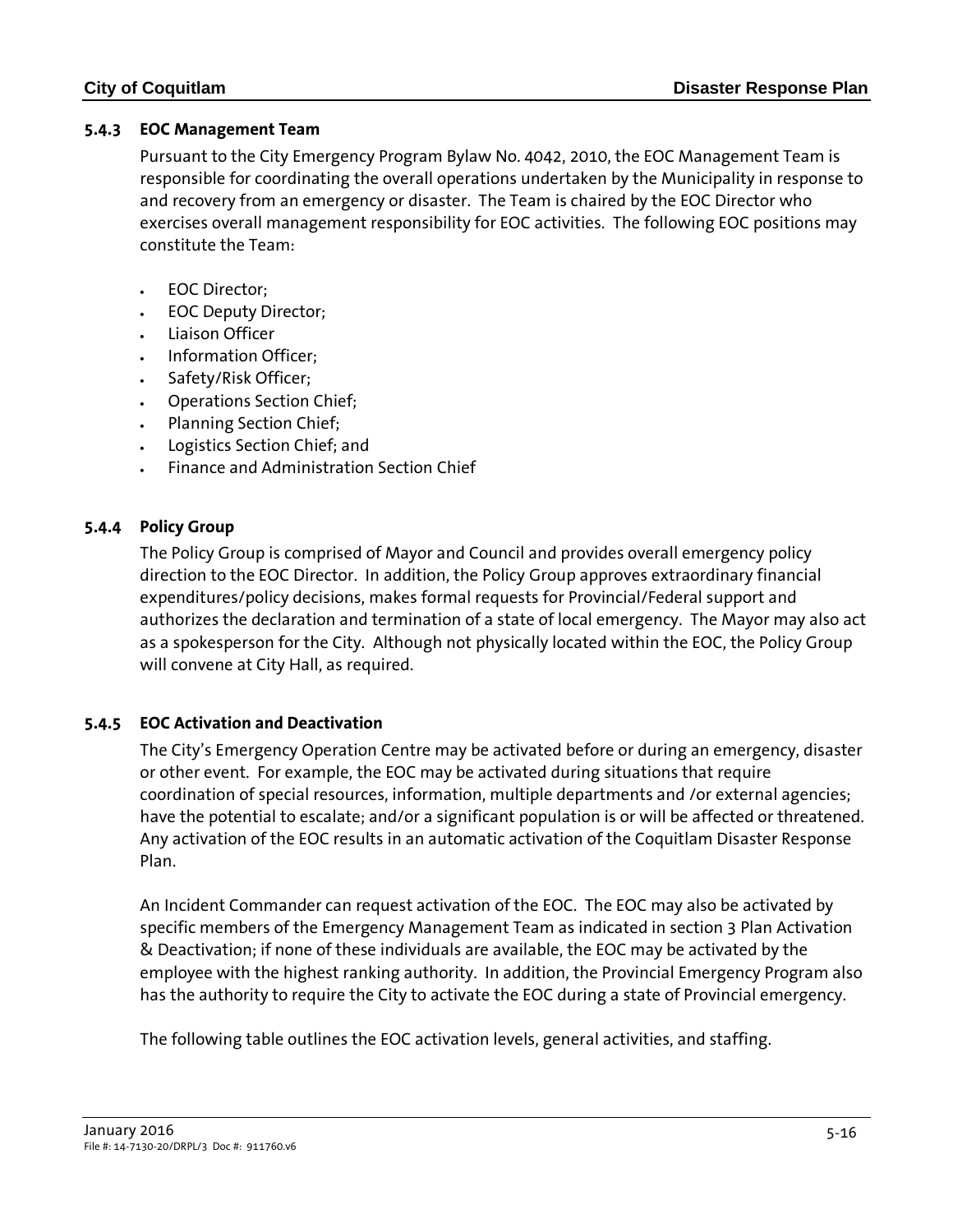| <b>Activation</b>   | Event                                            | <b>Minimum Staffing</b>                          |
|---------------------|--------------------------------------------------|--------------------------------------------------|
| <b>Alert</b>        | Small event that has the potential to            | For information only: Initiating or lead         |
| Primarily for       | escalate.                                        | department calls the following persons:          |
| information         | The City Disaster Response Plan and<br>$\bullet$ | $\Box$ EOC Director (may inform Policy Group)    |
| purposes            | Departmental Emergency Plan(s) may               | $\Box$ Liaison Officer                           |
|                     | be activated and implemented.                    | $\Box$ Information Officer                       |
|                     | Responding departments are able to               | $\Box$ Section Chiefs as appropriate             |
|                     | manage the event.                                |                                                  |
| Level 1             | Small event, one site, and/or two or             | For information and/or action:                   |
| <b>Initial</b>      | more agencies involved.                          | □ EOC Director (informs Policy Group)            |
| Activation          | For example, potential threat of flood,          | □ Liaison Officer                                |
|                     | severe storm, or interface fire.                 | $\Box$ Information Officer                       |
|                     | <b>EMBC</b> is informed                          | Operations Section Chief                         |
|                     |                                                  | $\Box$ External agencies as required             |
| Level 2             | Moderate event, two or more sites,               | For information and/or action:                   |
| Partial             | and/or several agencies involved.                | □ EOC Director (informs Policy Group)            |
| Activation          | Limited evacuations.<br>$\bullet$                | $\Box$ Liaison Officer                           |
|                     | Some external resources/support                  | $\Box$ Information Officer                       |
|                     | required.                                        | $\Box$ Safety Officer                            |
|                     | May be a major scheduled event.<br>$\bullet$     | $\Box$ Section Chiefs as required                |
|                     | EMBC is informed (may have limited               | $\Box$ Other EOC staff as required               |
|                     | PREOC activation).                               | $\Box$ External agencies as required             |
| Level 3             | Major event, multiple sites, regional            | For information and/or action:                   |
| Full                | disaster, and/or multiple agencies               | $\Box$ All EOC functions & positions as required |
| Activation          | involved.                                        | □ Policy Group                                   |
|                     | <b>Extensive evacuations.</b><br>$\bullet$       | $\Box$ External agencies as required             |
|                     | External resources/support required.             | $\Box$ Volunteers as required                    |
|                     | EMBC - PREOC will be activated.                  |                                                  |
| <b>Deactivation</b> | The City EOC may stand down, in<br>$\bullet$     | Deactivate EOC and terminate services based      |
|                     | phases or in its entirety as an event            | on requirements.                                 |
|                     | dictates.                                        | Note: Standing down the City EOC does not        |
|                     | <b>EMBC</b> is informed.                         | prevent recovery activities from continuing      |
|                     |                                                  | outside the EOC environment.                     |

#### **5.5 Provincial Regional Emergency Operations Centre (PREOC)**

Emergency Management BC (EMBC) will activate a Provincial Regional Emergency Operations Centre (PREOC) to coordinate, facilitate and manage information, policy direction and provincial resources in support of local authorities and provincial agencies responding to an emergency or disaster. The PREOC for this region (South West) is located in Surrey (Green Timbers) and in conjunction with the Provincial Emergency Coordination Centre (PECC) in Victoria, integrates overall provincial support to the community.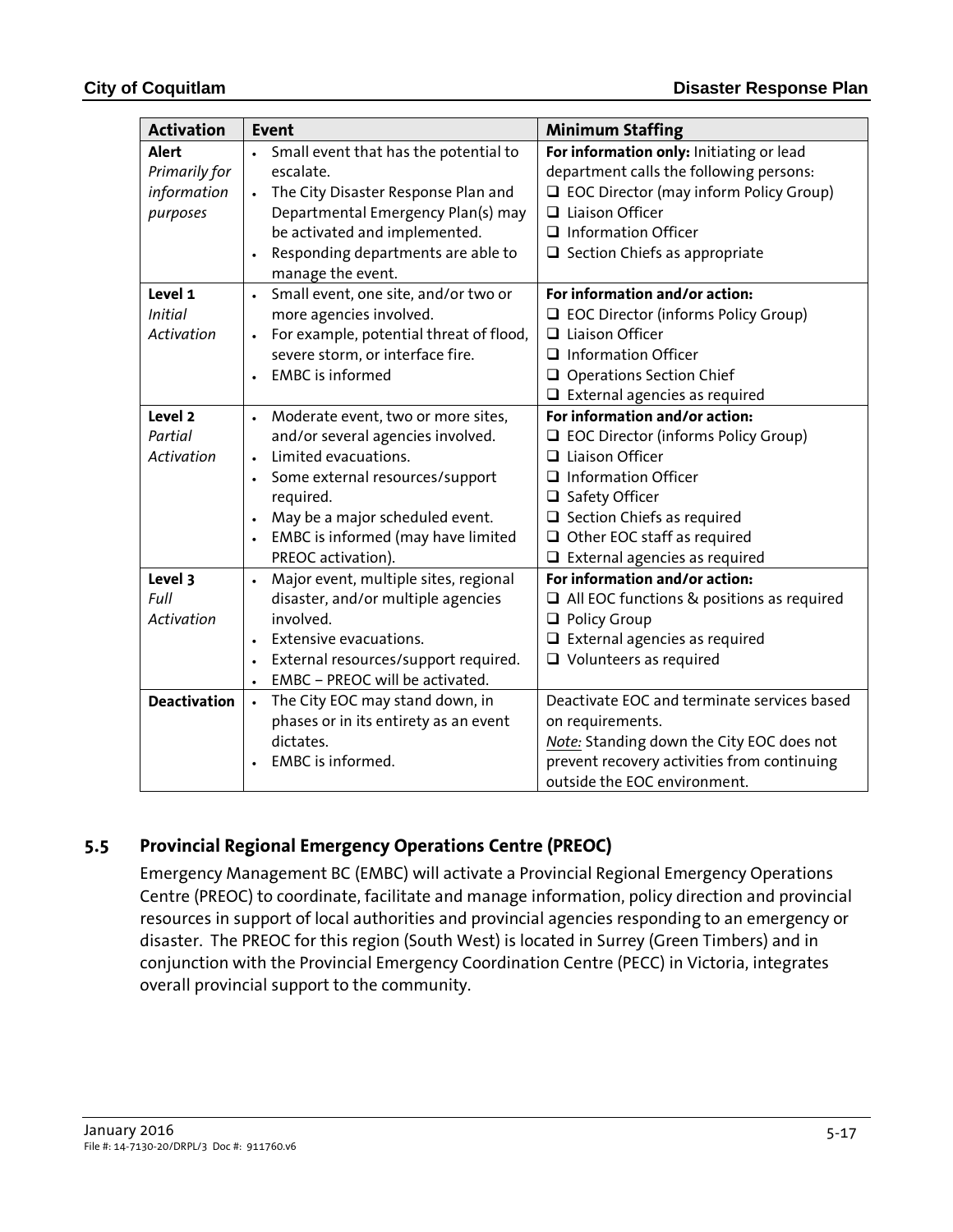#### **5.6 Interaction between Response Levels**

An efficient response to any emergency or disaster requires that there are appropriate interactions between all levels of the response.

If the incident is successfully resolved at the site level, no assistance is required from other response levels (Figure 3, Scenario 1). However, if the incident exceeds the site response capabilities, the site will be supported by a Departmental Operations Centre (DOC) and/or the City EOC (Figure 3, Scenario 2). If the City EOC is activated, it is in turn supported by the Provincial Regional Emergency Operations Centre (PREOC). The PREOC is supported by the Provincial Emergency Coordination Center (PECC) in Victoria.



**Figure 3** Relationships between Incident Site, DOC, EOC, PREOC and PECC

There may also be situations where the PREOC is activated resulting in the activation of the City EOC. During such an event, the City EOC may then require a field response and/or activation of DOC(s).

For management of the emergency response, the Incident Command System (ICS) is utilized in the field while the BC Emergency Response Management System (BCERMS) is used in the EOC, PREOC and PECC. The BC Emergency Response Management System is based on ICS and therefore effective interaction between the various response levels is possible.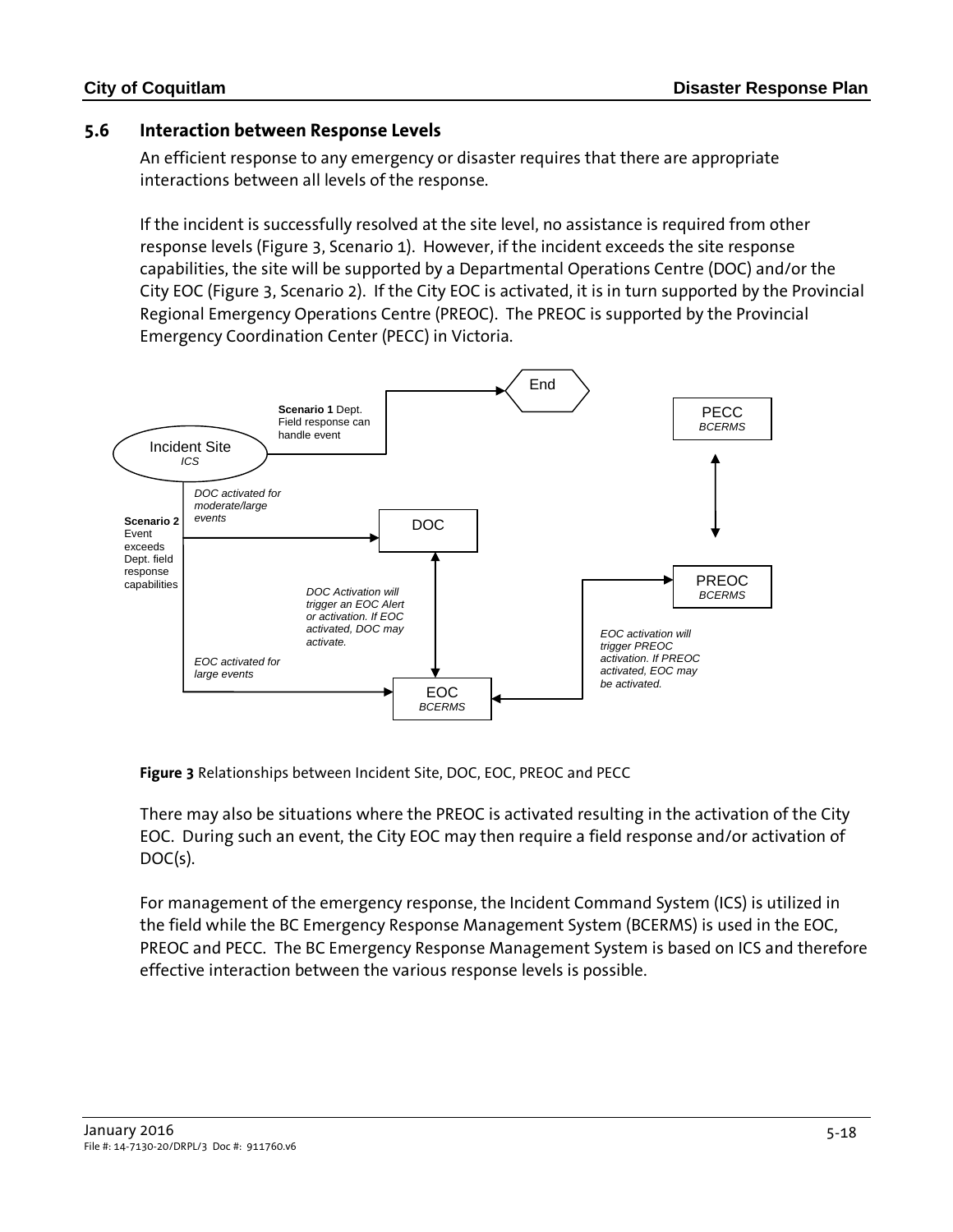# **6 ROLES AND RESPONSIBILITIES**

Coquitlam departments and external agencies have specific roles and responsibilities during emergencies and disasters. The type of threat, scale of the event, and threat location, will dictate which departments and agencies will be involved. This section describes general roles and responsibilities during the pre-event, response and recovery stages and along with Appendix D may be used by City departments and staff to guide development of their departmental emergency response plans.

#### **6.1 Pre-Event: Preparedness and Planning**

Organizations must be prepared before an emergency or disaster and have an understanding of their emergency roles and responsibilities, create plans, identify necessary emergency resources, conduct training and encourage staff to become personally prepared.

#### **6.2 Event: Response Actions**

The critical nature of the response stage should reflect the preparedness and planning activities previously undertaken. During this stage calculated actions that mitigate or reduce the negative impacts of the emergency are made to take into consideration available resources, critical time elements, nature of the hazard and the potential for the event to escalate or change.

### **6.3 Post-Event: Recovery Action**

The transition from the response to recovery stages will not be clearly defined. Recovery generally occurs after the critical stages of an emergency or disaster have passed. For each City department this point may occur at different times and it is possible to have some departments still in the response phase while others have already initiated recovery actions.

The City will prioritize the recovery process after assessing available information. Recovery will occur as quickly as reasonably possible taking into consideration the number of available staff, the available support services, and the availability of safe locations/premises or the time required to establish a safe location. Resources will be allocated based on availability to maximize the following issues:

- life and personal safety,
- the health and welfare of impacted citizens, and
- Infrastructure recovery.

The length of time before there is a full economic, social and environmental recovery to predisaster levels, may take months or years depending on the severity of the emergency or disaster. These unfortunate events can be used as an opportunity for positive changes and long term strategies and official community plans should be considered whenever possible during the recovery process.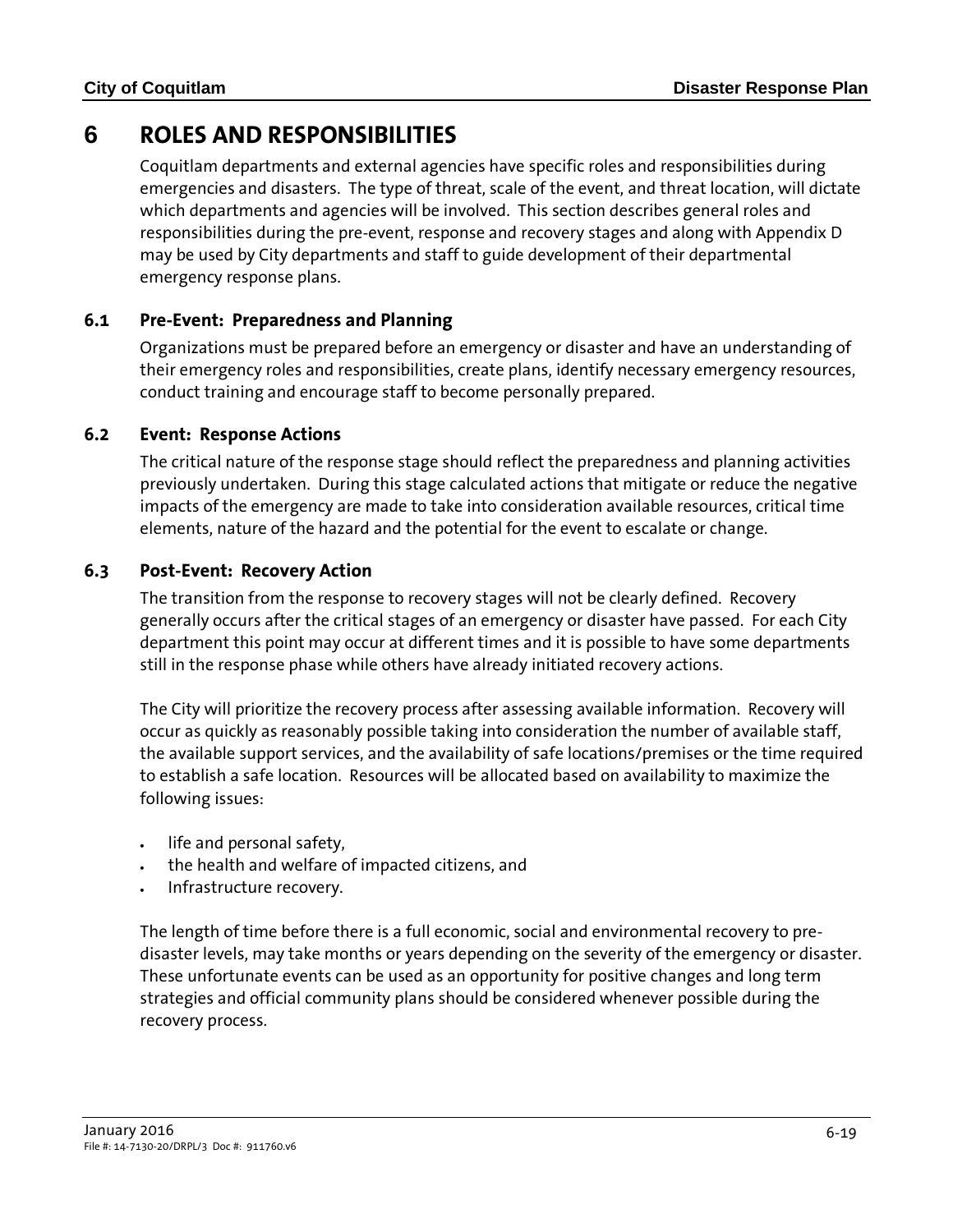#### **6.4 Departmental Roles and Responsibilities**

The tables on the following pages provide a high level summary of roles and responsibilities for departments before, during, and after an emergency or disaster. These actions are not exhaustive and depending on the situation, may be modified to ensure that the process is effective and efficient.

#### **6.4.1 Mayor and Council**

#### **Specific Activities**

| <b>Pre-Event</b>                                                                                                                                                                                                                                                                                                                                                                                                                 | Event                                                                                                                                                                                                                                                                                                                                                                                                                                                    | <b>Post-Event</b>                                                                                                                                                                                                                                                                                                                                                                                                                                                                                                       |
|----------------------------------------------------------------------------------------------------------------------------------------------------------------------------------------------------------------------------------------------------------------------------------------------------------------------------------------------------------------------------------------------------------------------------------|----------------------------------------------------------------------------------------------------------------------------------------------------------------------------------------------------------------------------------------------------------------------------------------------------------------------------------------------------------------------------------------------------------------------------------------------------------|-------------------------------------------------------------------------------------------------------------------------------------------------------------------------------------------------------------------------------------------------------------------------------------------------------------------------------------------------------------------------------------------------------------------------------------------------------------------------------------------------------------------------|
| Be personally prepared.<br>Support the development of<br>emergency plans and processes<br>that will aid the City in<br>maintaining a leadership role<br>during emergencies and<br>disasters.<br>Consider emergency<br>$\bullet$<br>management implications<br>during decision making<br>activities.<br>Implements the Coquitlam<br>$\bullet$<br>Emergency Program Bylaw,<br>other related bylaws, and<br>Disaster Response Plan. | Maintain a caring presence<br>within the affected<br>community.<br>Provide overall emergency<br>policy and direction.<br>Authorize declaration and<br>termination of "State of<br>Local Emergency" in<br>consultation with EOC<br>Management and/or<br>Deputy City Manager.<br>Consider/approve<br>extraordinary<br>expenditures required to<br>effectively respond to the<br>emergency or disaster.<br>Formally request outside<br>support/resources as | Maintain a caring presence<br>within the affected community.<br>Proclaim termination of the<br>emergency response and<br>initiation/continuance of<br>recovery efforts in consultation<br>with EOC Management and/or<br>Deputy City Manager.<br>Assess the effectiveness of<br>response and preparedness and<br>consider initiatives to improve<br>these actions.<br>Examine opportunities for socio<br>economic and environmental<br>improvements in line with long<br>term strategic and official<br>community plans. |
|                                                                                                                                                                                                                                                                                                                                                                                                                                  | required.                                                                                                                                                                                                                                                                                                                                                                                                                                                |                                                                                                                                                                                                                                                                                                                                                                                                                                                                                                                         |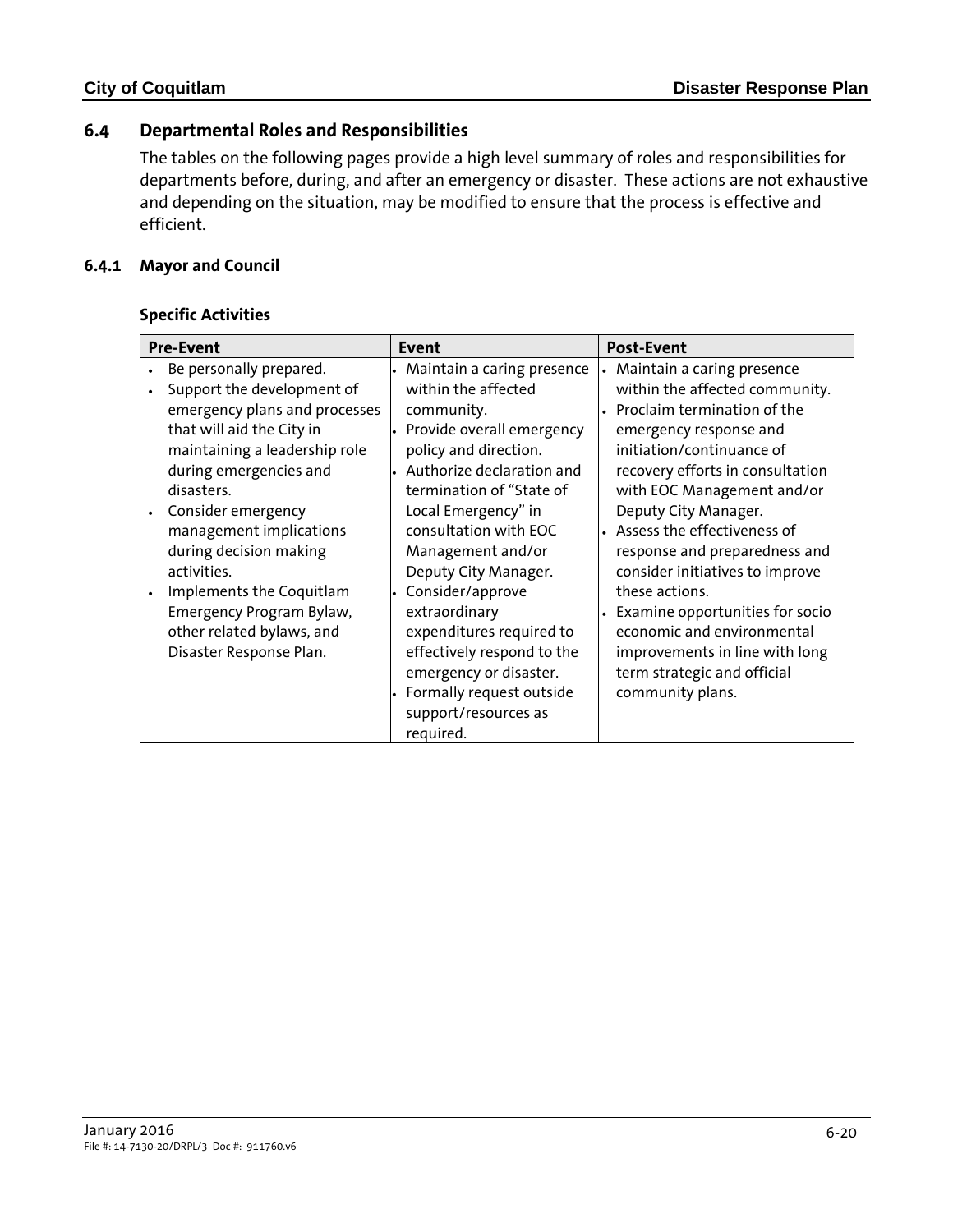### **6.4.2 Manager's Office**

| <b>Pre-Event</b>                                                                                                                                                                                           | Event                                                                                                                                                                                              | <b>Post-Event</b>                                                                                                                                                                                                                                   |
|------------------------------------------------------------------------------------------------------------------------------------------------------------------------------------------------------------|----------------------------------------------------------------------------------------------------------------------------------------------------------------------------------------------------|-----------------------------------------------------------------------------------------------------------------------------------------------------------------------------------------------------------------------------------------------------|
| <b>City Manager</b><br>Ensure that the City and<br>departments are capable of<br>responding to emergencies and<br>disasters.                                                                               | Set response goals and<br>priorities in consultation<br>with EOC Management<br>Team.<br>Support lead departments<br>if EOC not activated.                                                          | • Oversee the City's recovery<br>activities.<br>Examine opportunities for socio<br>$\bullet$<br>economic and environmental<br>improvements in line with long<br>term strategic and official<br>community plans.                                     |
| <b>Clerks</b><br>Develop procedures to ensure<br>continuity of City governance.<br>Develop procedures to maintain<br>emergency records and preserve<br>critical corporate records.                         | Assist in the continuance<br>of the City's governance in<br>support of the response.<br>Ensure critical emergency<br>records are maintained<br>and critical records are<br>safeguarded.            | • Continue to ensure the<br>continuation of City governance.<br>• Maintain emergency records and<br>continue preservation of critical<br>corporate records.                                                                                         |
| <b>Financial Services</b><br>Develop procedures to purchase<br>goods and services during<br>emergencies and disasters.<br>Maintain current vendor contact<br>lists for provision of goods and<br>services. | Within approved spending<br>limits, obtain supplies,<br>equipment and services<br>required by the response.<br>Maintain accurate<br>accounting records and<br>track all response related<br>costs. | • Within approved spending limits,<br>obtain supplies, equipment,<br>services required by recovery<br>process.<br>Track recovery related costs.<br>• Make applications for EMBC<br>Disaster Financial Assistance.<br>• Update vendor contact lists. |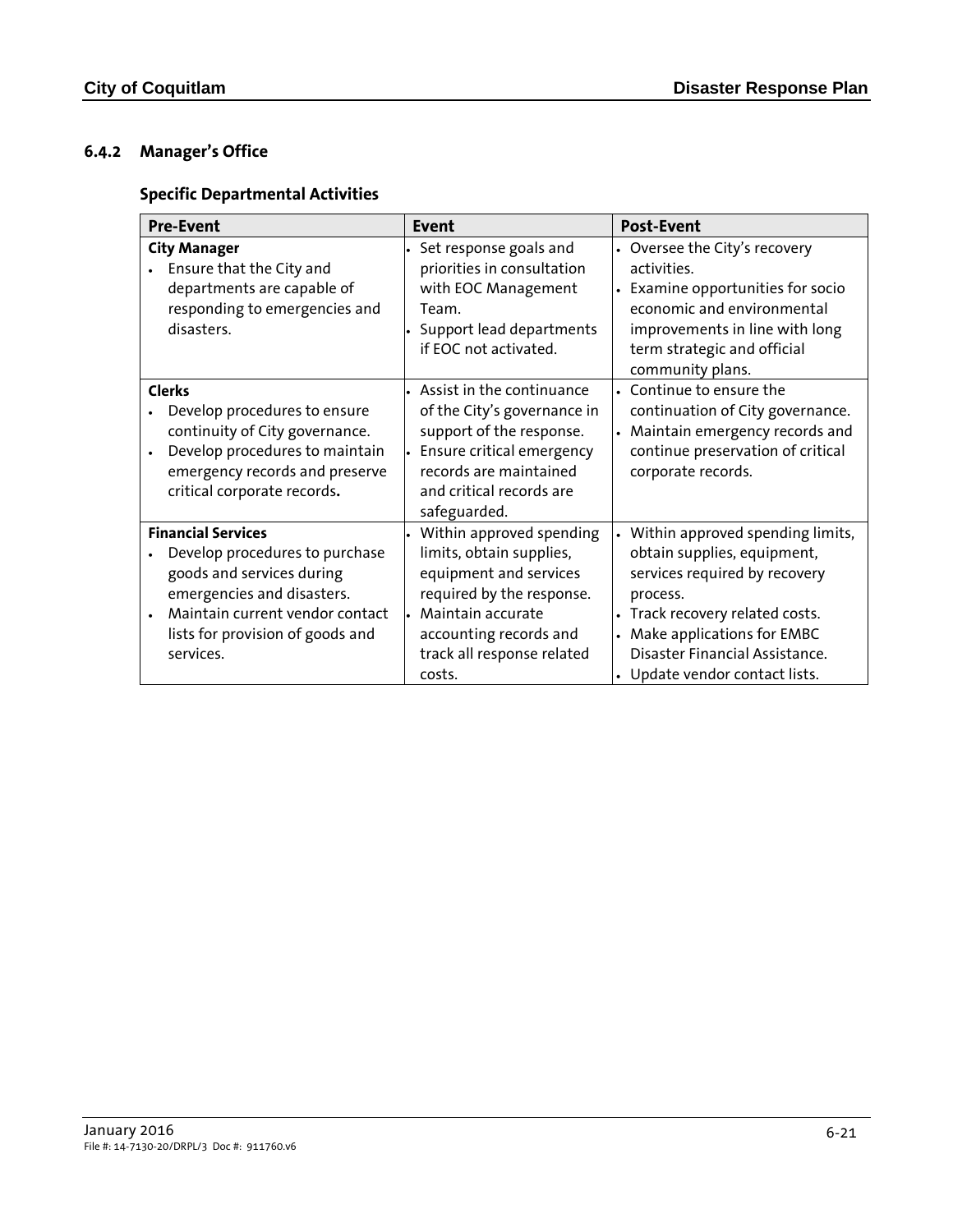#### **6.4.3 Deputy City Manager**

| <b>Pre-Event</b>                                                                                                                                                                                                                                                                                                                                                                | <b>Event</b>                                                                                                                                                                                                                                                                                                   | <b>Post-Event</b>                                                                                                                                                                                                                                                                                                                                                                                                                                                                                                                                                                 |
|---------------------------------------------------------------------------------------------------------------------------------------------------------------------------------------------------------------------------------------------------------------------------------------------------------------------------------------------------------------------------------|----------------------------------------------------------------------------------------------------------------------------------------------------------------------------------------------------------------------------------------------------------------------------------------------------------------|-----------------------------------------------------------------------------------------------------------------------------------------------------------------------------------------------------------------------------------------------------------------------------------------------------------------------------------------------------------------------------------------------------------------------------------------------------------------------------------------------------------------------------------------------------------------------------------|
| <b>RCMP</b><br>Ensure 24/7 preparedness for<br>emergencies within mandate.<br>Prepare and maintain a<br>departmental emergency plan<br>and RCMP DOC.<br>Provide regularly scheduled<br>training for all police personnel.<br>Coquitlam ESS Level 1 response,<br>$\bullet$<br>e.g. 2 households and/or 10<br>people or less, is managed by<br><b>RCMP Victim Services.</b>       | Respond to the event using<br>established operational<br>procedures.<br>Initiate mutual aid<br>arrangements as required.<br>Provide assistance to other<br>City departments as<br>required.<br>Provide personnel as<br>required to EOC.<br><b>Provide Victim Services</b><br>staff for initial ESS<br>response | • Collect evidence and conduct<br>investigations as required<br>pertaining to the event.<br>Determine if legal infractions<br>have occurred make<br>recommendations for charge<br>approval.<br>• Assess impact of the event on the<br>ability to respond and keep<br>accurate records.<br>• Update plans, conduct training<br>and exercises to reflect lessons<br>learned from the event.<br>• Ensure Victim Services staff are<br>trained with Parks, Recreation &<br>Culture staff to ensure uniform<br>response and transition from<br>Level 1 to Level 2 & 3 ESS<br>response. |
| <b>Fire/Rescue</b><br>Ensure 24/7 preparedness for<br>emergencies within mandate.<br>Prepare and maintain a<br>departmental emergency<br>disaster response plan.<br>Maintain a Fire Department<br>Operations Centre and backup<br>dispatch.<br>Provide regularly scheduled<br>training for all fire/rescue<br>personnel.<br>Ensure health and safety<br>procedures are in place | Respond to the event using<br>established operational<br>procedures.<br>Initiate mutual aid<br>arrangements.<br>Provide assistance to other<br>City departments as<br>required.<br>Conduct investigation for<br>cause and origin of<br>emergency.                                                              | • Update plan, conduct training<br>and exercises to reflect lessons<br>learned from the event.<br>• Assess impact and keep accurate<br>records.<br>• Conduct investigations and<br>collect evidence regarding the<br>emergency incident(s).<br>Determine if infractions have<br>been committed; consider<br>whether charges should be laid.<br>• Assess impact on firefighters and<br>ensure Critical Incident Stress                                                                                                                                                             |
| <b>Emergency Management Office</b><br>Manage the City's Emergency<br>Management programs,<br>develop plans, provide training<br>and public education, liaise with<br>emergency agencies, etc.<br>Advise council on Plan and<br>emergency programs                                                                                                                               | Implement plans,<br>$\bullet$<br>respond to the event<br>and provide advice as<br>required.                                                                                                                                                                                                                    | · Update disaster response plan<br>and ensure departments are<br>updating plans to reflect<br>lessons learned<br>• Assist in implementing City<br>Recovery Plan                                                                                                                                                                                                                                                                                                                                                                                                                   |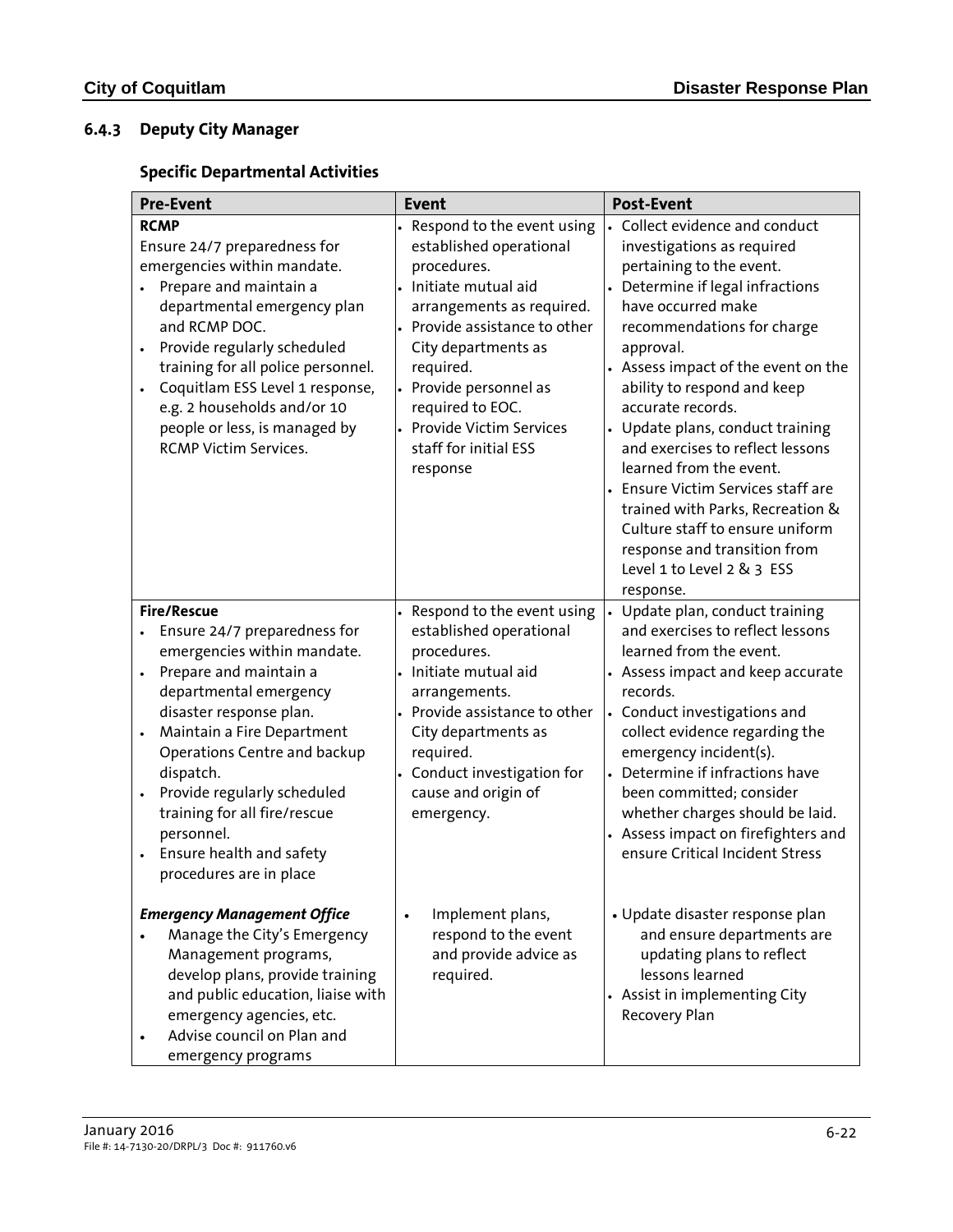| <b>Pre-Event</b>                                                                                                                                                                                                                                                                                                                                  | <b>Event</b>                                                                                                                                                                                                                                                          | <b>Post-Event</b>                                                                                                                                                                                                                                        |
|---------------------------------------------------------------------------------------------------------------------------------------------------------------------------------------------------------------------------------------------------------------------------------------------------------------------------------------------------|-----------------------------------------------------------------------------------------------------------------------------------------------------------------------------------------------------------------------------------------------------------------------|----------------------------------------------------------------------------------------------------------------------------------------------------------------------------------------------------------------------------------------------------------|
|                                                                                                                                                                                                                                                                                                                                                   |                                                                                                                                                                                                                                                                       |                                                                                                                                                                                                                                                          |
| <b>Human Resources</b><br>Prepare and maintain the<br>emergency human resources<br>plan.                                                                                                                                                                                                                                                          | Establish and operate a<br>Convergent Volunteer<br>Intake Centre as required.<br>Initiate and continue<br>emergency base pay<br>process.<br>Provide advice on health<br>and safety and/or union<br>contract related issues.                                           | • Terminate emergency payroll<br>process as directed.<br>• Terminate operation of<br>Convergent Volunteer Intake<br>Centre.<br>• Canvas departments active in<br>recovery efforts for staffing<br>needs.                                                 |
| <b>Legal Services</b><br>Identify potential legal liabilities.<br>Develop departmental response<br>plans.                                                                                                                                                                                                                                         | · Identify potential legal<br>liabilities and risk<br>management advice<br>associated with the event.                                                                                                                                                                 | • Act on legal issues arising from<br>the event.                                                                                                                                                                                                         |
| <b>Corporate Communications</b><br>Develop a Corporate Emergency<br>Information Plan.                                                                                                                                                                                                                                                             | Provide timely and<br>accurate information to<br>the public, City staff,<br>responders and media.                                                                                                                                                                     | • Examine corporate emergency<br>communication strategies and<br>modify if necessary.                                                                                                                                                                    |
| <b>Corporate Planning</b><br>Consider emergency management<br>issues during corporate projects.                                                                                                                                                                                                                                                   | Support information<br>function, as required.                                                                                                                                                                                                                         | • Aid in recovery efforts as required<br>and consider socio economic,<br>environmental and<br>communications opportunities in<br>line with long term strategic and<br>official community plans.                                                          |
| <b>Economic Development</b><br>Prepare and maintain an<br>economic communication<br>strategy to promote emergency<br>preparedness in the business<br>community.                                                                                                                                                                                   | Support business as much<br>as possible during the<br>response.                                                                                                                                                                                                       | • Conduct a post-event economic<br>assessment.<br>• Implement economic recovery<br>plans for the City.<br>• Promote recovery planning in the<br>business community.                                                                                      |
| <b>Information &amp; Communication</b><br><b>Technology (ICT)</b><br>Identify priority computer<br>services, ensure off-site data<br>storage facilities are secured and<br>ensure critical equipment is<br>secured/protected/relocated.<br>Maintain inventory of ICT<br>$\bullet$<br>equipment.<br>Identify priority communications.<br>$\bullet$ | • Activate ICT disaster<br>recovery plan; implement<br>procedures for use of<br>backup equipment/ hot<br>site if required.<br>• Help set up EOC if<br>activated and provide ICT<br>equipment as required for<br>the response.<br>Activate priority<br>communications. | • Develop/implement plan for full<br>restoration of computer and<br>telecommunications services.<br>• Continue to provide technical<br>assistance to departments active<br>in recovery efforts.<br>• Re-establish communications on<br>a priority basis. |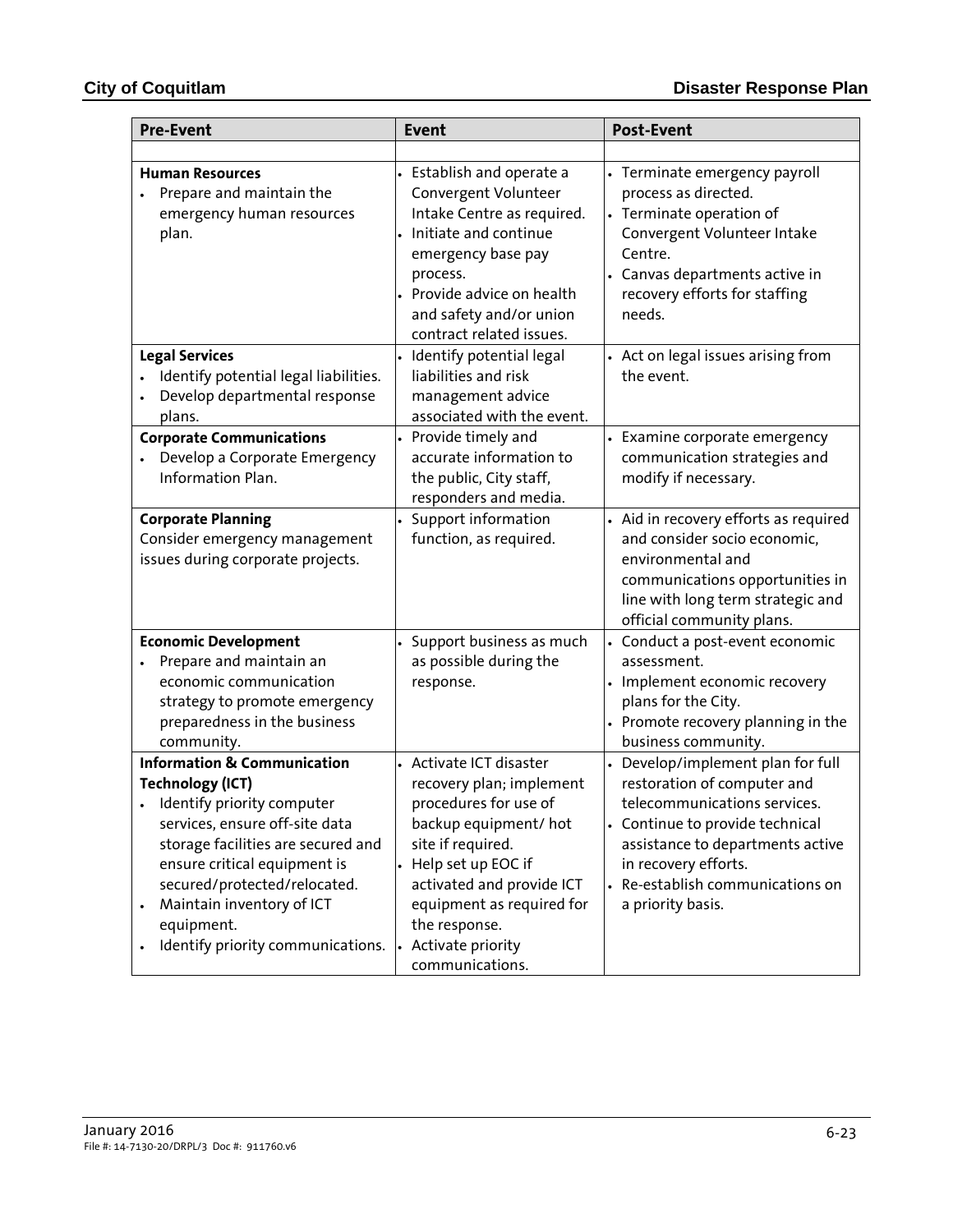#### **6.4.4 Engineering & Public Works**

| <b>Pre-Event</b>                                                                                                                                                                                                                                                                                                                                                                                    | <b>Event</b>                                                                                                                                                                                                                                                                                                                                                                                                                                                      | <b>Post-Event</b>                                                                                                                                                                                                                                                                                                                                                                                                                                                                                            |
|-----------------------------------------------------------------------------------------------------------------------------------------------------------------------------------------------------------------------------------------------------------------------------------------------------------------------------------------------------------------------------------------------------|-------------------------------------------------------------------------------------------------------------------------------------------------------------------------------------------------------------------------------------------------------------------------------------------------------------------------------------------------------------------------------------------------------------------------------------------------------------------|--------------------------------------------------------------------------------------------------------------------------------------------------------------------------------------------------------------------------------------------------------------------------------------------------------------------------------------------------------------------------------------------------------------------------------------------------------------------------------------------------------------|
| <b>Public Work Division</b>                                                                                                                                                                                                                                                                                                                                                                         | Implement lifeline                                                                                                                                                                                                                                                                                                                                                                                                                                                | • Maintain and repair public                                                                                                                                                                                                                                                                                                                                                                                                                                                                                 |
| Understand status of<br>construction projects that could<br>impact response.<br>Establish mutual aid agreements<br>with other municipalities as<br>required.<br>Provide and maintain the EPW<br>Response Centre.<br>Together with Purchasing<br>Division, maintain list of qualified<br>suppliers of emergency materials<br>and/or equipment.<br>Maintain a list of EPW equipment<br>and materials. | operations in coordination<br>with other City<br>departments and/or<br>external agencies as<br>required:<br>o Facilitate the availability<br>of water for firefighting<br>and drinking.<br>o Provide temporary waste<br>disposal system<br>including sewerage.<br>o Identify geotechnical<br>and other hazards.<br>o Maintain emergency<br>power supplies.<br>o Provide emergency<br>response and other<br>services for water<br>courses.<br>o Deploy and service | facilities (i.e., roads, bridges,<br>walkways, stairways, etc.)<br>• Implement recovery together<br>with other City departments<br>and/or external agencies as<br>required.<br>• Clear disaster debris from<br>public/City properties and/or<br>critical facilities.<br>• Restore City infrastructure (i.e.,<br>drainage courses, sewer and<br>water lines, etc.)<br>• Provide/maintain equipment for<br>recovery purposes.<br>• On a priority basis, initiate<br>recovery/ restoration of City<br>services. |
| <b>Design &amp; Construction</b><br>Manage City's infrastructure<br>construction projects, i.e., roads,<br>sewer and water                                                                                                                                                                                                                                                                          | equipment as required.<br>Provide information on<br>active and recently<br>constructed infrastructure<br>including status of<br>available services.                                                                                                                                                                                                                                                                                                               | · Identify opportunities for<br>improvements in line with long<br>term strategic and official<br>community plans.                                                                                                                                                                                                                                                                                                                                                                                            |
| <b>Environmental Services</b><br>Provide relevant environmental<br>information.                                                                                                                                                                                                                                                                                                                     | Provide relevant<br>environmental<br>information as required.                                                                                                                                                                                                                                                                                                                                                                                                     | • Provide advice on subjects related<br>to environmental approvals for<br>repair/rebuilding of structures.<br>• Determine impact to the<br>environment, initiate recovery/<br>restoration work.                                                                                                                                                                                                                                                                                                              |
| Transportation<br>Prepare and maintain an<br>emergency traffic control plan,<br>i.e. Disaster Response Routes<br>$(DRR)$ .<br>Ensure DRR signage is<br>maintained and provide<br>information to the public as<br>required.                                                                                                                                                                          | • Coordinate road closing/<br>traffic control devices for<br>police/fire.<br>Coordinate the restriction<br>of access as directed by<br>RCMP, clear, and/or repair<br>City DRR roads.                                                                                                                                                                                                                                                                              | • Coordinate clearing, repair,<br>and/or control of major<br>transportation routes and/or<br>DRR.<br>• Coordinate the repair or<br>replacement of traffic lights and<br>road signage.                                                                                                                                                                                                                                                                                                                        |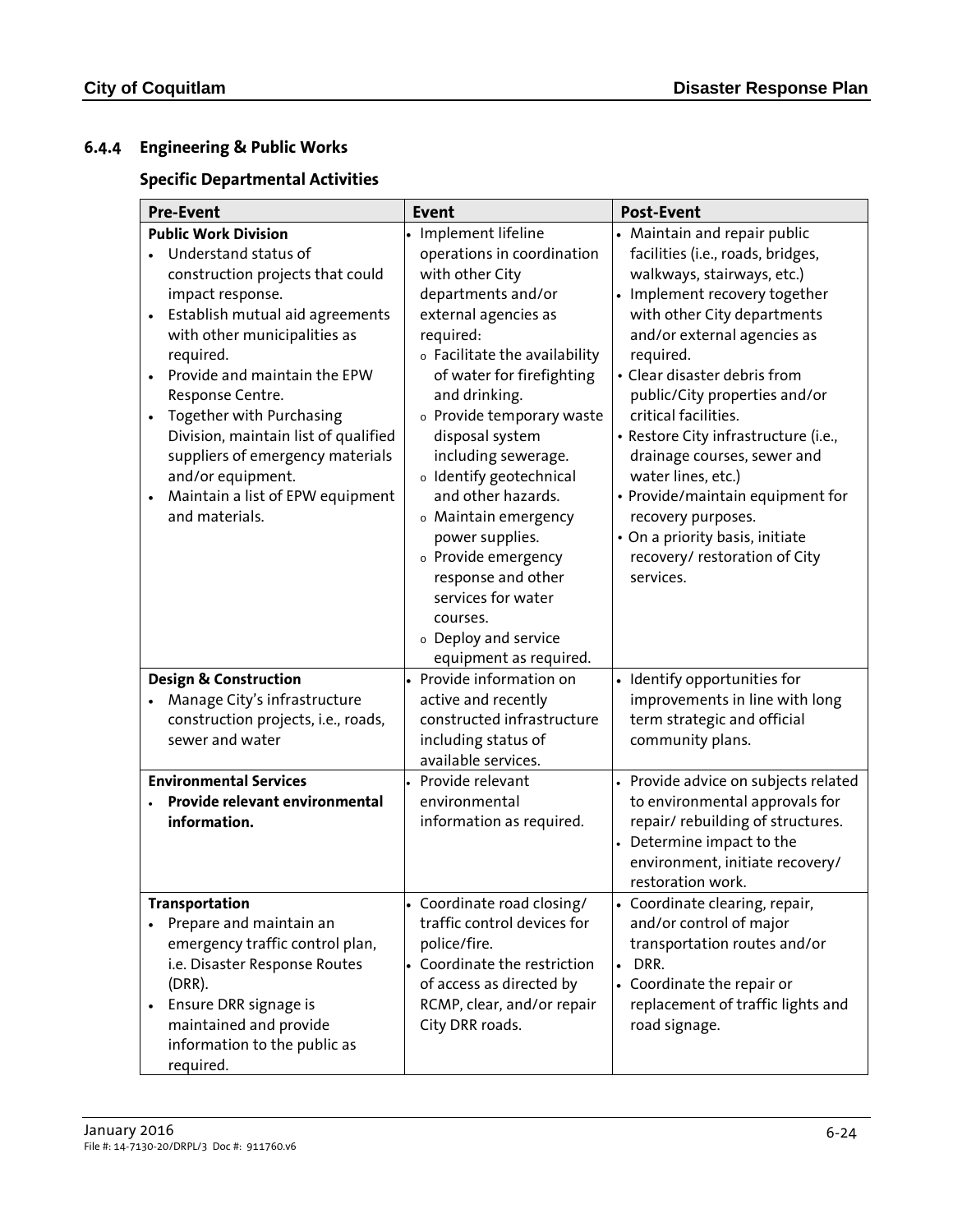| <b>Pre-Event</b>                                                                                                                                                                                                                                                                        | Event                                                                                                                                                                                                                                               | <b>Post-Event</b>                                                                                                                                                                                                                                                                                                                                                                                             |
|-----------------------------------------------------------------------------------------------------------------------------------------------------------------------------------------------------------------------------------------------------------------------------------------|-----------------------------------------------------------------------------------------------------------------------------------------------------------------------------------------------------------------------------------------------------|---------------------------------------------------------------------------------------------------------------------------------------------------------------------------------------------------------------------------------------------------------------------------------------------------------------------------------------------------------------------------------------------------------------|
| <b>Infrastructure Planning</b><br>Identify critical facilities,<br>infrastructure, roads, bridges,<br>water, etc.<br>Prepare and maintain lifeline<br>utilities recovery plan, hazard<br>specific plans as required.<br>Develop and maintain<br>infrastructure information and<br>maps. | Assess impact of<br>emergency on utility<br>systems, roads, bridges,<br>walkways, etc.<br>Develop and provide maps<br>and infrastructure<br>information as required to<br>assist in the response.<br>Provide survey, mapping<br>and CAD capability. | • Initiate recovery and restoration<br>work of City services on a priority<br>basis.<br>Identify opportunities for<br>improvements in line with long<br>term strategic and official<br>community plans.<br>• Provide maps and infrastructure<br>information for use in the<br>recovery efforts.<br>• Provide survey and mapping<br>capability to locate and map<br>hazard extents for disaster<br>assessment. |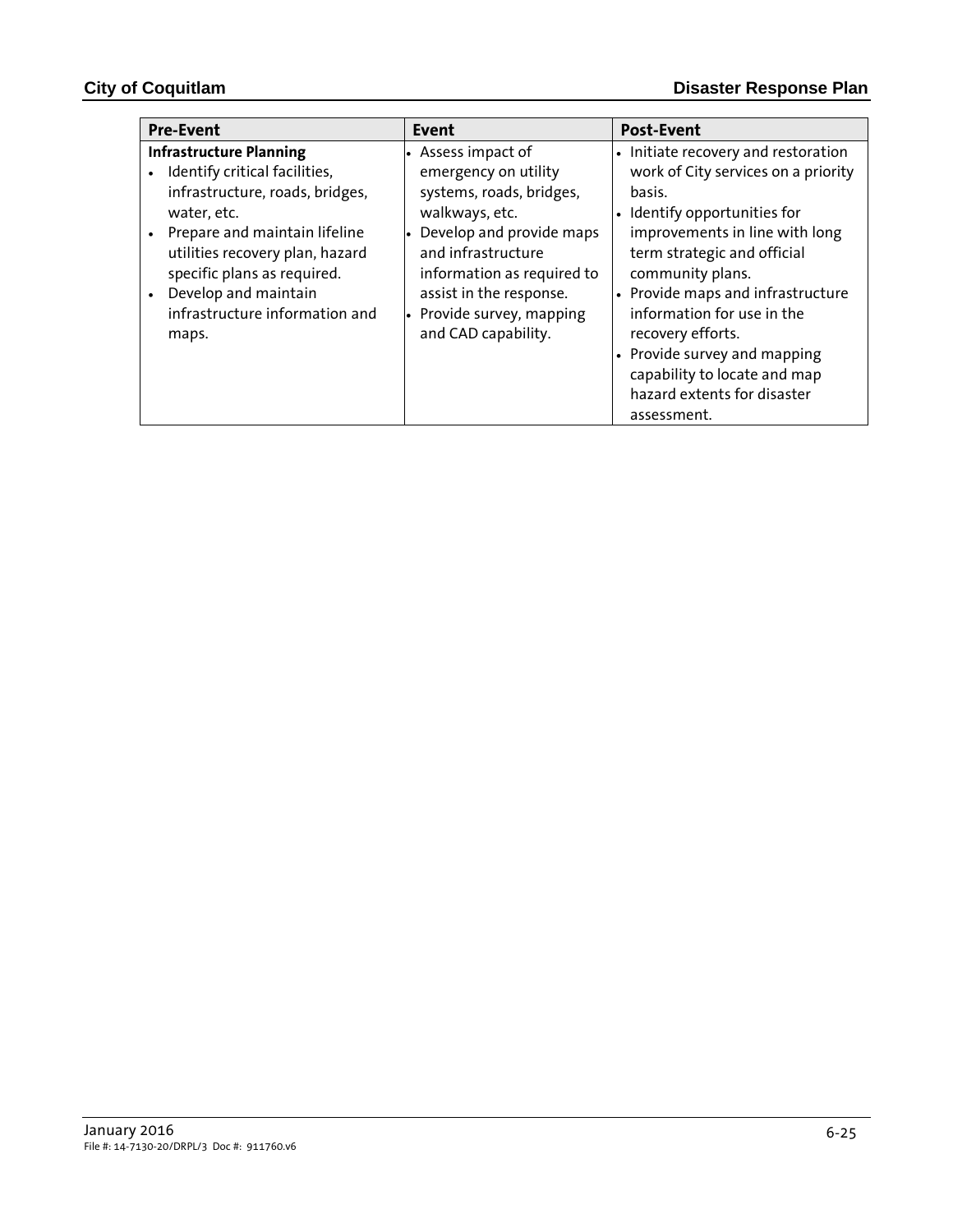#### **6.4.5 Planning and Development**

| <b>Pre-Event</b>                                                                                                                                                                                                                                                                                                                                     | <b>Event</b>                                                                                                                                                                                                                                                           | <b>Post-Event</b>                                                                                                                                                                                                                                               |
|------------------------------------------------------------------------------------------------------------------------------------------------------------------------------------------------------------------------------------------------------------------------------------------------------------------------------------------------------|------------------------------------------------------------------------------------------------------------------------------------------------------------------------------------------------------------------------------------------------------------------------|-----------------------------------------------------------------------------------------------------------------------------------------------------------------------------------------------------------------------------------------------------------------|
| <b>Community Planning</b><br>Provide demographics,<br>geographic (mapping, as<br>necessary), socioeconomic,<br>information for disaster planning<br>purposes.<br>Integrate emergency planning<br>into Official Community Plan<br>wherever possible.                                                                                                  | Provide demographics,<br>geographic,<br>socioeconomic, and<br>transportation planning<br>information as required.                                                                                                                                                      | • Help to develop a recovery plan<br>for the affected areas.<br>Identify potential opportunities<br>to improve and implement long<br>term strategies and official<br>community plans.                                                                           |
| <b>Building Permits Approvals</b><br>Prepare and maintain an<br>emergency permit system that<br>does not rely on power supply.<br>Prepare and maintain a list of<br>$\bullet$<br>volunteer engineers, contractors<br>and equipment operators.                                                                                                        | Activate the emergency<br>permit system if required.<br>Coordinate with outside<br>agencies engaged in<br>recovery operations and<br>remedial work.                                                                                                                    | • Continue emergency permit<br>system as required.<br>• Continue to work with outside<br>agencies to coordinate efforts<br>and resources.<br>• Continue to work with the<br>community toward eventual full<br>compliance with health and<br>safety regulations. |
| <b>Building Permits Inspections</b><br>Prepare and maintain the<br>emergency building<br>reconnaissance and inspection<br>plan. Resources required<br>completing this work.<br>Maintain a team of building<br>$\bullet$<br>Inspectors trained in Rapid<br>Damage Assessment (RDA).<br>Obtain equipment required to<br>conduct inspection activities. | Activate the building<br>assessment system.<br>Report information<br>regarding damage<br>assessment to Emergency<br>Operations Centre EOC.<br>Provide RDA trained<br>personnel to other<br>response groups when<br>possible.                                           | Continue to conduct and report<br>on building and damage<br>assessments as required.<br>Continue to conduct inspections<br>on building repairs and begin<br>normalization of permit<br>inspection process.                                                      |
| <b>Development Services</b><br>Reviews Development<br>applications using Official<br>Community Plan policies and City<br>bylaws to ensure high standards<br>of development, with<br>enhancements to critical<br>infrastructure when possible.                                                                                                        | Assist with coordinating<br>information and City<br>services for an initial inter-<br>departmental disaster<br>response.<br>Work with Community<br>Planning to develop a<br>recovery plan, and<br>coordinate expediting<br>approvals to address<br>immediate concerns. | Help to coordinate the<br>implementation of a recovery<br>plan that facilitates<br>reconstruction with high<br>standards of development to<br>address post disaster resilience.                                                                                 |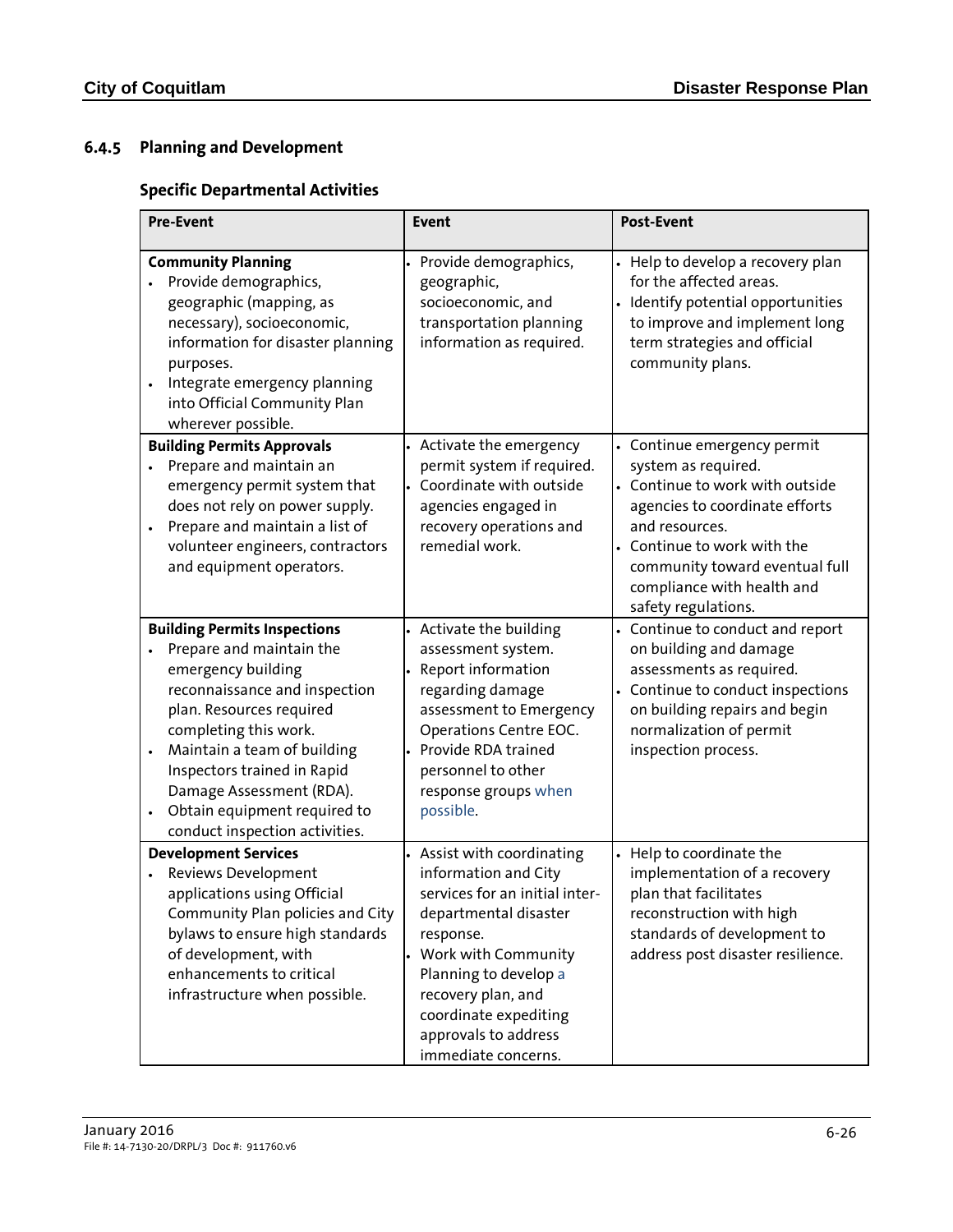#### **6.4.6 Parks, Recreation & Culture**

| <b>Pre-Event</b>                                                                                                                                                                                                              | Event                                                                                                                                                                           | <b>Post-Event</b>                                                                                |
|-------------------------------------------------------------------------------------------------------------------------------------------------------------------------------------------------------------------------------|---------------------------------------------------------------------------------------------------------------------------------------------------------------------------------|--------------------------------------------------------------------------------------------------|
| <b>Planning &amp; Business Services</b><br>Oversee the development of<br>departmental and ESS plans.                                                                                                                          | Respond as required.                                                                                                                                                            | • Assist in recovery processes as<br>required and make changes to<br>departmental and ESS plans. |
| <b>Community Recreation &amp; Culture</b><br><b>Services</b><br>Develop disaster response<br>procedures for facilities.                                                                                                       | Implement disaster<br>response procedures.                                                                                                                                      | • Re-open facilities as available.                                                               |
| <b>Parks</b>                                                                                                                                                                                                                  | Respond as required. Staff<br>may be seconded to EPW.                                                                                                                           | • Re-open facilities as available.                                                               |
| <b>Emergency Social Services</b><br>Develop and maintain an ESS<br>Plan and Headquarters, conduct<br>training, recruit volunteers,<br>obtain equipment, maintain<br>vendor relationships, identify<br>reception centres, etc. | Activate plan and<br>reception centres as<br>required.<br>Work in liaison with<br>provincial and other<br>municipal ESS agencies.<br>Staff the ESS headquarters<br>if required. | • Update plans, conduct training to<br>reflect lessons learned from the<br>event.                |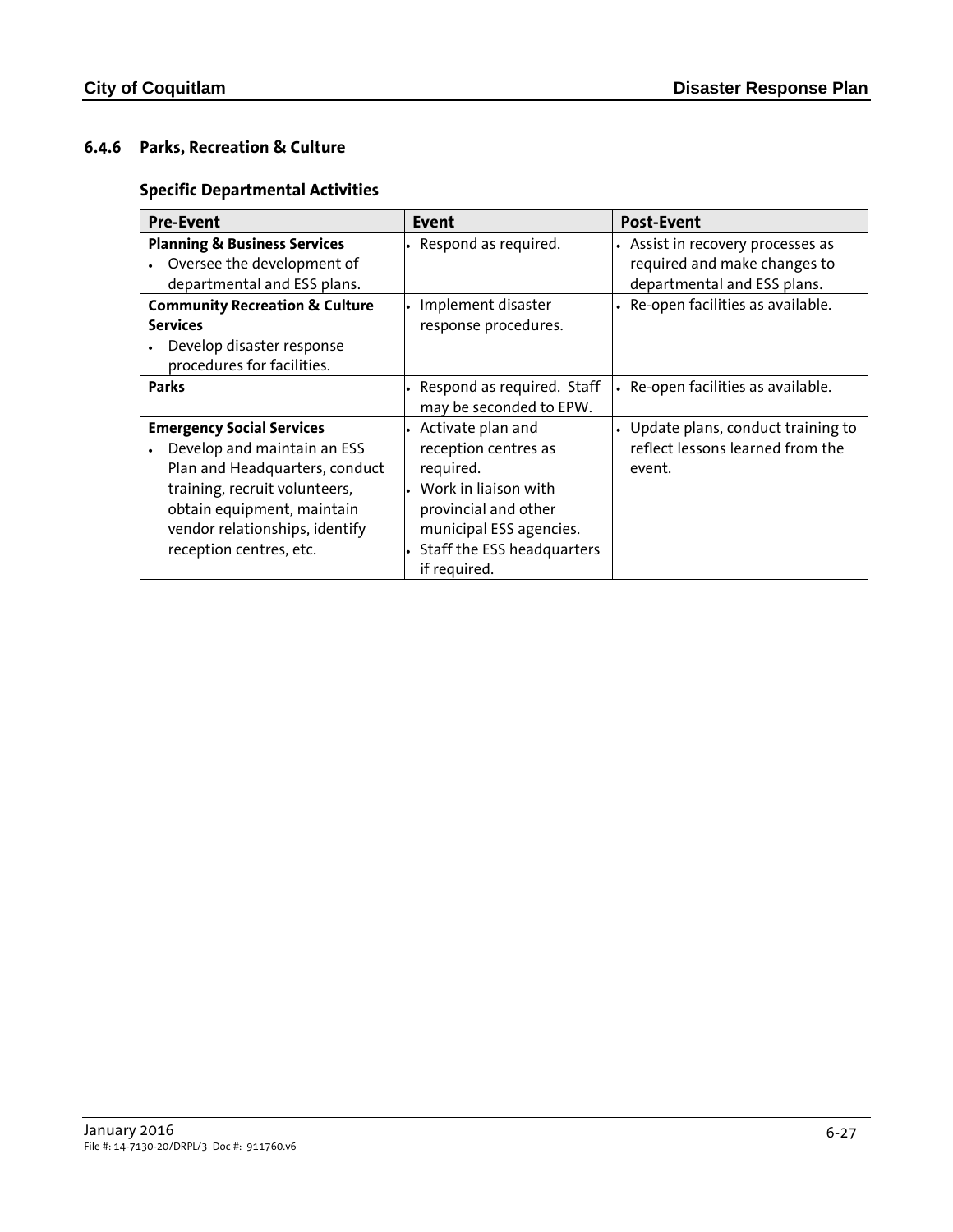### **6.4.7 Strategic Initiatives**

|           | <b>Pre-Event</b>                         | <b>Event</b>                      | <b>Post-Event</b>                   |
|-----------|------------------------------------------|-----------------------------------|-------------------------------------|
|           | <b>Facilities</b>                        | Conduct assessments of            | • Report on damage assessments      |
|           | Consider emergency                       | LPS facilities.                   | and costs to reopen facilities.     |
|           | management issues during                 | Deploy facility RDA trained       | • Initiate recovery and restoration |
|           | normal facility operations.              | staff in conjunction with         | work on a priority basis.           |
| $\bullet$ | Prepare and train key facilities         | <b>Build Permits Section, RDA</b> |                                     |
|           | staff to conduct Rapid Damage            | staff to assess all city          |                                     |
|           | Assessment (RDA).                        | buildings in descending           |                                     |
|           | Participate in Critical                  | order of criticality.             |                                     |
|           | infrastructure Assessment of city        | Evacuate facility staff and       |                                     |
|           | facilities to ensure prioritized list    | general public from               |                                     |
|           | of facilities are available prior to     | facilities when necessary.        |                                     |
|           | any emergency event.                     | Work with EOC to                  |                                     |
|           | Ensure all new construction of           | determine which facilities        |                                     |
|           | city facilities takes into               | require actionable                |                                     |
|           | consideration post disaster              | resources first.                  |                                     |
|           | design criteria, i.e. if the facility is | Work with ESS staff to            |                                     |
|           | also being designated as a               | open designated                   |                                     |
|           | reception center, group lodging          | emergency facilities, e.g.        |                                     |
|           | facility or an Emergency                 | Reception Centres and/or          |                                     |
|           | Operations Centre (EOC), etc.,           | Group Lodging facilities          |                                     |
|           | consider design to post disaster         | and if required provide           |                                     |
|           | specification.                           | pre-activation RDA prior to       |                                     |
|           | Ensure accurate records, i.e.,           | activation to ensure              |                                     |
|           | types, quantities and locations of       | operational status.               |                                     |
|           | all dangerous goods are keep up          |                                   |                                     |
|           | to date                                  |                                   |                                     |
|           | Ensure facilities staff is trained to    |                                   |                                     |
|           | respond to and handle accidental         |                                   |                                     |
|           | releases any dangerous goods on          |                                   |                                     |
|           | site.                                    |                                   |                                     |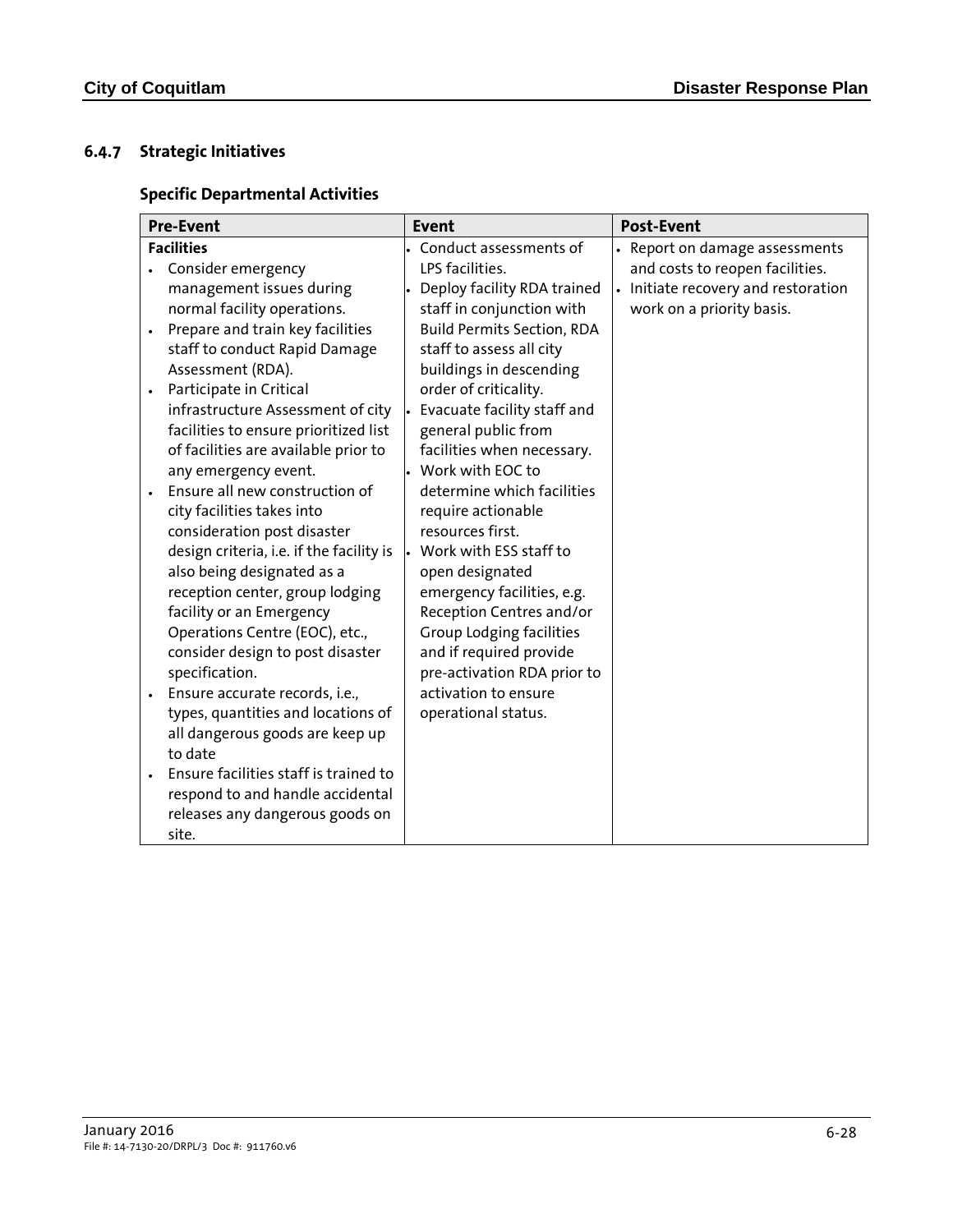#### **6.5 External Agencies**

The following is a list of external agencies that may be involved in a response to a disaster or major emergency. This list is not exhaustive and other organizations may be involved depending on the event.

#### **6.5.1 Federal**

#### **6.5.1.1 Public Safety Canada (PSC)**

PSC provides policy leadership and delivers programs and services in the areas of national security and emergency management, policing, law enforcement and border and corrections and crime prevention.

#### **6.5.2 Provincial**

#### **6.5.2.1 BC Emergency Health Services (BCEHS)**

Since April 1, 2011, PHSA has provided corporate support services to the Emergency and Health Services Commission.

On March, 14, 2013, the Commission was renamed BC Emergency Health Services (BCEHS). BCEHS is comprised of three operating entities—BC Ambulance Service, Patient Transfer Network, and Trauma Services BC. The reach of BCEHS is vast with 184 ambulance stations and several administrative offices spread throughout the province. Over 4,000 people work at BCEHS as paramedics, dispatchers, patient transfer call takers, managers, physicians, and in administrative support and corporate services functions. Since 1974, BCAS has been providing expert prehospital care to patients and arriving first on scene when a medical emergency occurs. BCAS is an organization that is rich with tradition and holds a strong commitment to providing timely and high quality patient care to citizens across BC.

#### **6.5.2.2 BC Coroner Service**

The Coroners Service of British Columbia is responsible for the inquiry/investigation of all unnatural, unexpected, unexplained or unattended deaths. It is committed to conducting a thorough, independent examination of the factors contributing to death in order to improve community safety and quality of life in the Province of British Columbia.

#### **6.5.2.3 Emergency Management BC (EMBC)**

The Emergency Management BC (EMBC) is a part of the Ministry of Transportation and Infrastructure. The Provincial Emergency Program's mission is to enhance public safety and reduce property and economic loss from actual or imminent emergencies or disasters by mitigating the effects of emergencies and disasters through education and awareness,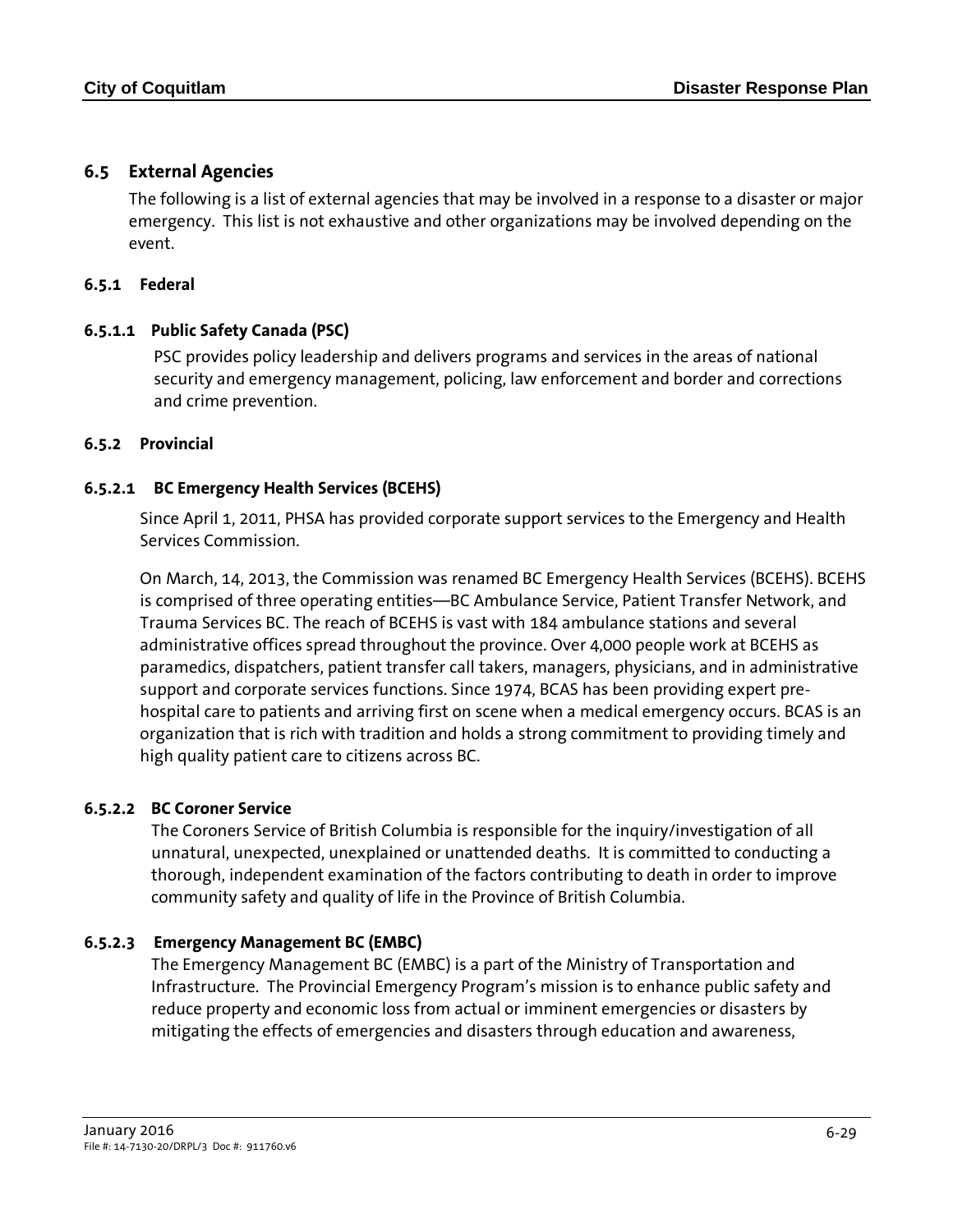promoting preparedness through planning, training and exercising, coordinating and assisting in response activities, developing and implementing recovery measures.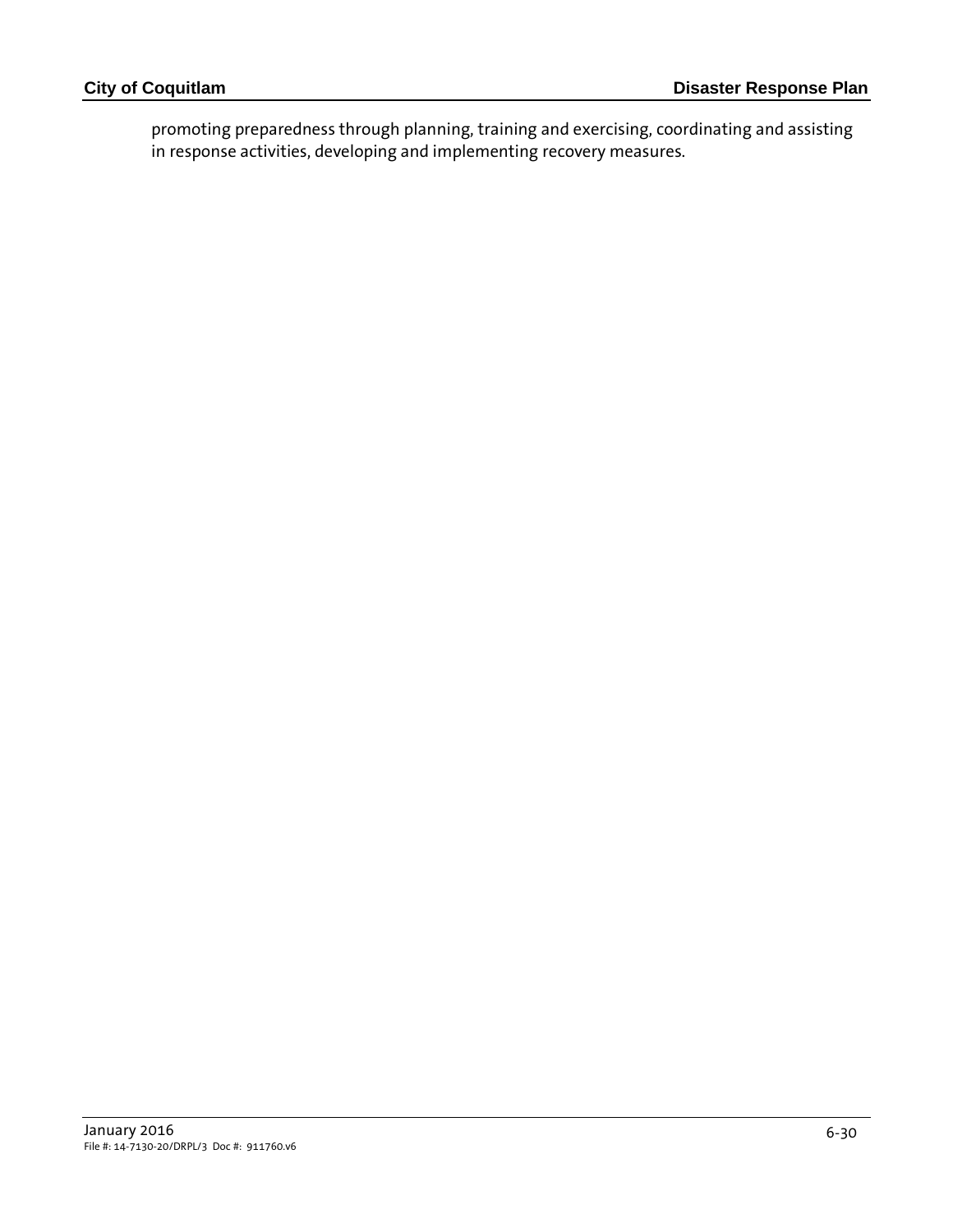#### **6.5.3 Volunteer Agencies**

#### **6.5.3.1 Coquitlam Amateur Radio Emergency Services Society (CARESS)**

CARESS is a volunteer organization that provides backup digital and voice radio communications for the City during an emergency. If existing communications systems become disrupted or overloaded, amateur radio provides an effective alternate means of communication. Stations manned by qualified radio operators can be established at the Emergency Operations Centre, Emergency Social Services Reception Centres, Fire Halls and remote locations as required.

#### **6.5.3.1 Coquitlam Search and Rescue Society**

Coquitlam Search and Rescue ("Coquitlam SAR") is a community-based volunteer organization that provides wilderness public safety education, remote area searches, wilderness medical aid, assistance for high-angle rescue, water rescue, helicopter Class D Fixed Line evacuations of ill, injured or stranded persons, evacuation operations being conducted by the RCMP, and inland water, wilderness and urban search operations. Coquitlam SAR volunteers are Public Safety Lifeline Volunteers registered under the Provincial Emergency Program and may be tasked by Police, BC Ambulance Service, Canadian Forces & Canadian Coast Guard, Parks Canada, Coroner and Fire Services. Coquitlam SAR is responsible for the area bound by Indian Arm on the west, Pitt Lake on the east, Garibaldi Park to the north, and the Fraser River to the south, but may also be tasked around the province by EMBC. In addition, Coquitlam Search and Rescue provides assistance for activities such as flood watch and emergency communications, and prepares and maintains the remote/urban search and rescue plan.

#### **6.5.3.2 Salvation Army**

The Salvation Army has been active in BC for over 100 years providing food, shelter and other assistance to people in need. The Salvation Army is prepared to assist during and after a critical disaster response phase to provide clothing, furniture, counseling, deploy the Community Crisis Response Units to provide meals for evacuees/responders and provide assistance to ESS teams at a reception centre.

#### **6.5.3.3 St. John's Ambulance**

St. John Ambulance Canada is a world-wide, non-denominational charitable organization, dedicated to the service of others. St. John's Ambulance is dispatched by EMBC during disasters. The Port Moody Branch is located at 2338 Clark Street and can provide volunteers during emergencies and disasters.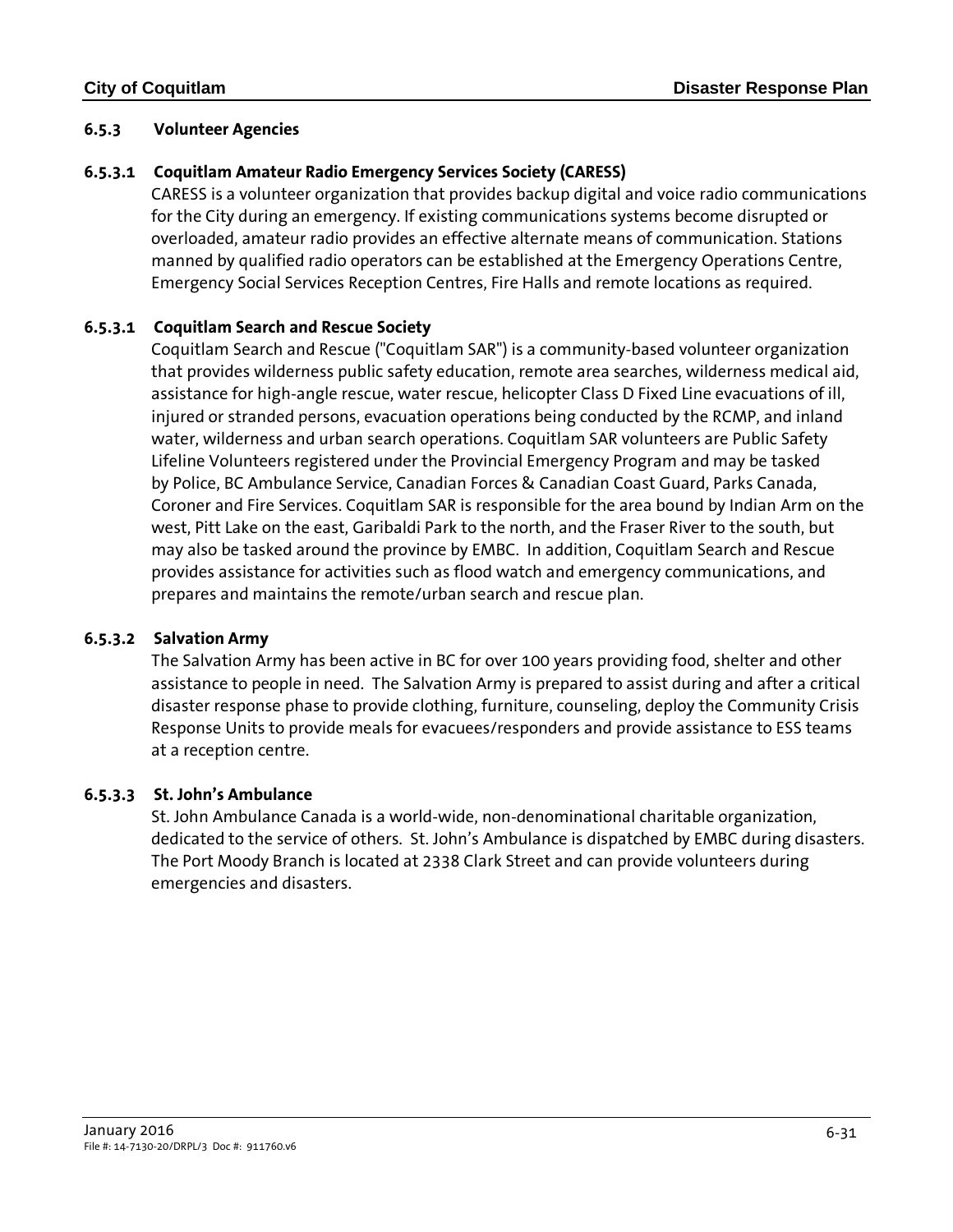#### **6.5.4 Utilities**

#### **6.5.4.1 BC Hydro**

BC Hydro provides power to the Coquitlam area and helps fuel economic growth in British Columbia. It owns and operates the Coquitlam dam north of the City and has numerous transmission lines running through Coquitlam.

#### **6.5.4.2 Telecommunication Providers**

Several Telecommunication providers service the Coquitlam area including TELUS, Bell and Rogers. The City's cellular phone provider is Rogers Communications.

#### **6.5.4.3 Pipelines**

Kinder Morgan and its pipeline subsidiary, Trans Mountain, have a pipeline transecting the City of Coquitlam. The pipeline transports crude oil and refined products from Edmonton, Alberta to marketing terminals and refineries in the Greater Vancouver area and Puget Sound in Washington State.

Fortis BC delivers natural gas to homes and businesses throughout BC via a network of low pressure gas lines within Coquitlam. Fortis BC is focused on connecting customers safely, efficiently and reliably to the energy and services they need. In addition to their residential and business distribution network Fortis Gas also has a large gas compression facility and main transmission natural gas line that transects the city. Fortis Gas has emergency response plans and trained response staff for all events related to their infrastructure.

#### **6.5.5 Other Agencies**

#### **6.5.5.1 CANUTEC**

CANUTEC is the Canadian Transport Emergency Centre operated by Transport Canada to assist emergency response personnel in handling dangerous goods emergencies. This national bilingual advisory centre was established in 1979 and is part of the Transport Canada directorate. It has the mandate to regulate the handling, offering for transport and the transport of dangerous goods by all modes to ensure public safety.

#### **6.5.5.2 Fraser Health Authority (FHA)**

Fraser Health Authority is the largest of the six health authorities established by the government of British Columbia in December 2001. It serves 1.6 million people in the Fraser Valley from Burnaby to White Rock to Hope. Eagle Ridge Hospital, located in Port Moody, and Royal Columbian Hospital, in New Westminster are the two closest hospitals to the Coquitlam boundary. Fraser Health Authority services range from acute care hospitals to community-based residential/rehab, home health, mental health and public health services.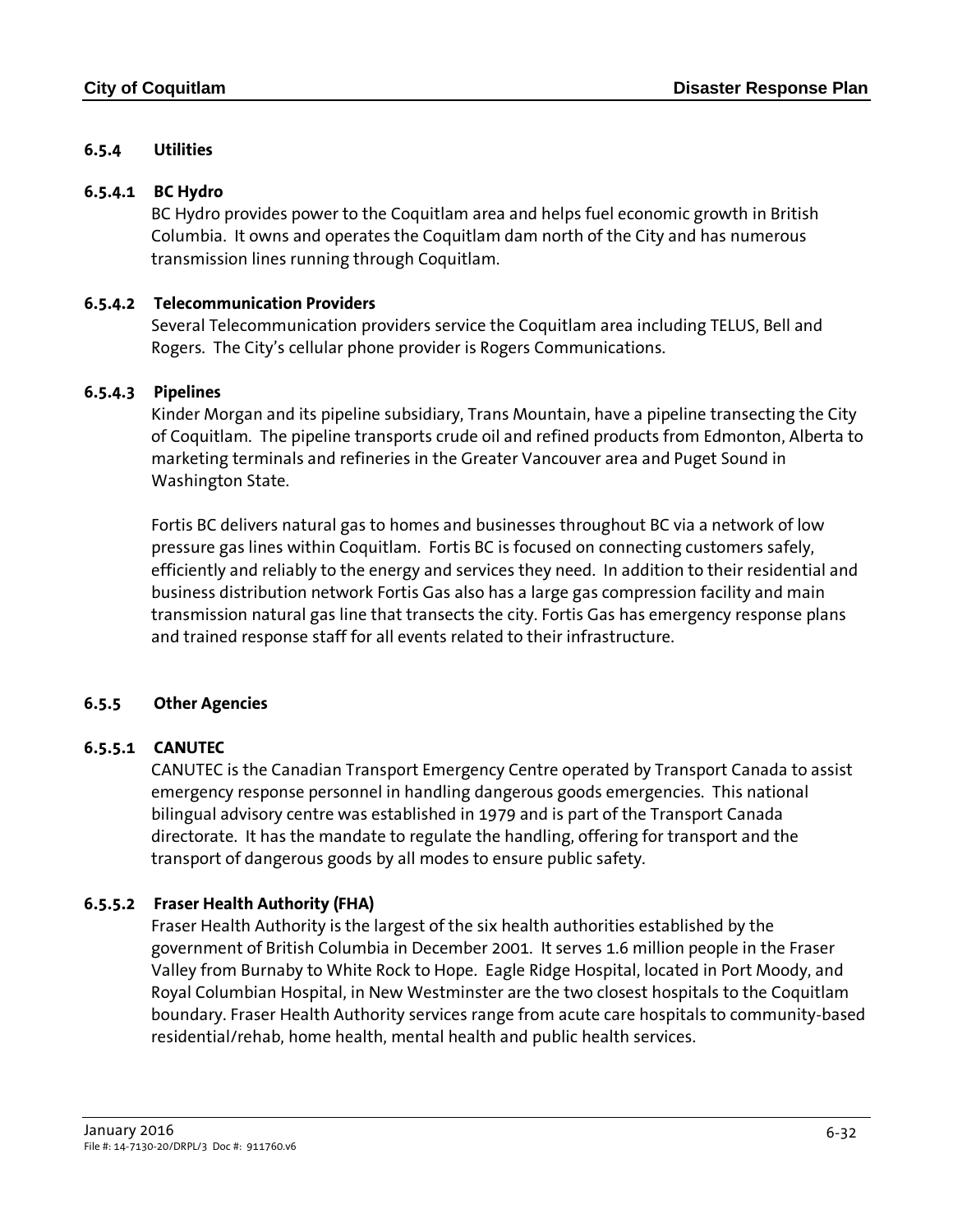Health emergency services include providing a health liaison to the municipal Emergency Operations Centre, mass immunizations, health inspections of temporary emergency feeding and lodging facilities, water quality monitoring, dissemination of special instructions concerning public health matters, notification to other health agencies and senior levels of government (e.g., BC Centre for Disease Control, Health Canada and Provincial Ministry of Health) regarding health related matters, arranging continuity of care for home care and mental health clients who have been evacuated to temporary accommodations, and coordinating medical care for admitted patients presenting at acute care facilities. In the event of any emergency that may impact health services contact Health Emergency Management BC.

#### **6.5.5.3 Provincial Health Services Authority (PHSA)**

The Province, through BC Housing, is currently completing a master planning process for the Riverview lands that will see a health precinct established on the eastern portion of the site. 40 new beds were established through renovating the Brookside and Hillside buildings to address PHSA clients with mental health and addiction issues. It has also been announced that a new purpose built facilities will be constructed on the site to facilitate the relocation of the Willingdon Mental Health Care Programs.

#### Forensic Psychiatric Hospital

Forensic Psychiatric Hospital is a secure, 190-bed facility that treats and rehabilitates individuals who have come in conflict with the law and are deemed unfit to stand trial or not criminally responsible due to mental illness (NCRMD). The goal is to restore fitness to attend court proceedings and/or reintegrate patients gradually and safely into the community. It also serves individuals transferred temporarily from correctional facilities to be assessed or receive treatment for a mental illness under the Mental Health Act. The facility consists of 9 clinical units (5 secure, 3 closed and 1 open unit).

Located in a peaceful, park-like setting, the Forensic Psychiatric Hospital supports patients with high quality, specialized clinical services, as well as a comprehensive range of vocational and rehabilitative programs.

#### **6.5.5.4 Railways**

Several rail lines traverse the City of Coquitlam. Rail companies transport a variety of goods including petroleum, chemicals, grains, fertilizers, coal, metals, minerals, forest products, equipment, cars, and other commodities. The closest rail yard belongs to Canadian Pacific Railway and is located in Port Coquitlam. Both Canadian Pacific and Canadian National Railway travel through Coquitlam. Rail companies have emergency response plans and trained response staff.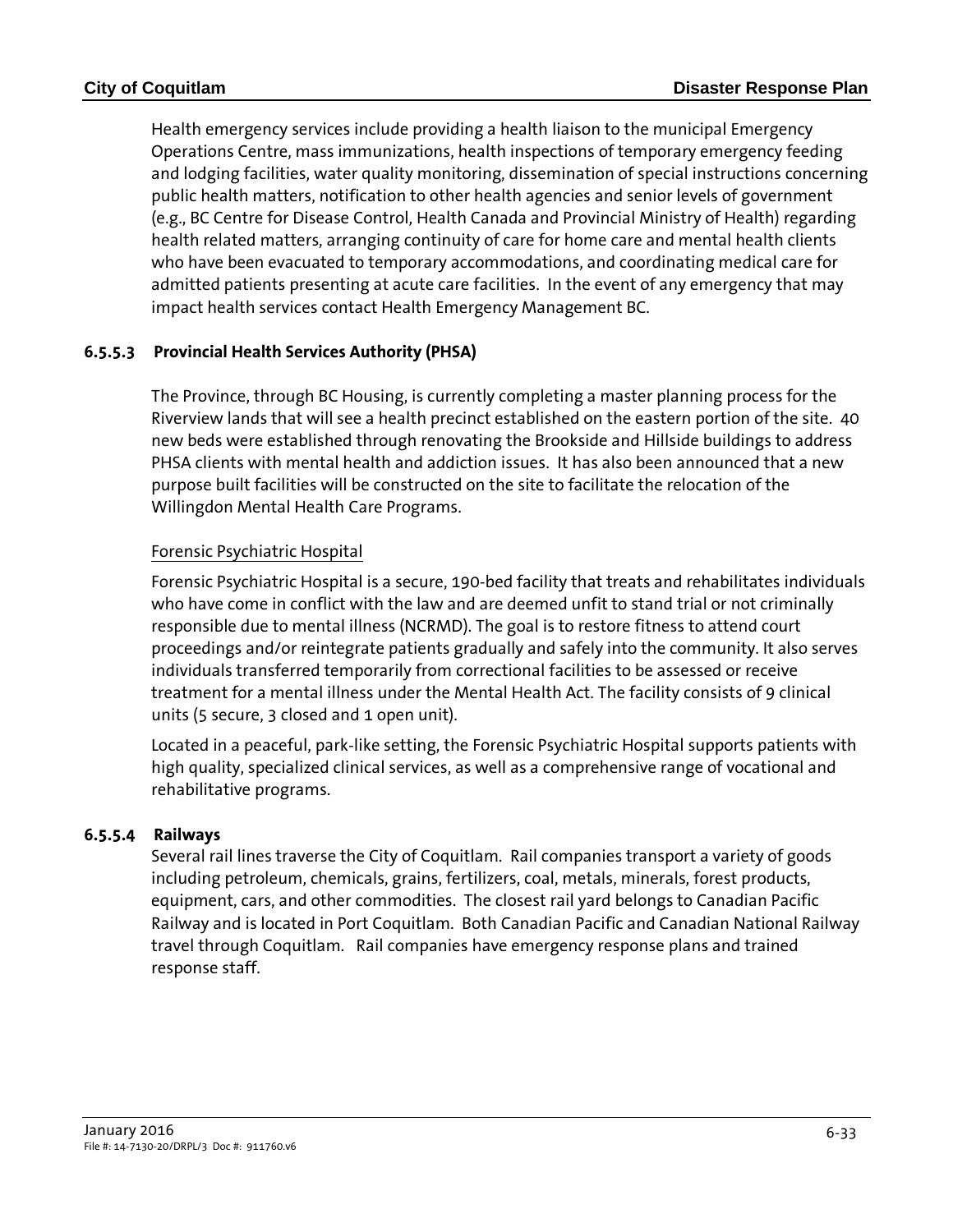#### **6.5.5.5 School District 43**

School District 43 provides education to 30,000 students within the Coquitlam, Port Moody, Port Coquitlam, Belcarra and Anmore areas. School District 43 has over 4,000 full-time and part-time employees, and operates 45 elementary schools, 14 middle schools, and 11 secondary schools.

#### **6.5.5.6 Metro Vancouver**

Metro Vancouver is a partnership of 21 municipalities and one electoral area that make up the metropolitan area of Greater Vancouver. Metro Vancouver's role in the Lower Mainland is to deliver essential utility services that are most economically and effectively provided on a regional basis (i.e., drinking water, sewage treatment, recycling and garbage disposal). Metro Vancouver also strives to protect and enhance the quality of life in our region by managing and planning growth and development, as well as protecting air quality and green spaces.

Under the umbrella of Metro Vancouver, there are four separate legal entities: The Greater Vancouver Regional District; the Greater Vancouver Water District; the Greater Vancouver Sewerage and Drainage District; and the Metro Vancouver Housing Corporation.

#### **6.5.5.7 Translink**

Translink, the Greater Vancouver Transportation Authority, is involved with transportation planning, administration of service contracts with subsidiary companies and contractors, the management of capital projects, financial management and planning, public affairs and supporting business functions.

Translink delivers public transit services through the Coast Mountain Bus Company, SkyTrain, West Coast Express, Community Shuttle, and HandyDART. Translink also supports improvement of the major road networks in partnership with the municipalities.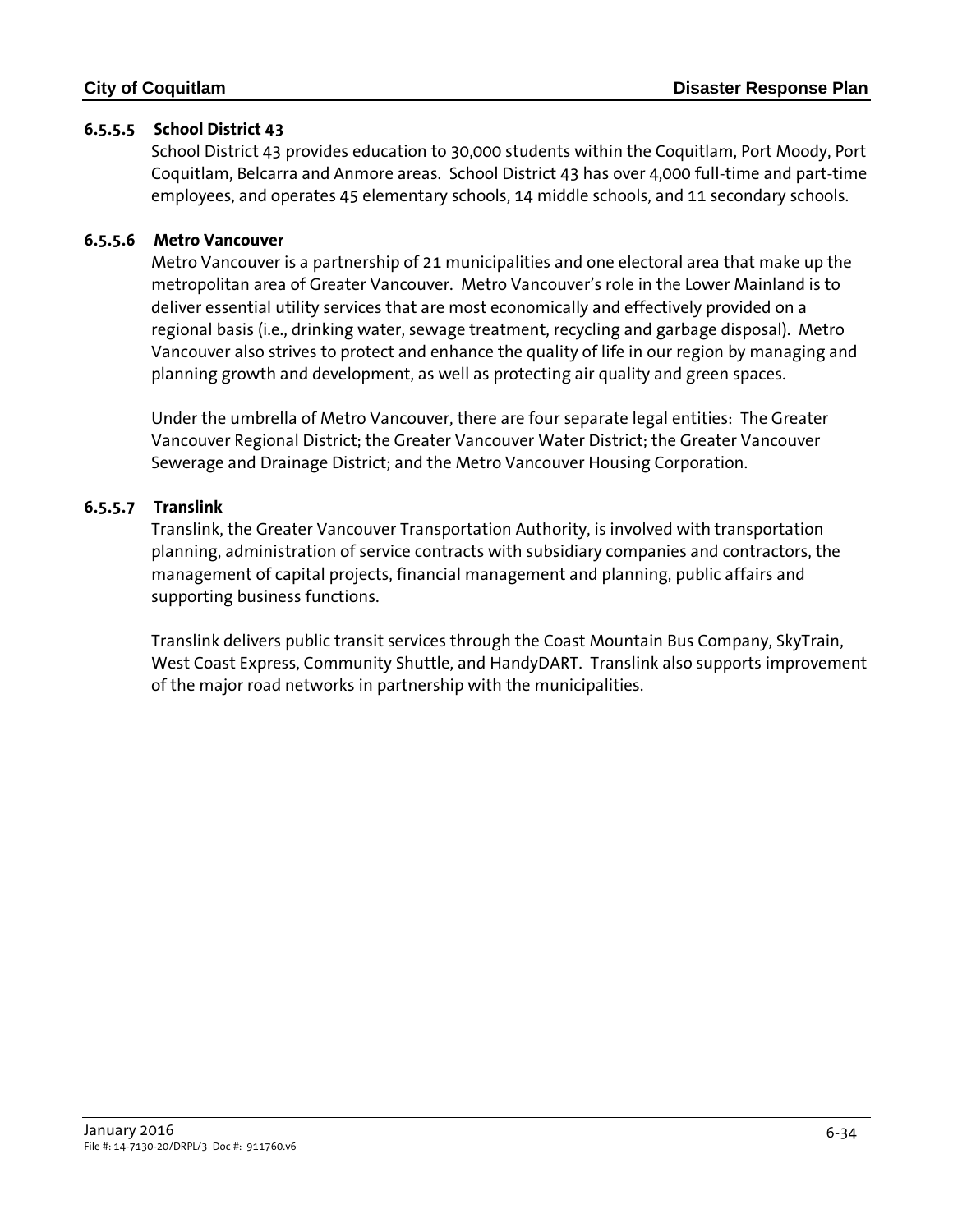# **7 BUSINESS CONTINUITY PLAN**

Municipal government must have the ability to continue providing leadership and essential services throughout an emergency or disaster. A business continuity plan provides the means to accomplish this by identifying critical functions, priorities, and a systematic process to continue and resume business operations. In most emergencies or disasters, only portions of Coquitlam will be impacted and the City must continue to serve the needs of the public not detrimentally affected by the event. In other situations, the event may be devastating for Coquitlam and surrounding municipalities and the City must be prepared to continue and reintroduce services as quickly and efficiently as possible. Conducting a business impact analysis to identify essential services and resources, and incorporating this information into a business continuity plan can reduce the negative effects of the emergency or disaster to the City and its citizens.

#### **7.1 Essential Services and Resources**

Each division/department must consider what impact emergency events would have on their operations and identify those essential services that must continue. Essential services can be defined as those functions that are vital to sustain the community's health and wellbeing including any required administrative or financial support for the provision of services. These include but are not limited to:

- Governance
- Fire/Rescue
- Policing
- Garbage collection
- Permits
- Inspection
- Tax collection
- Sewer, water
- Roads

Essential resources are items that are required to allow essential services to continue and may include, but are not limited to, the following items:

- Vital records;
- Communication and information management equipment (hardware/software);
- Copies of essential references, plans, maps, documentation, contact lists etc.;
- Personnel;
- Stationary supplies including specific forms;
- Emergency comfort provision for workers (e.g., feeding/lodging) for prolonged operations.

Each department must determine the minimum staffing resource requirements to ensure essential services continue. This information will assist City regarding decisions to reduce/cease non-essential services, reassignment of staff, etc.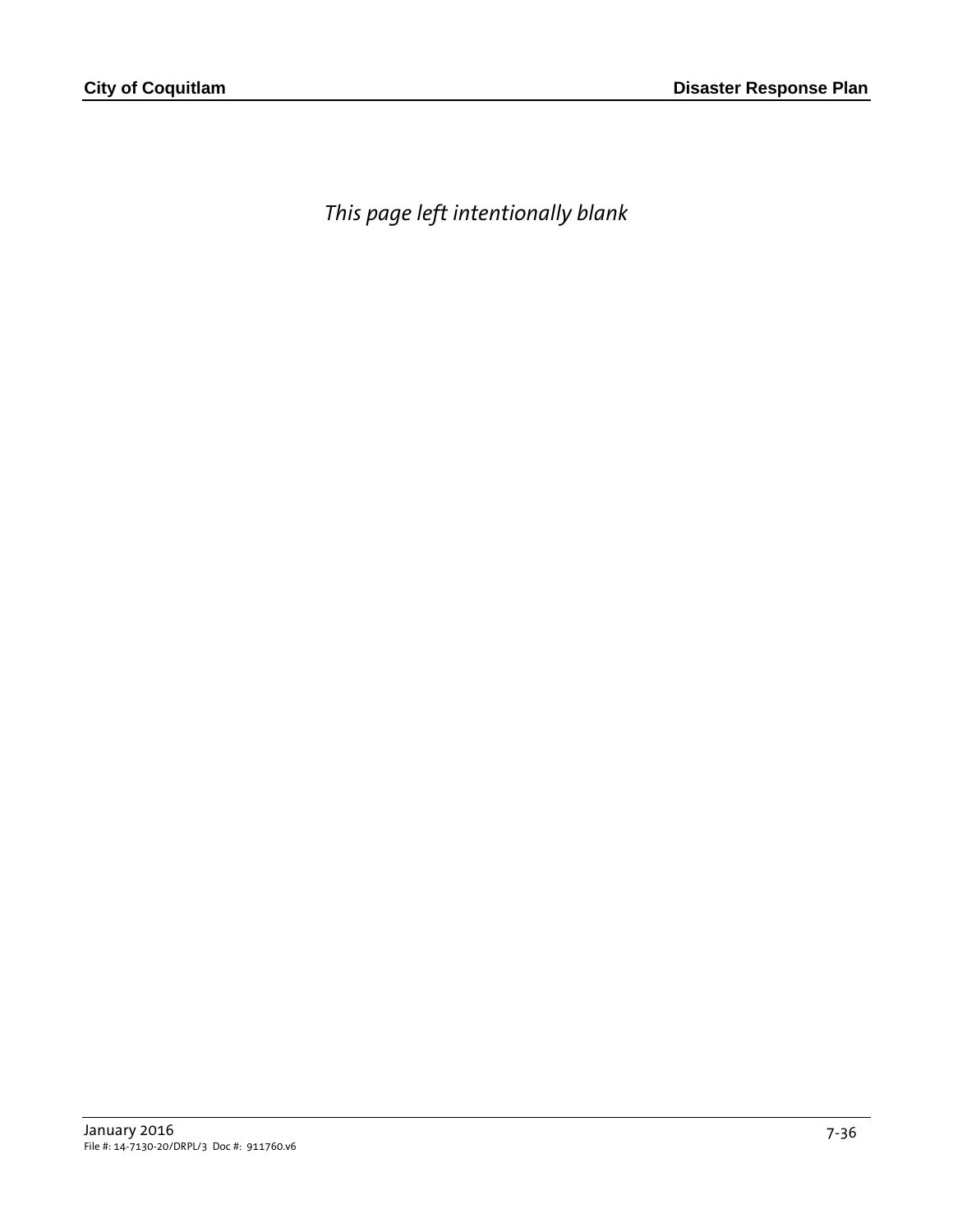# **8 INFORMATION AND COMMUNICATION**

Accurate information and effective communications are important for successful operations during and after an emergency or disaster.

# **8.1 Crisis Communication Plan**

A Crisis Communication Plan is critical to ensure that the public and media have timely, concise, and practical information. The Corporate Communications is responsible for providing and disseminating official information from the City of Coquitlam. In addition, Corporate Communications is responsible for activating the Plan to ensure that response agencies, City departments, applicable external organizations, and media are provided with the appropriate and correct information on a consistent basis.

### **8.2 Documentation**

All activities conducted during an emergency or disaster will be documented. Proper records management is the responsibility of all individuals involved in a response. If the EOC is activated, the Planning section is responsible for collating all documentation. These records become important during event follow up and/or legal proceedings.

## **8.3 Communication Methods**

All communication methods available will be utilized as required during an event. This may include email, cellular phone, landline phone, radio (amateur radio and commercial frequencies), face-to-face (using a messenger), fax, satellite phone, meetings and briefings, or other means.

### **8.4 Call-Out Lists**

Call-out lists readily identify individuals who have the greatest knowledge and skills required for a response. The call-out lists, where appropriate, will be developed and maintained by each department. The EOC call-out list will be developed and maintained by the Manager Emergency Management Office.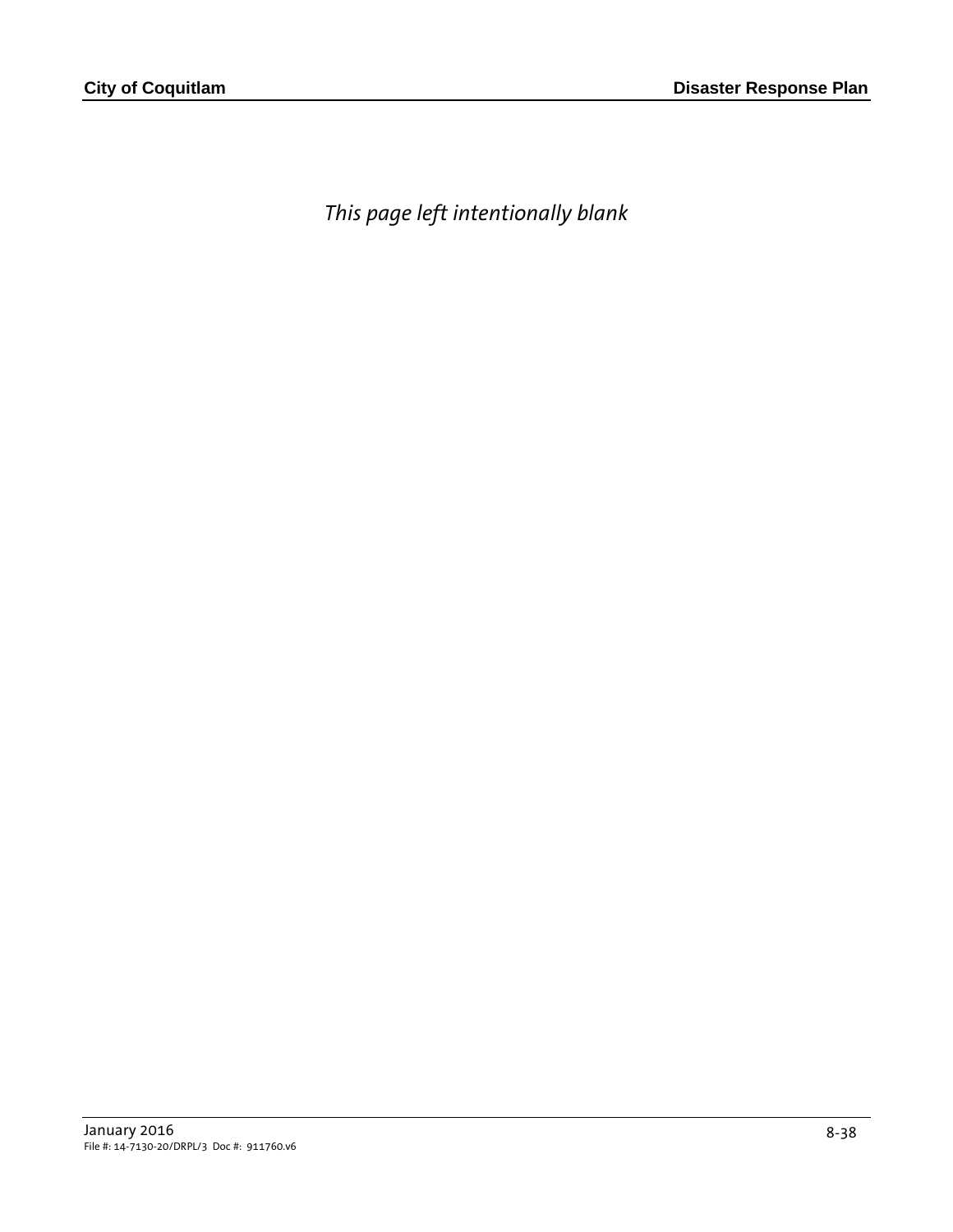# **9 PLAN ADMINISTRATION**

The Coquitlam Disaster Response Plan is a working document that is part of the emergency planning, preparedness, recovery, and mitigation process.

## **9.1 Plan Approval**

The Coquitlam Disaster Response Plan was approved by Council (2005), and revised in 2010 and again in 2012 but may be amended and supplemented at any time by the addition of policies such as hazard specific or departmental emergency response plans.

### **9.2 Revisions**

The Coquitlam Disaster Response Plan will be reviewed by the Manager Emergency Management Office on an annual or as required basis. Information will be acquired from real incidents, exercises, training sessions, debriefings and comments from staff and other contributing individuals.

### **9.3 Copy Distribution**

The Manager Emergency Management Office will coordinate the distribution of Plan revisions to all registered copy holders of the Coquitlam Disaster Response Plan. Registered copy holders are responsible for replacing the old pages with the updated pages.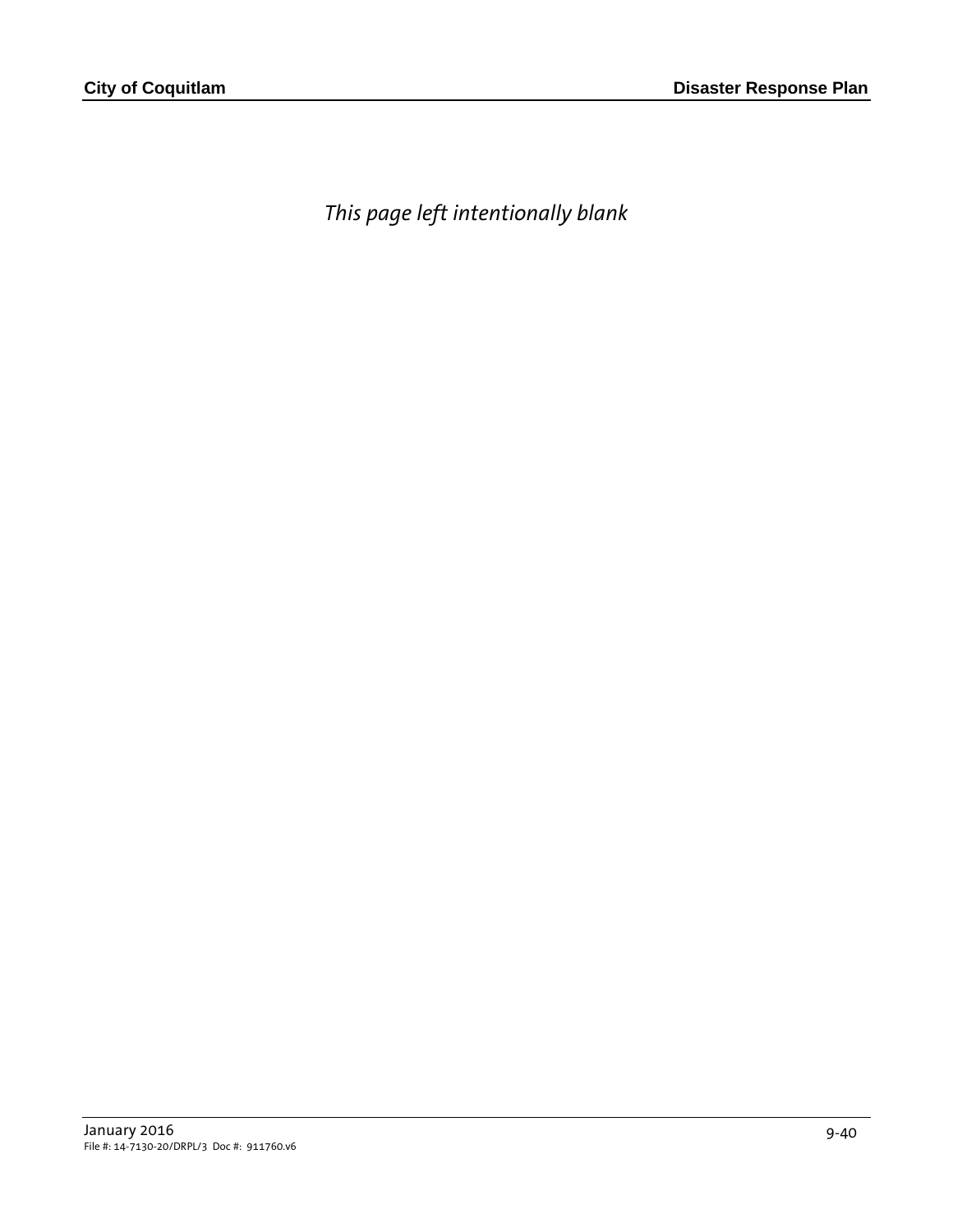# **10 TRAINING AND PLAN VALIDATION**

The City Disaster Response Plan is integral to the planning, preparedness, training and exercise process as it can be used as a reference and training document to guide these actions.

# **10.1 Training**

A key element of emergency management is an ongoing exercise and training program that includes activities such as on-the-job orientation and training, seminars, drills, as well as tabletop, functional and full scale exercises. Training may be provided in-house, through the Justice Institute of BC, or other qualified organization. These activities help to maintain a high level of staff readiness and familiarity for all critical roles.

## **10.2 Validation Exercises**

Training activities help to validate the plan by identifying areas of inconsistency and exposures which can then be rectified thereby continually improving the City's emergency management. The City Disaster Response Plan will be exercised on an annual basis, in order to validate its contents.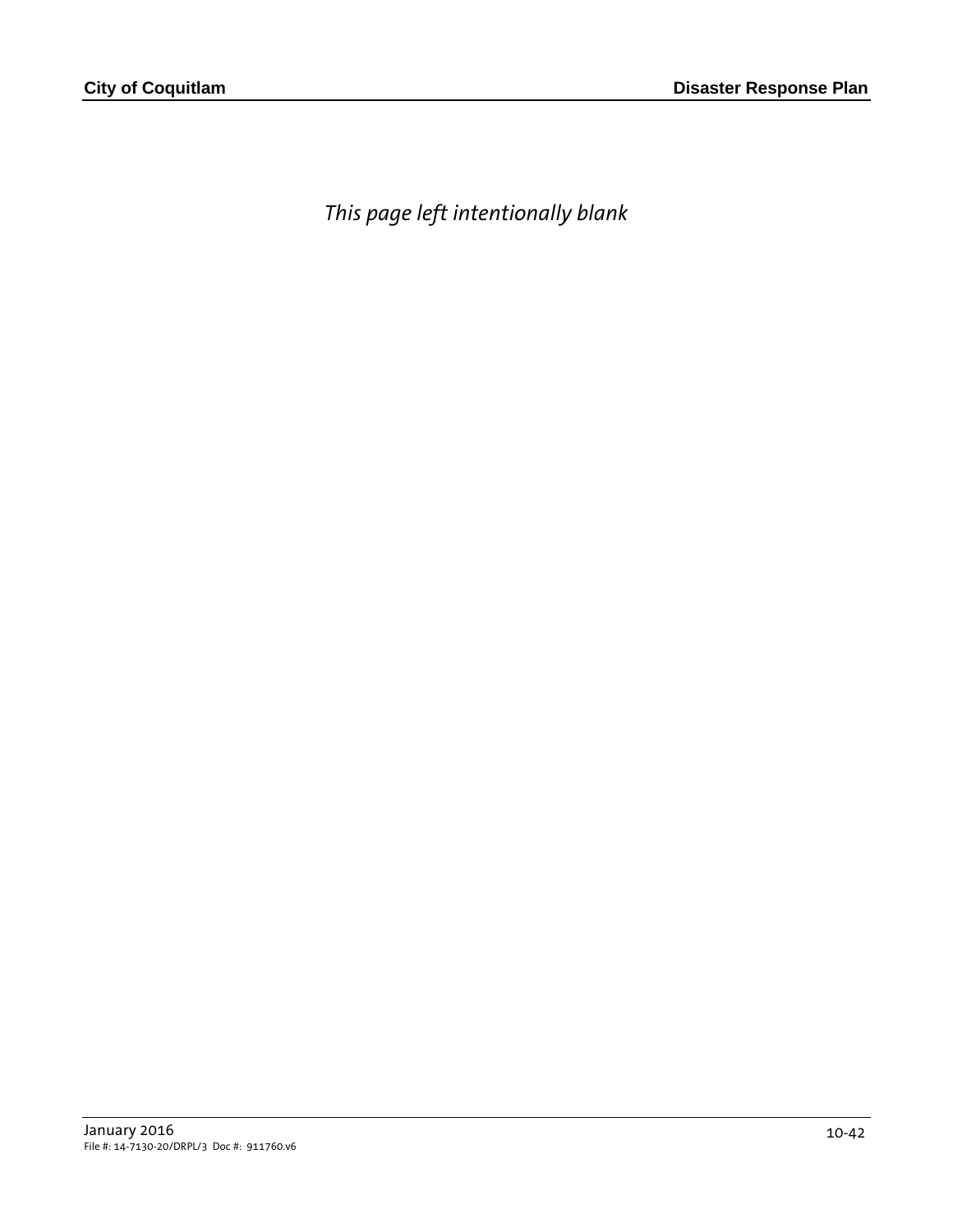# **ANNEX A: Declaration of a State of Local Emergency**

## **Background**

As designated by the *Emergency Program Act*, a local authority has the primary responsibility for response to an emergency or disaster. Section 12 of the Act enables a local authority to declare a state of local emergency when extraordinary powers are required to respond effectively to an emergency or disaster. A declaration is only used under very specific circumstances when public safety is at stake. For example, potential situations that require a declaration may include mandatory evacuations of people and livestock, or access to private property (e.g., land, equipment, etc.) that exceeds the City's normal authority. A declaration should be implemented only during critical situations as the resulting extraordinary powers affect civil liberties; therefore, the situation must be closely examined to ensure that a declaration is really required. To protect civil rights, a declaration will automatically expire after seven (7) days; however, it can be renewed if required by the emergency.

A declaration is **NOT** required to implement part or all of the Coquitlam Disaster Response Plan, to gain liability protection under the *Emergency Program Act*, or to qualify for Disaster Financial Assistance under the Act. The Emergency Operations Centre does **NOT** need to be activated to make a declaration.

A local state of emergency does not supersede provincial or federal legislation, and it may be superseded by a provincial state of emergency.

# **Steps to Declare a State of Local Emergency**

- 1. Incident Commander and /or Emergency Operations Centre (if activated) determine that extraordinary powers are required. The nature of the emergency, geographic boundaries of the event, expected duration, type of extraordinary powers required and which agency/individual can implement these powers on behalf of the local authority are identified.
- 2. Declaration of a local state of emergency can be made in two ways:
	- a. Mayor may verbally declare and immediately sign a written document of declaration; or
	- b. Municipal Council may pass a bylaw or resolution declaring the state of local emergency.
- 3. Declaration documents (refer to the following pages) are immediately faxed to the Director of the Emergency Management BC (EMBC) and the South West Regional Office at:

Senior Regional Manager Emergency Management BC South West Regional Office Phone: (604) 586-4390 Fax: (604) 586-4334 24/7 phone: 1-800-663-3456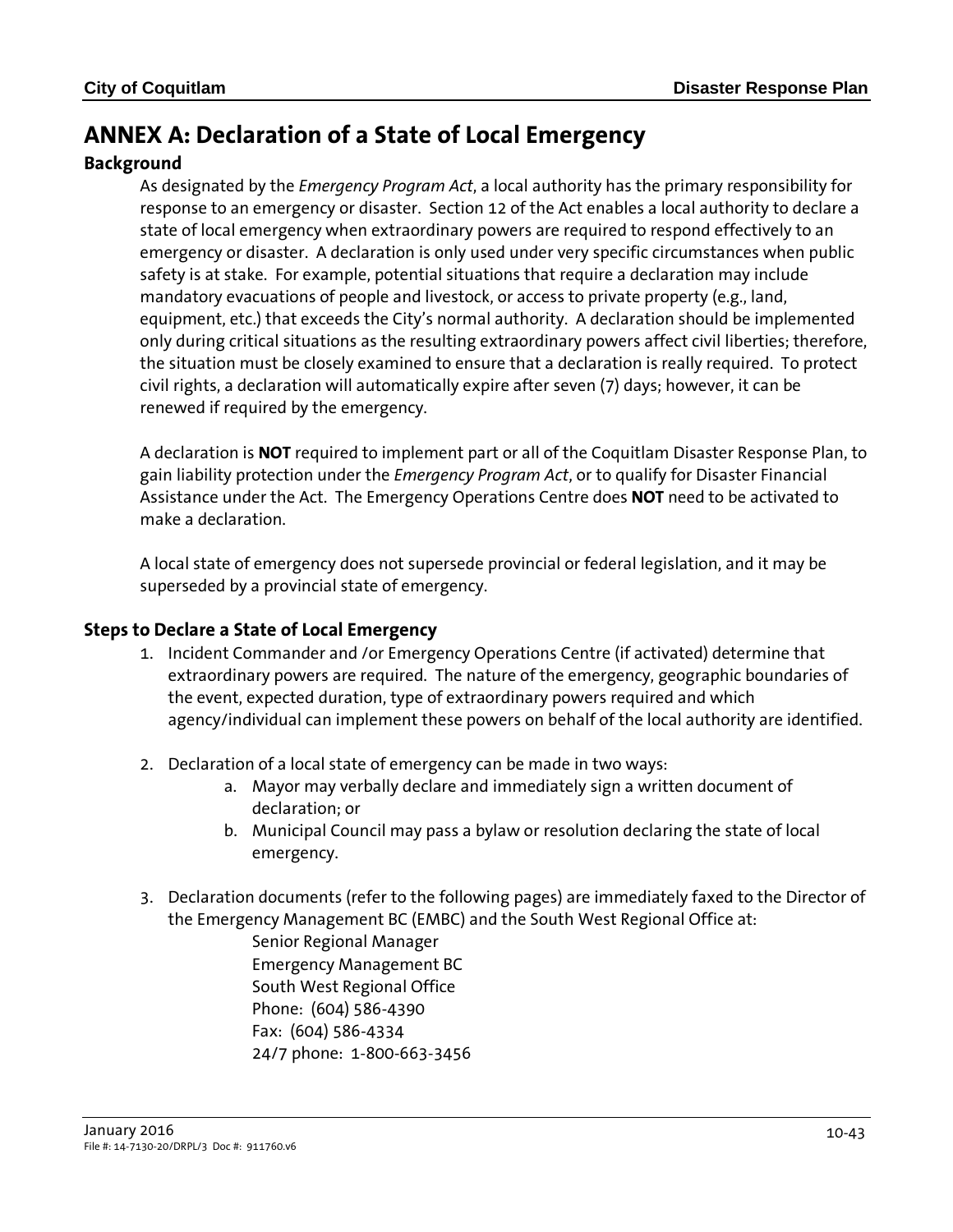The EMBC Director presents the declaration to the Minister who may alter or set aside the declaration as authorized in the *Emergency Program Act*.

- 4. The Mayor must ensure that the authority to exercise the extraordinary powers has been delegated in writing to the appropriate persons and/or agencies.
- 5. The Mayor must immediately publish notice of the declaration in a method that the majority of affected individuals will learn about the declaration.
- 6. When required, the Mayor must seek the authority of the Minister to extend the terms of the declaration beyond seven days.
- 7. The declaration must be cancelled as soon as the extraordinary powers are no longer needed. This can be accomplished by resolution, bylaw, or order. Once cancelled it must be published and the EMBC Director notified.

### **Documentation**

The following two pages provide a template to be completed when a declaration of state of local emergency is required. The highlighted area must be completed with details of the event.

Documents that must be faxed to EMBC include the following:

- Signed copy of the declaration order;
- Map designating the geographic boundaries of the impacted area;
- Delegation of Powers Matrix
- Copy of public notices (if any); and
- Copy of any resolution or bylaw.

### **Extensions**

A completed Extension Request form must be submitted to the PREOC, if activated or local Emergency Management Regional Office to request an extension.

The request for extension should be submitted as soon as it is determined that the emergency powers are required beyond the current expiry date.

Each extension is valid for a seven day period and further extensions may be required. An extension request only changes the expiry date of the current local declaration – it does not allow for a change in the area under declaration or a change in the nature of the event.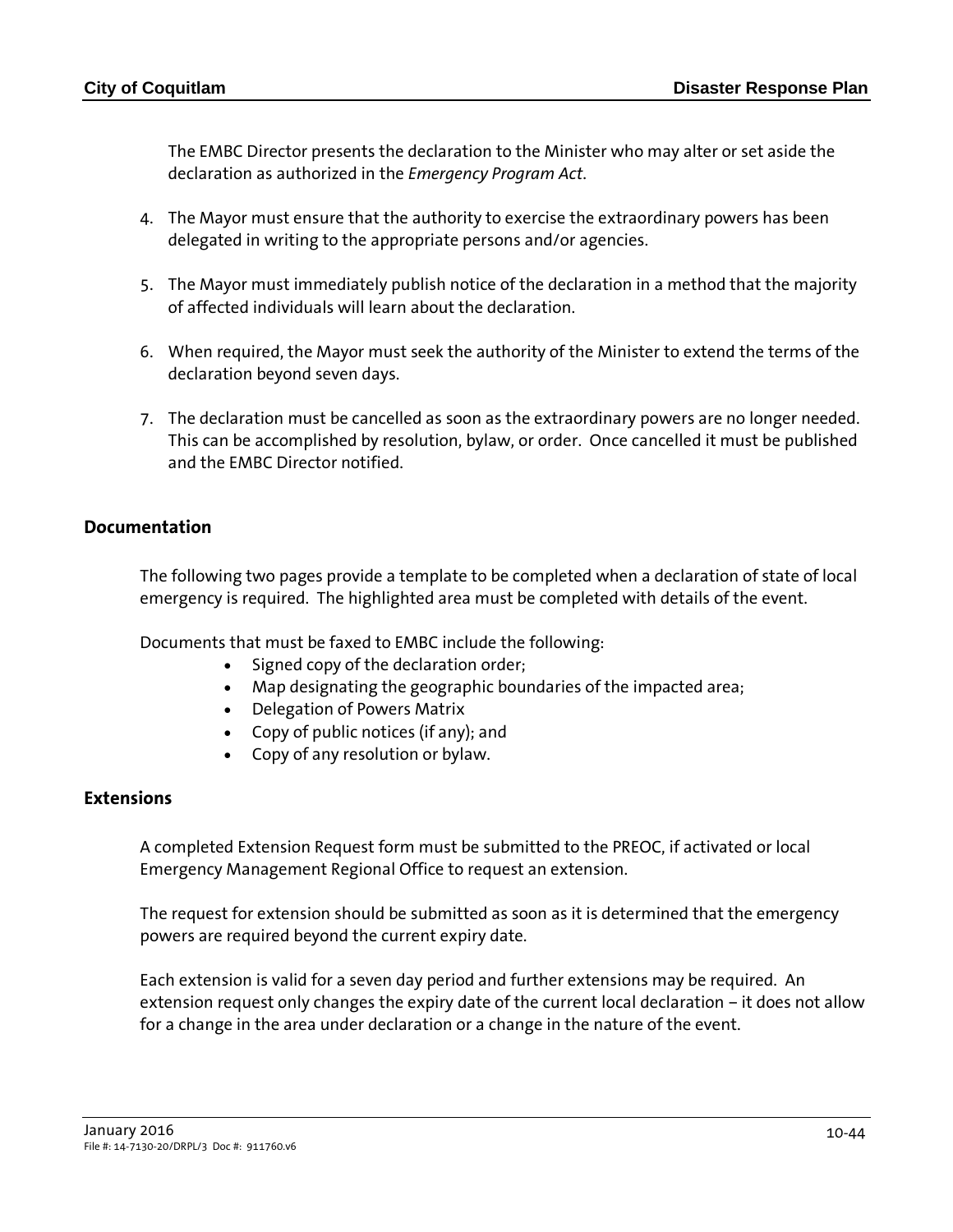# **DECLARATION OF A STATE OF LOCAL EMERGENCY**

### **ORDER**

WHEREAS [*provide description of hazard and emergency*] in [*description of areas*];

AND WHEREAS [*provide explanation of ongoing or imminent threat to life or property*];

AND WHEREAS this [*description*] emergency requires prompt coordination of action or special regulation of persons or property to protect health, safety or welfare of people or to limit damage to property;

#### NOW THEREFORE:

IT IS HEREBY ORDERED pursuant to Section 12(1) OF THE *Emergency Program Act* (RS, 1996, Chap 111) that a state of local emergency exists due to [*short hazard description*] and [*short consequence statement*] in [*area description*];

IT IS FURTHER ORDERED THAT the City of Coquitlam, its employees, servants and agents are empowered pursuant to Section 13(1) of the *Emergency Program Act* to do all acts and implement all procedures that are considered necessary to prevent or to alleviate the effects of the emergency.

ORDERED BY THE [*local authority of head of local authority*] this \_\_\_\_\_\_\_\_day of [*month*], 20\_\_\_ to remain in force for seven days until (date) at midnight unless cancelled by the City of Coquitlam or the Minister responsible.

[*head of local authority*]

 $\overline{\phantom{a}}$  , where  $\overline{\phantom{a}}$  , where  $\overline{\phantom{a}}$  , where  $\overline{\phantom{a}}$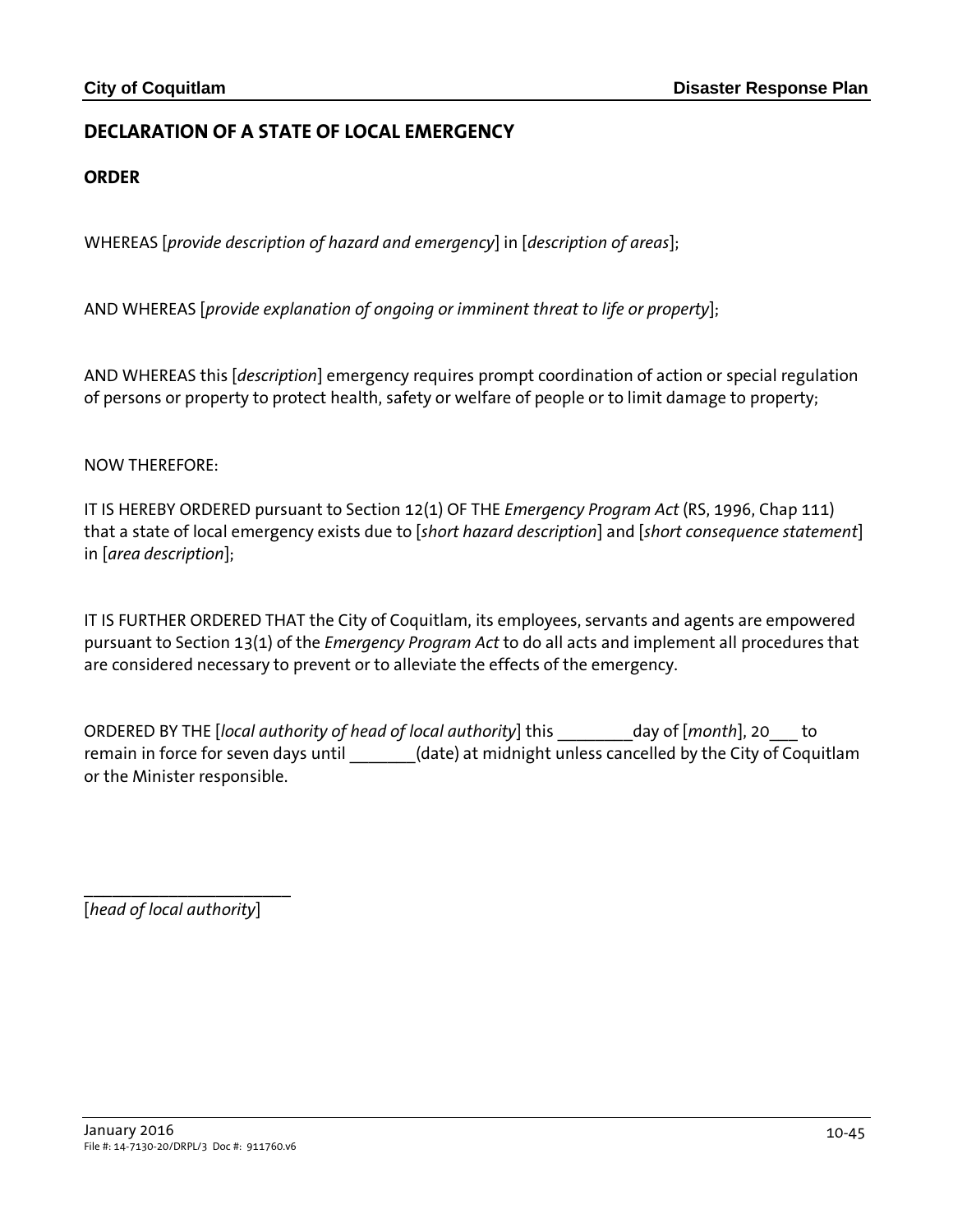# **Extension Request For State of Local Emergency**

WHEREAS life and property remain at risk due to  $($ event) in the City of Coquitlam;

AND WHEREAS the Mayor of the City of Coquitlam has requested to extend the duration of the declaration of a state of local emergency due to expire on \_\_\_\_\_\_\_\_\_(date) at midnight;

IT IS HEREBY APPROVED pursuant to Section 12(6) of the Emergency Program Act (RS, 1996, Chap. 111) that the City of Coquitlam may extend the duration of a state of local emergency for a further seven days to \_\_\_\_\_\_\_\_\_\_\_\_(date) at midnight.

(Incumbent Minister) Solicitor General

\_\_\_\_\_\_\_\_\_\_\_\_\_\_\_\_\_\_\_\_\_\_\_\_\_\_\_\_\_\_\_\_\_

\_\_\_\_\_\_\_\_\_\_\_\_\_\_\_\_\_\_\_\_\_\_\_\_\_\_\_\_\_\_\_\_\_

Date Signed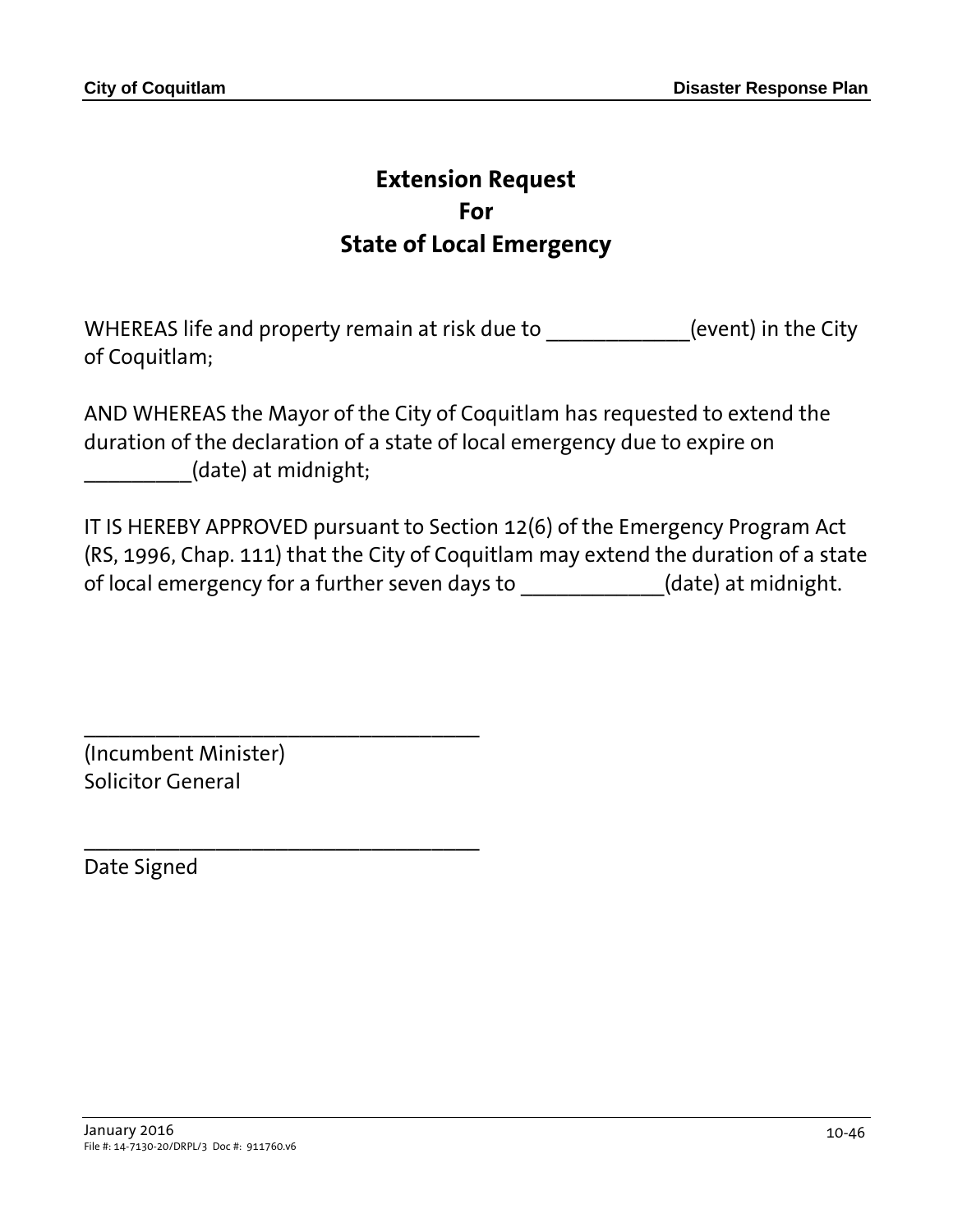# **State of Local Emergency CANCELLATION ORDER**

Date:  $\Box$ 

WHEREAS the  $(event)$  emergency no longer requires prompt coordination of action or special regulation of persons or property to protect health, safety or welfare of a person or to limit damage to property.

IT IS HEREBY ORDERED pursuant to Section 14(2) (ii) of the Emergency Program Act (RS, 1996, Chap 111) that a state of local emergency no longer exists in the City of Coquitlam and is therefore cancelled effective this date at hrs.

**Mayor (printed name)**

\_\_\_\_\_\_\_\_\_\_\_\_\_\_\_\_\_\_\_\_

 $\frac{1}{2}$  ,  $\frac{1}{2}$  ,  $\frac{1}{2}$  ,  $\frac{1}{2}$  ,  $\frac{1}{2}$  ,  $\frac{1}{2}$  ,  $\frac{1}{2}$  ,  $\frac{1}{2}$  ,  $\frac{1}{2}$  ,  $\frac{1}{2}$  ,  $\frac{1}{2}$  ,  $\frac{1}{2}$  ,  $\frac{1}{2}$  ,  $\frac{1}{2}$  ,  $\frac{1}{2}$  ,  $\frac{1}{2}$  ,  $\frac{1}{2}$  ,  $\frac{1}{2}$  ,  $\frac{1$ 

**Signature**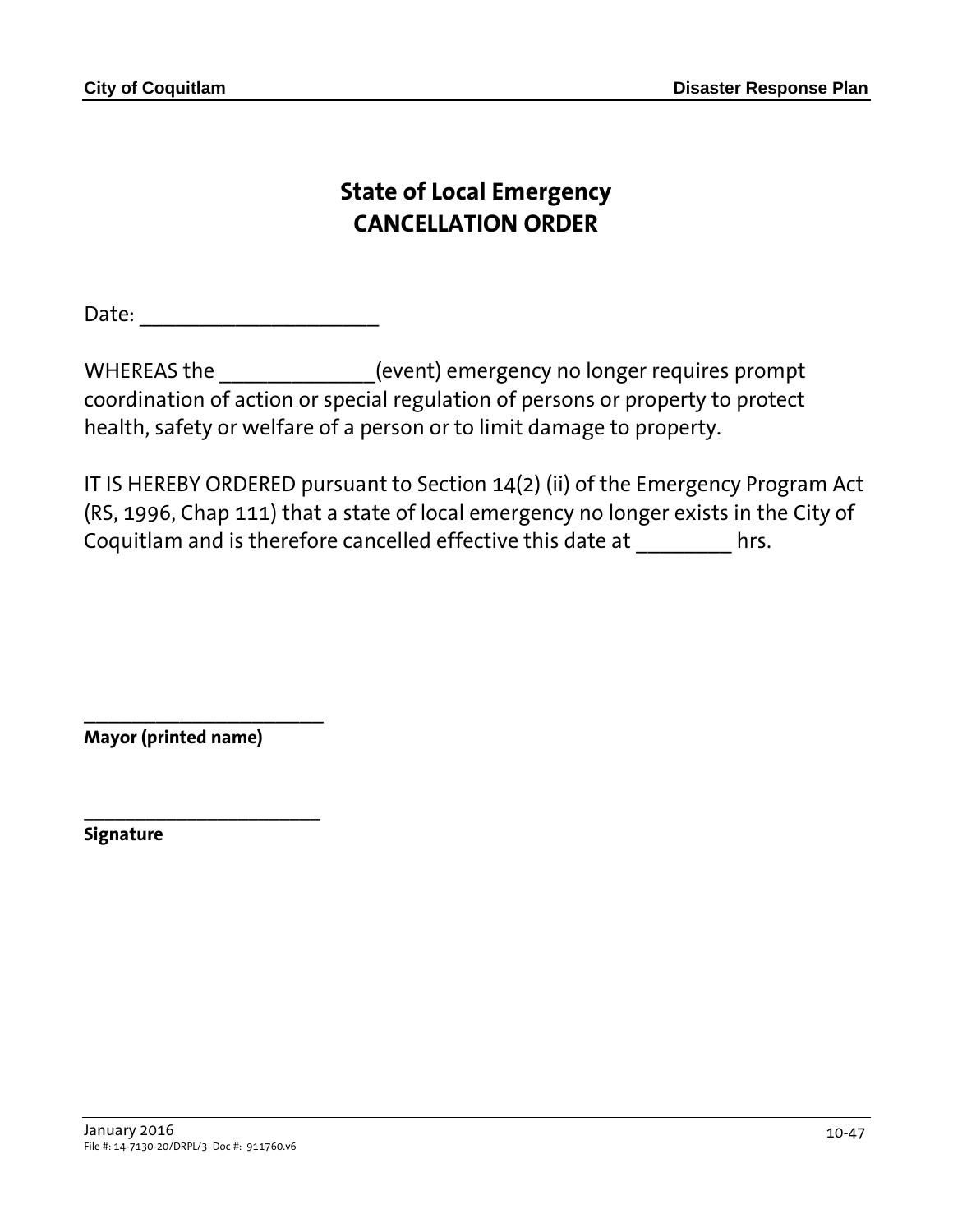# **Delegation of Powers Matrix Emergency Program Act – Section 10**

|                                                                                                                                                                                                                                                                                                                                                                                         | Delegated to        |                                      |                                           |                       |
|-----------------------------------------------------------------------------------------------------------------------------------------------------------------------------------------------------------------------------------------------------------------------------------------------------------------------------------------------------------------------------------------|---------------------|--------------------------------------|-------------------------------------------|-----------------------|
| <b>Emergency Powers</b>                                                                                                                                                                                                                                                                                                                                                                 | <b>EOC Director</b> | <b>Deputy EOC</b><br><b>Director</b> | <b>Operations</b><br><b>Section Chief</b> | Incident<br>Commander |
| Acquire or use any land or personal property<br>considered necessary to prevent, respond to or<br>alleviate the effects of an emergency or disaster.                                                                                                                                                                                                                                    |                     |                                      |                                           |                       |
| Authorize or require any person to render<br>assistance of a type that the person is qualified to<br>provide or that otherwise is or may be required to<br>prevent, respond to or alleviate the effects of an<br>emergency or disaster.                                                                                                                                                 |                     |                                      |                                           |                       |
| Control or prohibit travel to or from any area<br>designated in the declaration within the local<br>authority's jurisdiction.                                                                                                                                                                                                                                                           |                     |                                      |                                           |                       |
| Provide for the restoration of essential facilities<br>and the distribution of essential supplies and<br>provide, maintain and coordinate emergency<br>medical, welfare and other essential services in any<br>part of the local authority's jurisdiction.                                                                                                                              |                     |                                      |                                           |                       |
| Cause the evacuation of persons and the removal<br>of livestock, animals, and personal property from<br>any area designated in the declaration within the<br>local authority's jurisdiction that is or may be<br>affected by an emergency or a disaster and make<br>arrangements for the adequate care and<br>protection of those persons, livestock, animals and<br>personal property. |                     |                                      |                                           |                       |
| Authorize the entry into any building or on any<br>land, without warrant, by any person in the course<br>of implementing an emergency plan or program or<br>if otherwise considered by the local authority to be<br>necessary to prevent, respond to or alleviate the<br>effects of an emergency or disaster.                                                                           |                     |                                      |                                           |                       |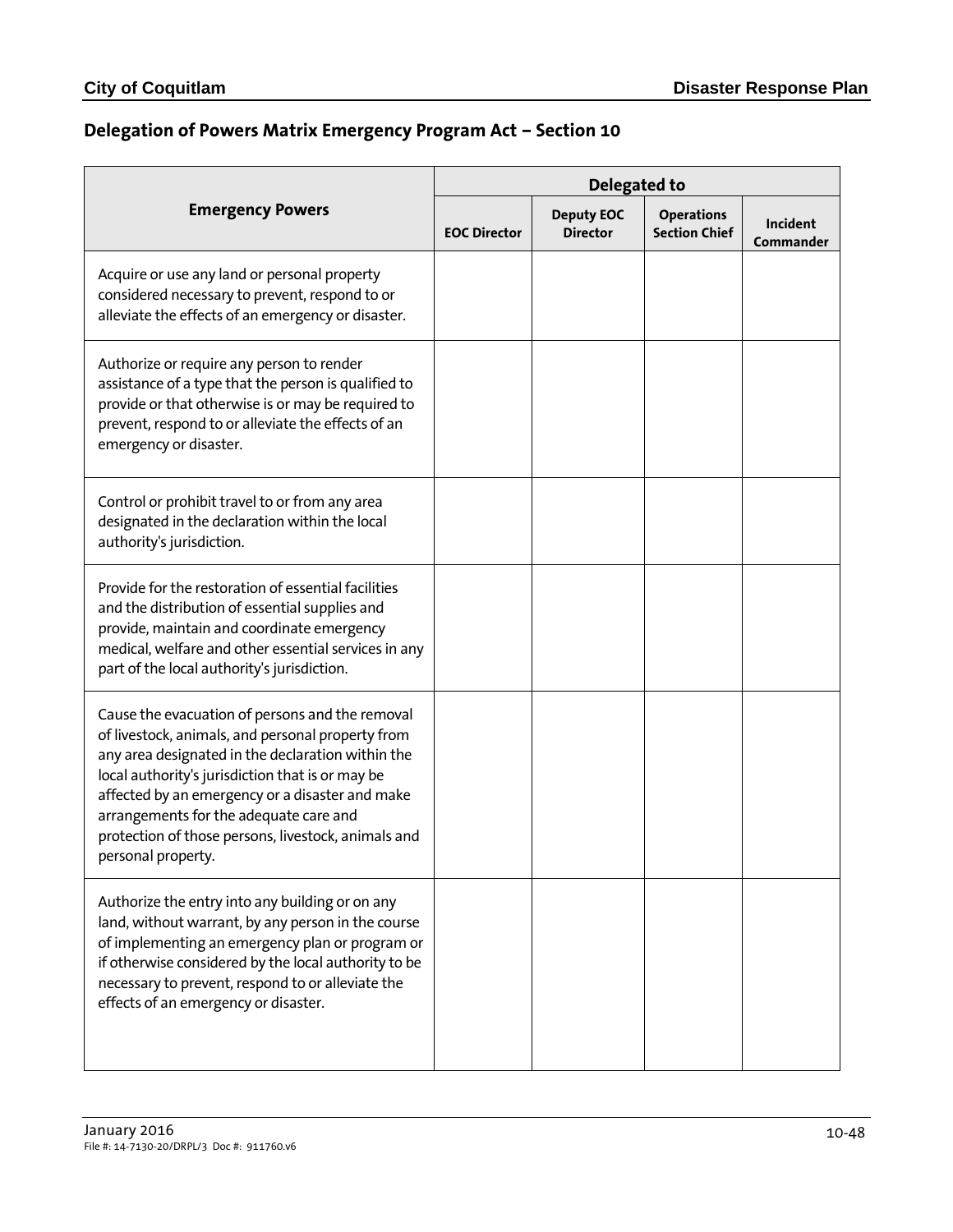|                                                                                                                                                                                                                                                                                                                                           | Delegated to        |                                      |                                           |                       |
|-------------------------------------------------------------------------------------------------------------------------------------------------------------------------------------------------------------------------------------------------------------------------------------------------------------------------------------------|---------------------|--------------------------------------|-------------------------------------------|-----------------------|
| <b>Emergency Powers</b>                                                                                                                                                                                                                                                                                                                   | <b>EOC Director</b> | <b>Deputy EOC</b><br><b>Director</b> | <b>Operations</b><br><b>Section Chief</b> | Incident<br>Commander |
| Cause the demolition or removal of any trees,<br>structures or crops if the demolition or removal is<br>considered by the local authority to be necessary or<br>appropriate in order to prevent, respond to or<br>alleviate the effects of an emergency or disaster.                                                                      |                     |                                      |                                           |                       |
| Construct works considered by the local authority<br>to be necessary or appropriate to prevent, respond<br>to, or alleviate the effects of an emergency or<br>disaster.                                                                                                                                                                   |                     |                                      |                                           |                       |
| Procure, fix prices for or ration food, clothing, fuel,<br>equipment, medical supplies or other essential<br>supplies and the use of any property, services,<br>resources or equipment within any area<br>designated in the declaration within the local<br>authority's jurisdiction for the duration of the state<br>of local emergency. |                     |                                      |                                           |                       |

*\*List the title of the person and/or agency that will be delegated the authority to implement the extraordinary powers.*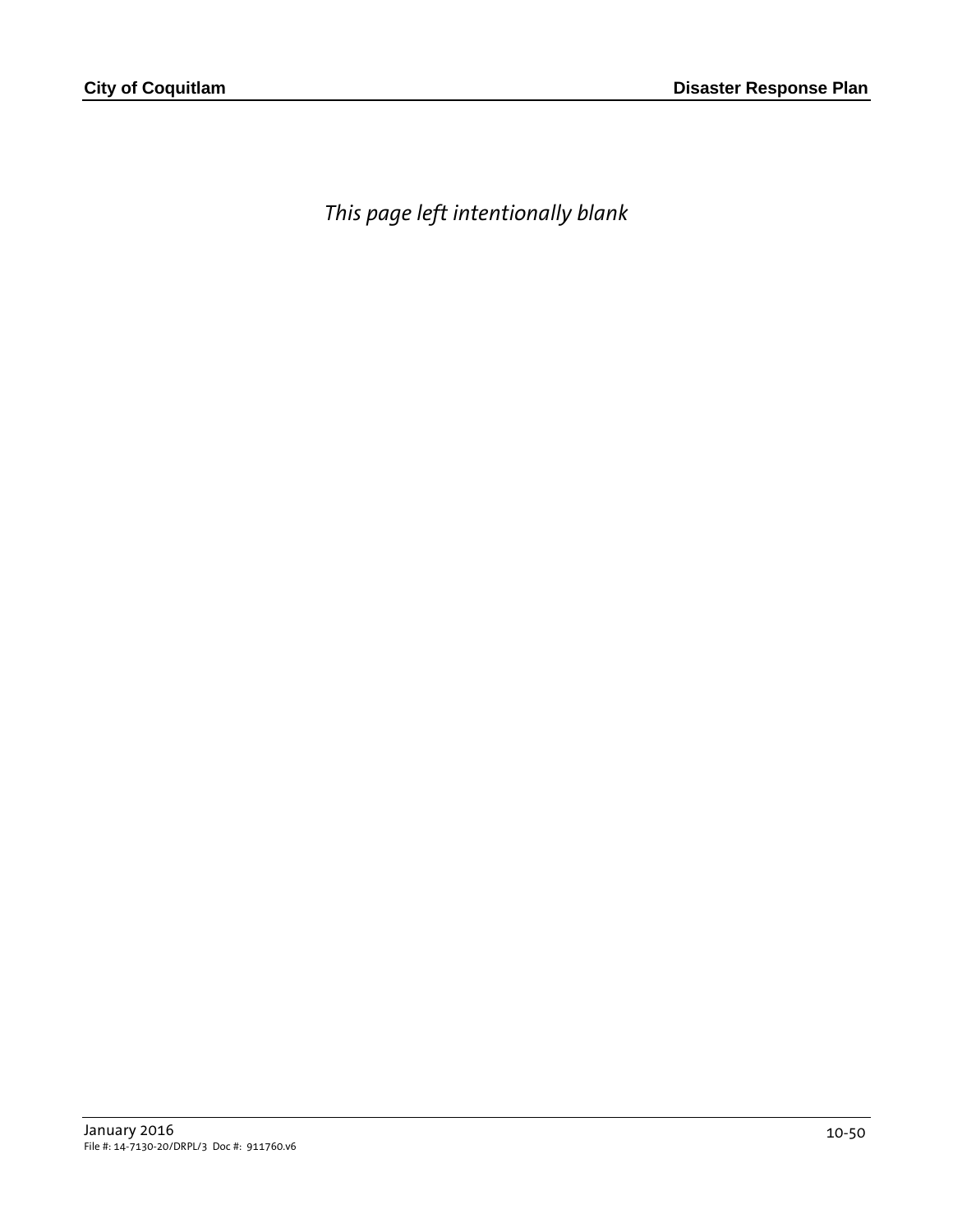# **APPENDIX a: BYLAW NO. 4092, 2010**

#### **BYLAW NO. 4092,2010**

A Bylaw to develop and implement plans for emergencies and disasters in the City of Coquitlam

WHEREAS Council for the City of Coquitlam is required by the provisions of the Emergency Program Act, R.S.B.C. 1996, c. 111, as amended, to establish an emergency plan to prepare for, respond to and recover from emergencies and disasters;

AND WHEREAS Council may appoint such committees as it considers necessary or desirable to assist in meeting its obligations under the Act;

AND WHEREAS Council may appoint a manager of its emergency management organization;

AND WHEREAS This Bylaw is intended to provide a comprehensive program of emergency management by a coordinated response of Council, officers and employees of the City of Coquitlam, volunteer services and external agencies, that will respond to natural and man-made hazards with the goal of preserving life, property, the local economy and the environment, in a comprehensive approach using prevention, mitigation, preparedness, response and recovery, all in a manner that will ensure the continuity of government;

NOW THEREFORE, the Council of the City of Coquitlam, in open Meeting lawfully assembled, enacts as follows:

#### **PART ONE: NAME OF BYLAW**

1.1 This Bylaw is cited as "Emergency Program Bylaw No. 4092, 2010."

#### **PART TWO: REPEAL OF EXISTING BYLAWS**

2.1 The following Bylaw is hereby repealed: "Coquitlam Emergency Program Bylaw No. 3332, 1999"

#### **PART THREE: INTERPRETATION**

3.1 In this Bylaw, unless the context requires otherwise: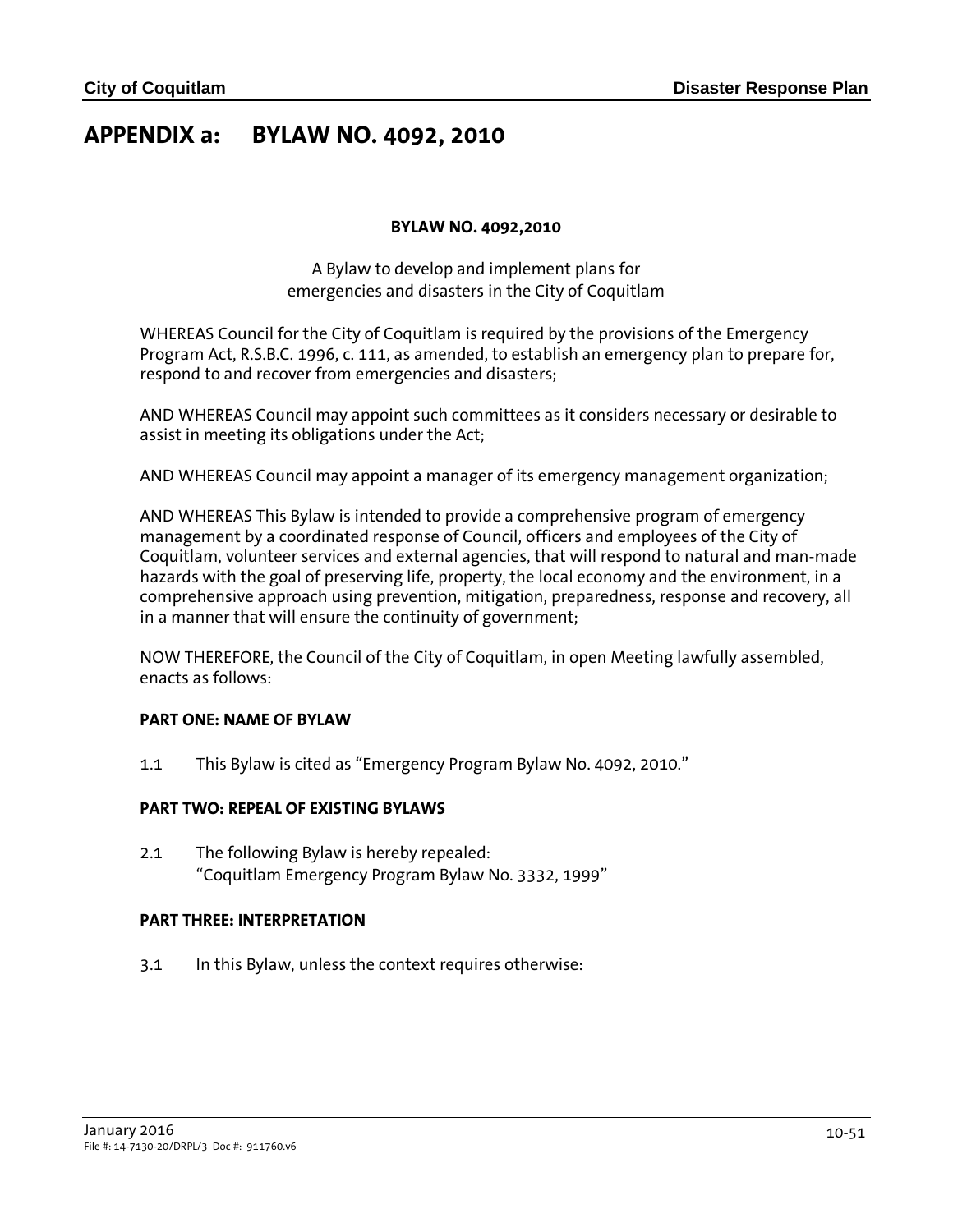| <b>ACT</b>                                                           | means the Emergency Program Act, R.S.B.C. 1996, C. 111,, as amended.                                                                                                                                                                                                                                                                                   |  |  |
|----------------------------------------------------------------------|--------------------------------------------------------------------------------------------------------------------------------------------------------------------------------------------------------------------------------------------------------------------------------------------------------------------------------------------------------|--|--|
| <b>ADMINISTRATOR</b>                                                 | means the senior administrative officer of the City of Coquitlam or his<br>delegate.                                                                                                                                                                                                                                                                   |  |  |
| <b>BCERMS</b>                                                        | means a comprehensive all hazards provincial emergency response<br>management system used to manage emergency events.                                                                                                                                                                                                                                  |  |  |
| <b>CITY</b>                                                          | means the City of Coquitlam.                                                                                                                                                                                                                                                                                                                           |  |  |
| <b>DECLARATION OF A</b><br><b>STATE OF LOCAL</b><br><b>EMERGENCY</b> | means a bylaw or resolution of the Local Authority or an order of the<br>Municipality's Mayor that an Emergency or Disaster exists or is imminent<br>and made in accordance with section 12 of the Act.                                                                                                                                                |  |  |
| <b>DIRECTOR OF EOC</b>                                               | means the Administrator who provides overall direction in and responsibility<br>for the operations in the Emergency Operations Centre (EOC).                                                                                                                                                                                                           |  |  |
| <b>DISASTER</b>                                                      | means a calamity that<br>is caused by means including, accident, fire, explosion or<br>i)<br>technical failure or by the forces of nature, and<br>has resulted in serious harm to the health, safety or welfare of<br>ii)<br>people or in widespread damage to property.                                                                               |  |  |
| <b>EOC</b>                                                           | means the Municipal Emergency Operations Centre as defined in the<br>Municipal Emergency Program or such other facility as may be designated<br>from time to time as the EOC by the Local Authority.                                                                                                                                                   |  |  |
| <b>EMERGENCY</b>                                                     | means a present or imminent event that<br>is caused by means including, accident, fire, explosion or<br>i)<br>technical failure or by the forces of nature; and<br>requires prompt coordination of action or special regulation of<br>ii)<br>persons or property to protect the health, safety or welfare of<br>people or to limit damage to property. |  |  |
| <b>EMERGENCY</b><br><b>MANAGEMENT</b><br><b>COMMITTEE</b>            | means a committee constituted pursuant to section 4.2 of the Bylaw to<br>oversee management of the Municipal Emergency Program.                                                                                                                                                                                                                        |  |  |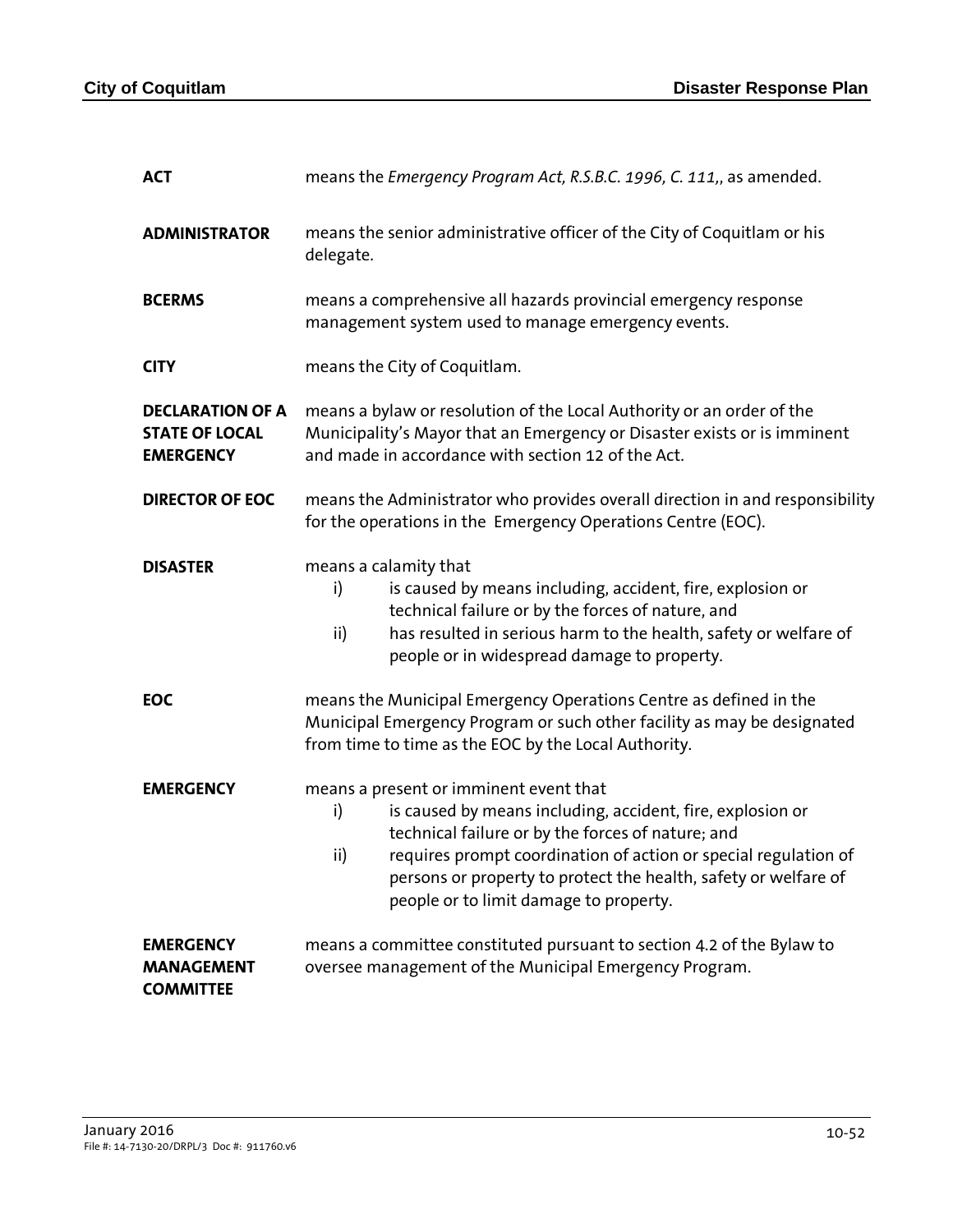| <b>EOC</b><br><b>MANAGEMENT</b><br><b>TEAM</b>            | means the group constituted as such pursuant to section 4.5 of this Bylaw.                                                                                                                                                                                                 |
|-----------------------------------------------------------|----------------------------------------------------------------------------------------------------------------------------------------------------------------------------------------------------------------------------------------------------------------------------|
| <b>EMERGENCY</b><br><b>PROGRAM</b><br><b>MANAGER</b>      | means the person appointed to act in that capacity for the Municipality by<br>the Local Authority and is deemed to be the coordinator for the emergency<br>management organization pursuant to section 6(3) of the Act.                                                    |
| <b>EXECUTIVE</b><br><b>COMMITTEE OF</b><br><b>COUNCIL</b> | means all of Council, as represented through the Strategic Priorities,<br>Administration & Protective Services Standing Committee.                                                                                                                                         |
| <b>LOCAL AUTHORITY</b>                                    | means Council for the Municipality;                                                                                                                                                                                                                                        |
| <b>MAYOR</b>                                              | means the individual elected as Mayor of the Municipality or, in the event<br>that the Mayor is absent, ill or otherwise unable or unwilling to carry out or<br>exercise his or her duties and powers under this Bylaw and the Act, the<br>person designated Acting Mayor. |
| <b>MINISTER</b>                                           | means the Attorney General for the Province of British Columbia.                                                                                                                                                                                                           |
| <b>MUNICIPAL</b><br><b>EMERGENCY</b><br><b>PROGRAM</b>    | means the organization, plans and procedures established within the City to<br>combat emergencies and disasters including the procedures set out in this<br>Bylaw.                                                                                                         |
| <b>ORDER</b>                                              | means a written statement or instruction giving effect to a Declaration of a<br>State of Local Emergency by the Mayor, which Order must include the date<br>of issuance and bear the name of the Mayor.                                                                    |
| <b>POLICY GROUP</b>                                       | means the Mayor and Council members.                                                                                                                                                                                                                                       |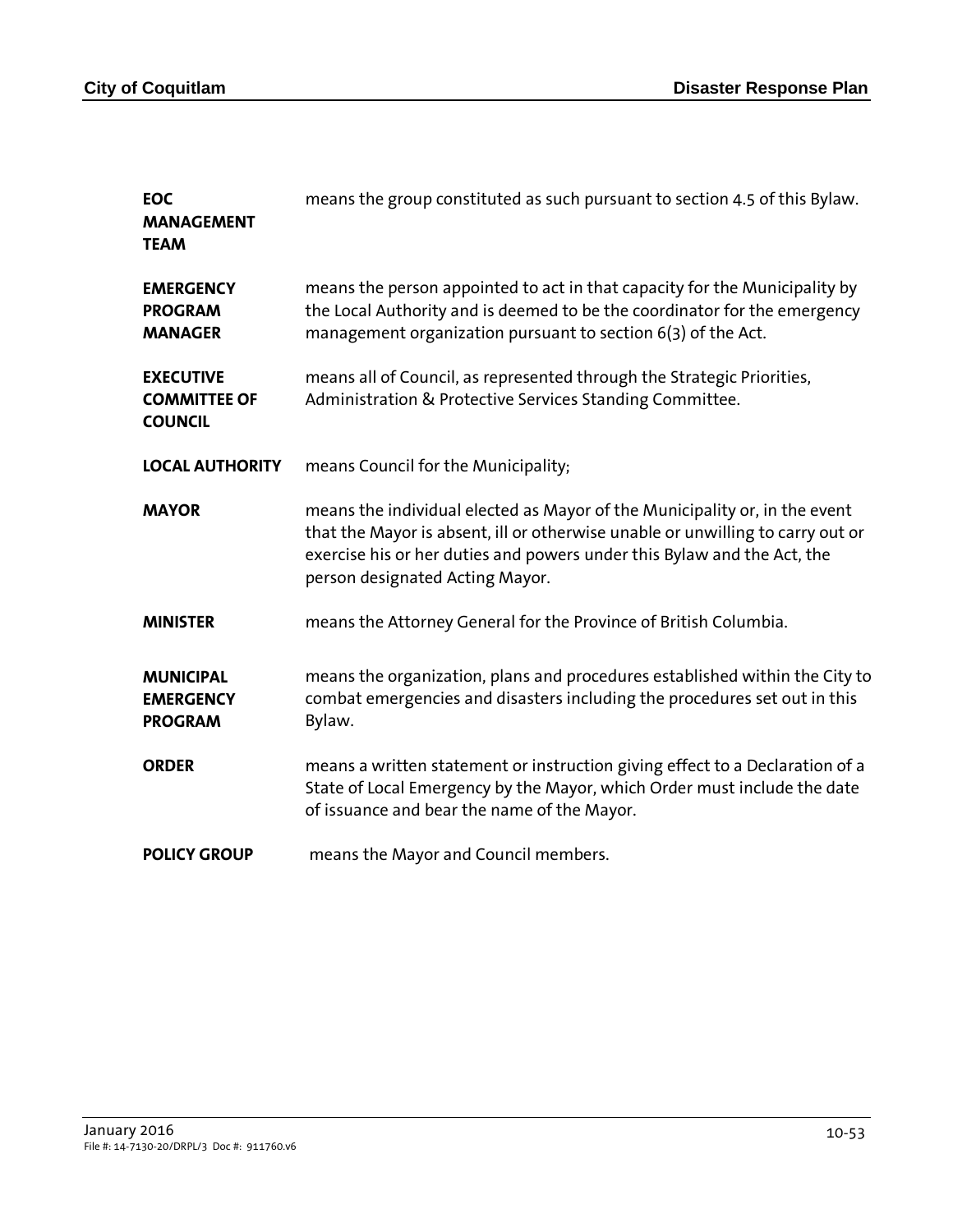- 3.2 Words that are not defined in this Bylaw will have the definitions assigned to them in the Act if defined therein.
- 3.3 Reference in this Bylaw to:
	- a) a numbered "section" or "Part" is a reference to the correspondingly numbered section or Part of this Bylaw;
	- b) unless the context otherwise requires, the plural is to be considered to be a reference also to the singular;

#### **PART FOUR: MUNICIPAL EMERGENCY PROGRAM ADMINISTRATION**

- 4.1 The Local Authority must appoint an individual to the position of Manager Emergency Program.
- 4.2 An Emergency Management Committee will be established by the Administrator and the following individuals constitute the Committee:
	- a) Members of the Senior Executive Team;
	- b) Manager Emergency Programs; and
	- c) Emergency Social Services Director or designate.
- 4.3 The Deputy City Manager and Manager Emergency Program will be the Co-Chairs of the Emergency Management Committee.
- 4.4 An Executive Committee of Council is hereby created and the following individuals constitute the Committee:
	- a) Council, as represented through the Strategic Priorities, Administration & Protective Services Standing Committee.
- 4.5 The Policy Group is hereby created and the following individuals constitute the Group:
	- a) Council
- 4.6 The EOC Management Team is established by the EOC Director, when the EOC is activated, and the following individuals may constitute the Team:
	- a) EOC Director;
	- b) EOC Deputy Director;
	- c) Liaison Officer;
	- d) Information Officer;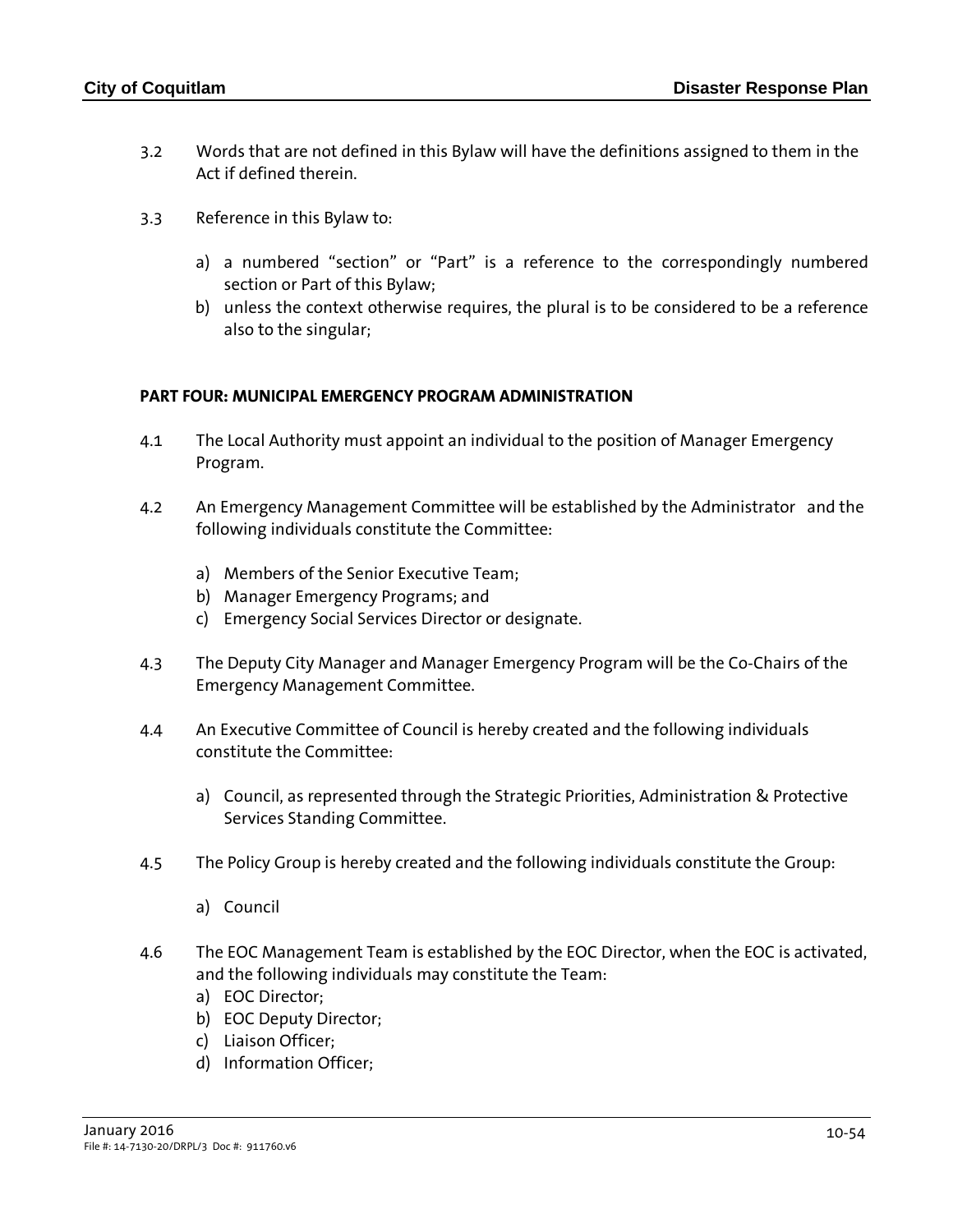- e) Safety/Risk Officer;
- f) Operations Section Chief;
- g) Planning Section Chief;
- h) Logistics Section Chief; and
- i) Finance and Administration Section Chief.

#### **PART FIVE: RESPONSIBILITIES**

- 5.1 The Manager Emergency Program will report directly to the Deputy City Manager for the Municipality and will be responsible for the following:
	- a) reporting on program activities requiring Council direction to the City's Strategic Priorities, Administration & Protective Services Standing Committee;
	- b) making such minor amendments to the Municipal Emergency Program as are necessary to ensure that the information contained in such Program remains current at all times, including, without limitation, updating telephone numbers, addresses, locations of equipment and response teams;
	- c) providing day to day administration of the Municipal Emergency Program including coordinating staff and public education and liaising with external organizations on emergency management issues;
	- d) maintaining information on potential natural and man-made hazards and the impact that such hazards could have on the Municipality;
	- e) coordinating, equipping and training Municipal Emergency Program volunteer services;
	- f) ensuring all municipal departments develop and keep updated departmental emergency plans that are consistent with and support the Municipal Emergency Program;
	- g) providing liaison on behalf of the Municipality with other external support organizations;
	- h) selecting and processing City candidates for Federal or Provincial Emergency Program courses;
	- i) conducting studies and exercises within the Municipality to ensure that the Municipal Emergency Program is understood, effective and in a state of readiness; and
	- j) acting as the point of contact for the Municipality with the Provincial Emergency Program and other governments or agencies concerning emergency planning and operations.
- 5.2 The Emergency Management Committee will be responsible for the following:
	- 1) making and amending practices and procedures to regulate its activities and meetings;
	- 2) establishing such sub-committees or working groups as it deems necessary to carry out its duties and obligations;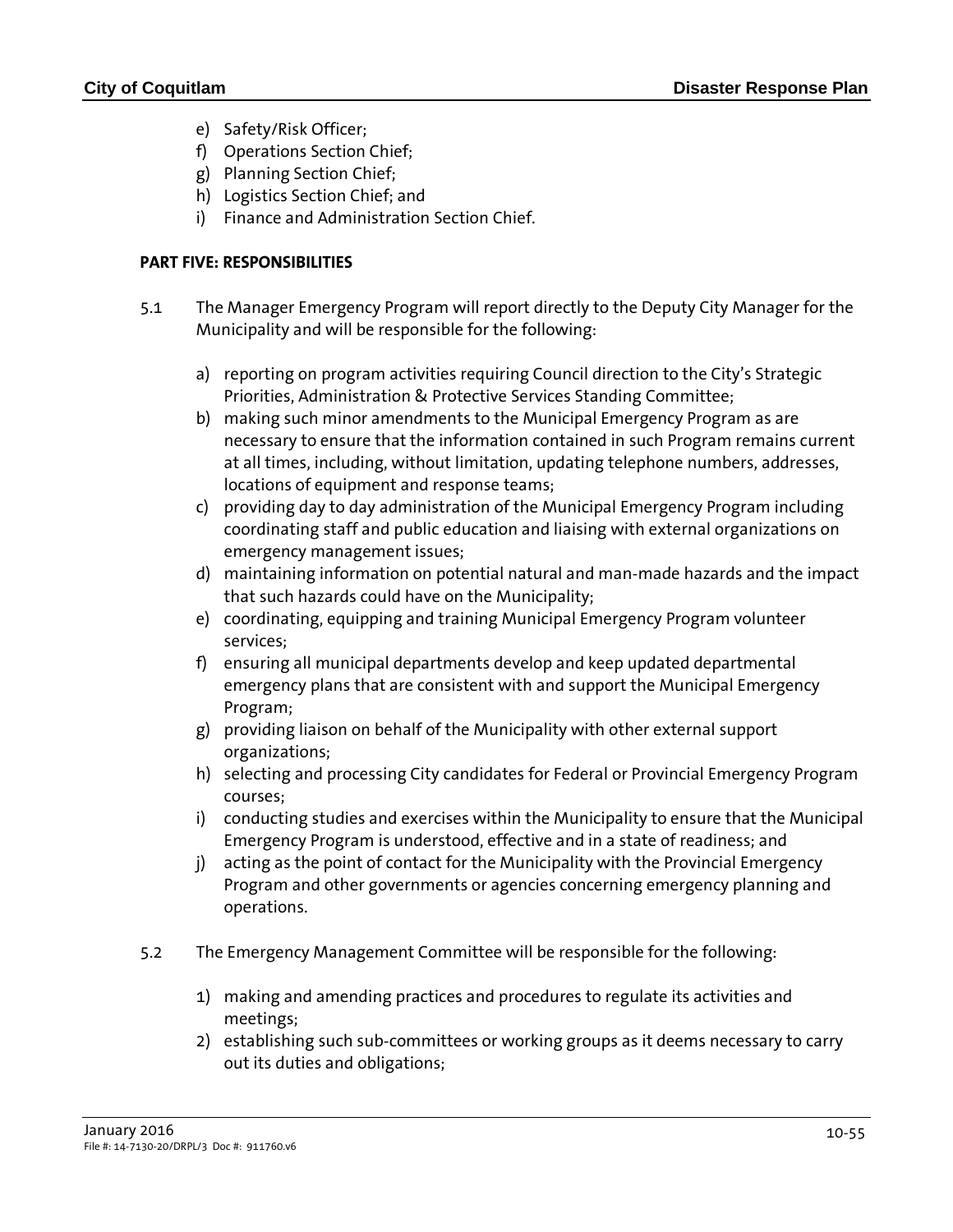3) subject to the final approval of the Local Authority:

i) negotiating with other municipalities or governments for the purpose of mutual aid or the formation of joint organizations; and

ii) negotiating with individuals, societies, corporations or other legal entities than government bodies for the engagement of one or more of their members deemed qualified to provide services necessary to achieve the objectives of this Bylaw;

4) preparing the Municipal Emergency Program, which program must:

i) provide a general direction and framework that covers prevention, mitigation, preparedness, response and recovery programs to deal with a Disaster or Emergency in the Municipality, and

ii) formulate roles and responsibilities for all officials appointed pursuant to this Bylaw (whose roles and responsibilities are not otherwise defined herein).

5.3 The Policy Group is responsible for the following:

a) approving extraordinary financial expenditures and, or policy decisions, during response and recovery operations.

- 5.4The EOC Management Team will be responsible for the following:
	- a) Coordinating the overall operations undertaken by the Municipality in response to and recovery from an Emergency or Disaster, in accordance with the Municipal Emergency Program.
- 5.5 The Director of the EOC shall be responsible for the following:
	- a) exercising overall management responsibility for the coordination between emergency response and supporting agencies in the EOC during an emergency or disaster;
	- b) ensuring the Policy Group is kept apprised of the emergency response and is consulted to approve extraordinary financial expenditures and, or policy decisions;
	- c) when a Declaration of a State of Local Emergency exists, acting as the Municipality's liaison person between the Provincial Director or such other person as the Minister may appoint under Section 10(2) of the Act and the Local Authority.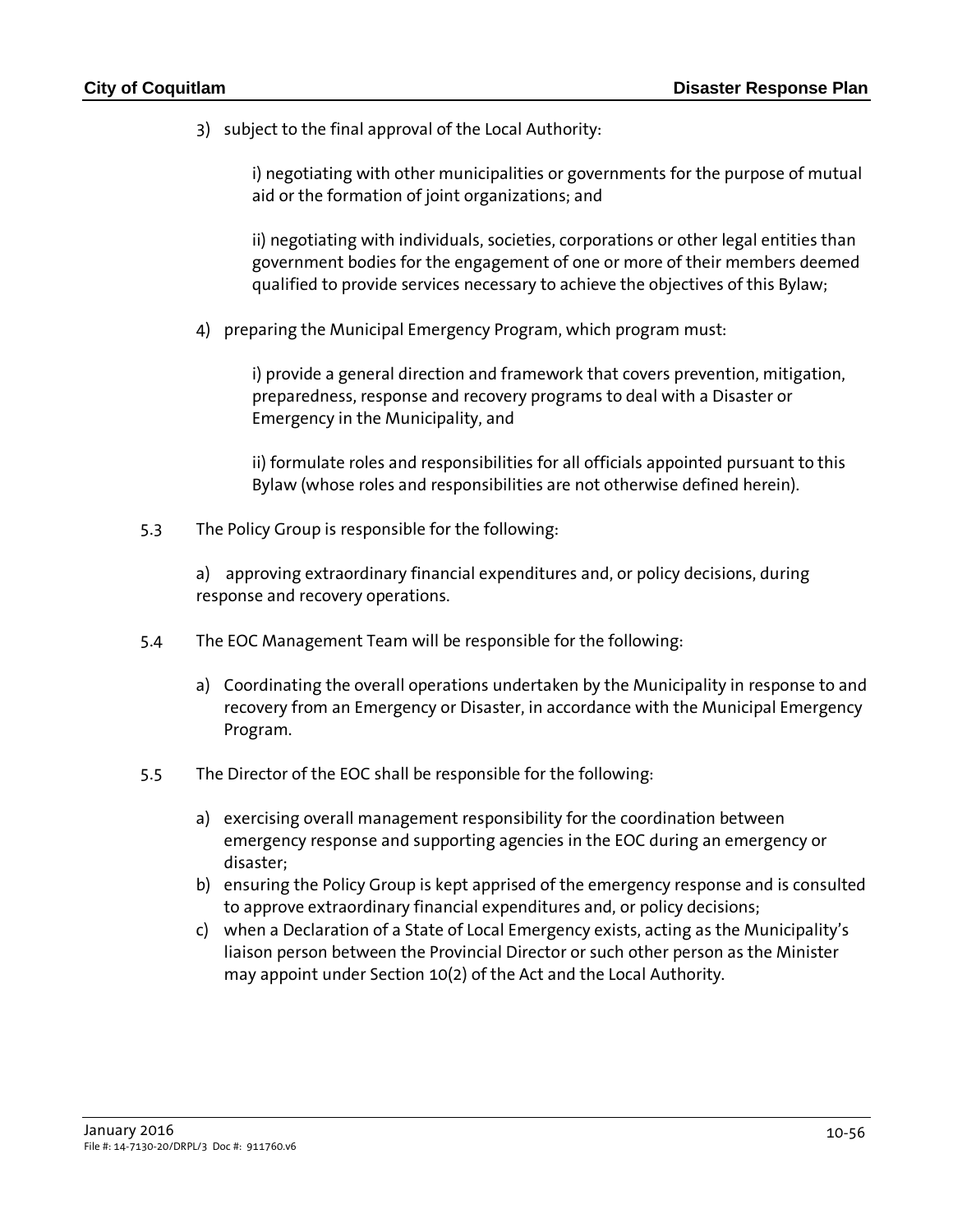#### **PART SIX: DECLARATION OF A STATE OF LOCAL EMERGENCY**

- 6.1 Subject to Section 6.3, the Local Authority may, when satisfied that an emergency or disaster exists make a Declaration of a State of Local Emergency either by resolution or bylaw.
- 6.2 Subject to section 6.3 and provided that the Mayor has used his or her best efforts to obtain the consent of all other members of the Local Authority to a Declaration of a State of Local Emergency, the Mayor may, by Order, make a Declaration of a State of Local Emergency.
- 6.3 A Declaration of a State of Local Emergency, whether made by the Local Authority or the Mayor must:
	- a) identify the nature of the Disaster or Emergency;
	- b) identify whether the Disaster or Emergency affects all of the Municipality or only a portion thereof and, in the latter case, clearly identify the affected portion of the Municipality; and
	- c) be made in approximately the form annexed as Schedule "A" to this Bylaw.
- 6.4 If a Declaration of a State of Local Emergency is made in accordance with this Bylaw the Local Authority or Mayor, as applicable, must immediately:
	- a) forward a copy of the Declaration of a State of Local Emergency to the Minister; and
	- b) cause details of the Declaration of a State of Local Emergency to be published by a means of communication that the Local Authority or Mayor, as the case may be, considers most likely to make the contents of the declaration known to the population of the affected area of the Municipality.

#### **PART SEVEN: POWERS ASSOCIATED WITH THE DECLARATION OF A STATE OF LOCAL EMERGENCY**

7.1 Once a Declaration of a State of Local Emergency has been made in the municipality, the EOC Management Team will immediately assume responsibility for the Disaster or Emergency which prompted the Declaration of a State of Local Emergency in accordance with the division of responsibilities set out in sections 5.3 of this Bylaw, the Act and the Municipal Emergency Program. In carrying out its duties and responsibilities, the EOC Management Team may exercise any or all of the following powers of the Local Authority pursuant to the delegation provisions of section 6(4) of the Act, subject only to an order from the Minister directing the Local Authority and through it to its delegates, to refrain or desist from exercising any one or more of the powers enumerated in paragraphs a) through to and including j) below: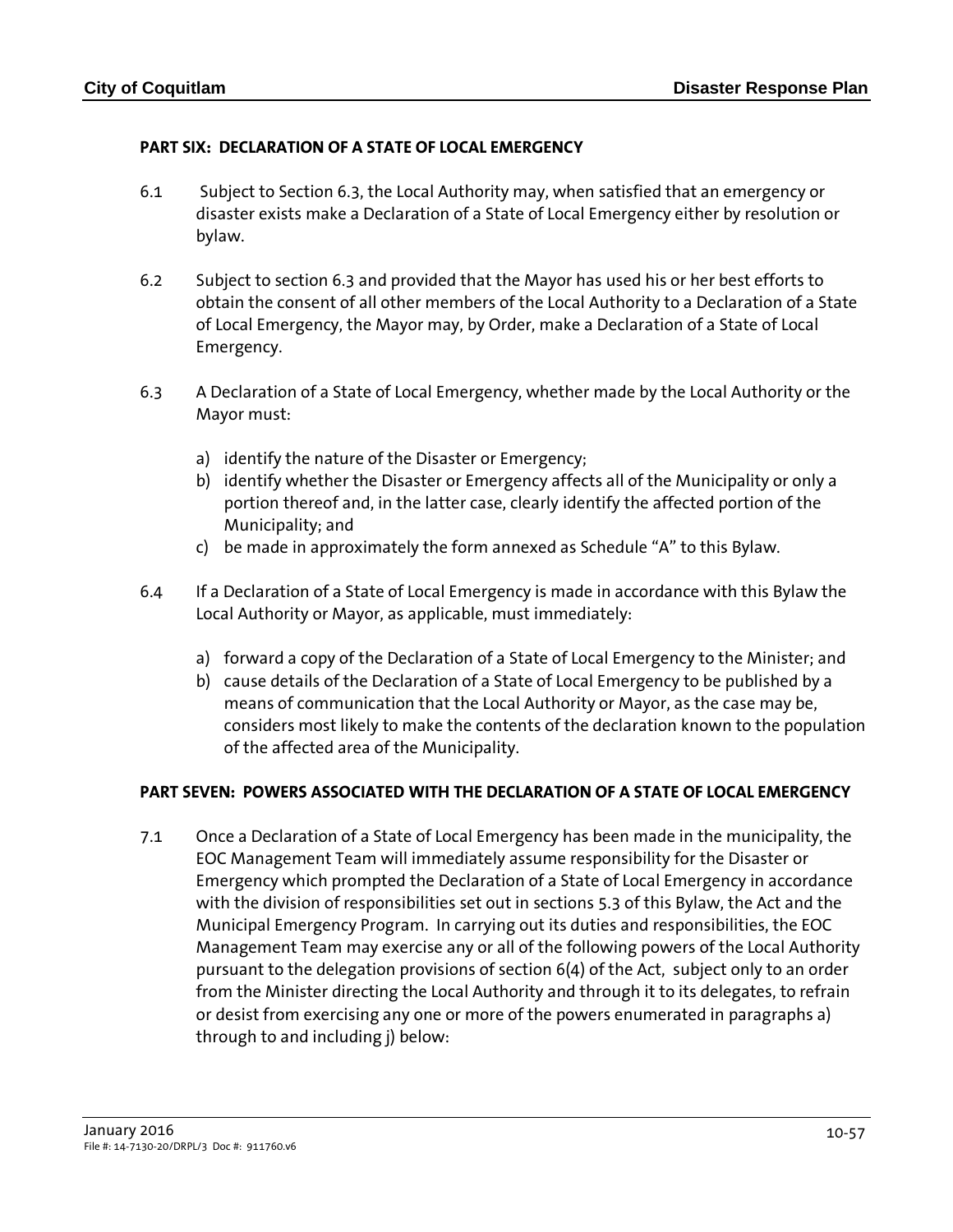- a) acquire or use any land or personal property considered necessary to prevent, respond to or alleviate the effects of an Emergency or Disaster;
- b) authorize or require any person to render assistance of a type that the person is qualified to provide or that otherwise is or may be required to prevent, respond to or alleviate the effects of an Emergency or Disaster;
- c) control or prohibit travel to or from any area designated in the declaration within the local authority's jurisdiction;
- d) provide for the restoration of essential facilities and the distribution of essential supplies and provide, maintain and coordinate emergency medical, welfare and other essential services in any part of the local authority's jurisdiction;
- e) cause the evacuation of persons and the removal of livestock, animals and personal property from any area designated in the declaration within the local authority's jurisdiction that is or may be affected by an Emergency or a Disaster and make arrangements for the adequate care and protection of those persons, livestock, animals and personal property;
- f) authorize the entry into any building or on any land, without warrant, by any person in the course of implementing an emergency plan or program or if otherwise considered by the local authority to be necessary to prevent, respond to or alleviate the effects of an Emergency or Disaster;
- g) cause the demolition or removal of any trees, structures or crops if the demolition or removal is considered by the local authority to be necessary or appropriate in order to prevent, respond to or alleviate the effects of an Emergency or Disaster;
- H) construct works considered by the local authority to be necessary or appropriate to prevent, respond to or alleviate the effects of an Emergency or Disaster;
- I) procure, fix prices for or ration food, clothing, fuel, equipment, medical supplies or other essential supplies and the use of any property, services, resources or equipment within any area designated in the declaration within the local authority's jurisdiction for the duration of the state of local emergency;
- 7.2 The Local Authority may, during or within 60 days after the Declaration of a State of Local Emergency, by bylaw ratified by the Minister of Municipal Affairs, borrow any money necessary to pay expenses caused by the Disaster or Emergency.

### **PART EIGHT: CANCELLATION OF A DECLARATION OF A STATE OF LOCAL EMERGENCY**

8.1 The Local Authority or Mayor, as the case may be, must, when of the opinion that the Emergency or Disaster no longer exists in the Municipality or part thereof for which a Declaration of a state of local emergency was made, cancel the Declaration by means of a bylaw or resolution of the Local Authority or Order of the Mayor, and promptly notify the Minster of the cancellation of the Declaration of a State of Local Emergency.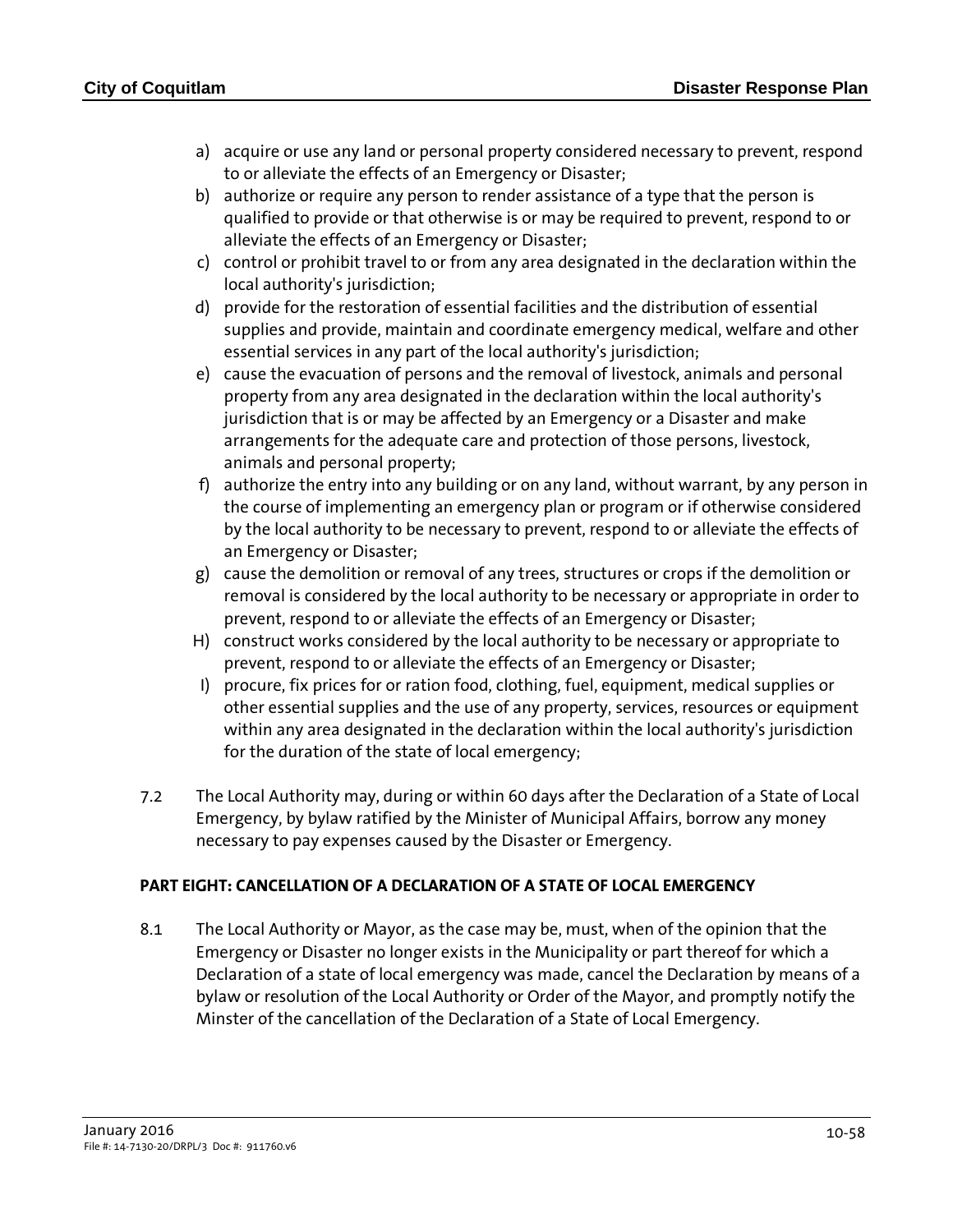#### **PART NINE: OTHER PROVISIONS**

- 9.1 If any part, section or sub-clause of this Bylaw is, for any reason held to be invalid by the decision of a court of competent jurisdiction, such decision does not affect the validity of the remaining portions of the Bylaw.
- 9.2 This Bylaw will come into force on the date of final adoption.

READ A FIRST TIME this  $1<sup>st</sup>$  day of March, 2010

READ A SECOND TIME this  $1<sup>st</sup>$  day of March, 2010

READ A THIRD TIME this 1<sup>st</sup> day of March, 2010

GIVEN FOURTH AND FINAL READING and the Seal of the Corporation affixed this 15<sup>th</sup> day of March, 2010.

MAYOR

DEPUTY CITY CLERK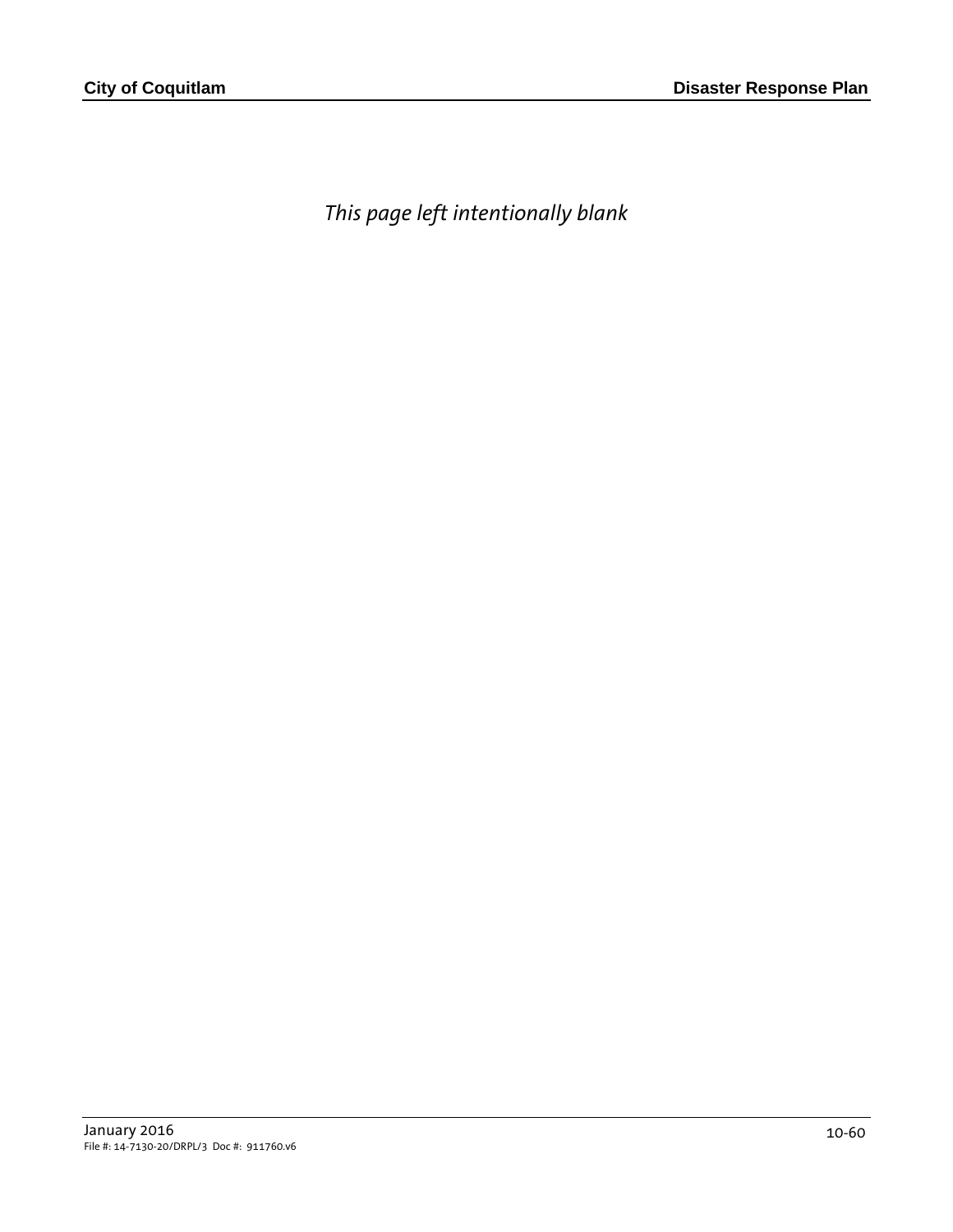# **APPENDIX B: DEFINITION OF TERMS**

| <b>Terms</b>                                           | <b>Definitions</b>                                                                                                                                                                                                                                                                                                                                                                                                                                                                                                                                                                            |
|--------------------------------------------------------|-----------------------------------------------------------------------------------------------------------------------------------------------------------------------------------------------------------------------------------------------------------------------------------------------------------------------------------------------------------------------------------------------------------------------------------------------------------------------------------------------------------------------------------------------------------------------------------------------|
| City                                                   | City of Coquitlam                                                                                                                                                                                                                                                                                                                                                                                                                                                                                                                                                                             |
| <b>Department</b><br><b>Operations Centre</b><br>(DOC) | An EOC concept at a departmental level. It is a centralized location for a<br>department where senior department staff gather to coordinate and support site<br>response(s), sometimes referred to as a DOC.                                                                                                                                                                                                                                                                                                                                                                                  |
| <b>Disaster Response</b><br>Route                      | Pre-identified transportation routes within the Metro Vancouver that are<br>designated for emergency vehicle use during an emergency or disaster. Not to be<br>used by the general public during these events. Personnel using these routes<br>must have proper vehicle or personal identification (e.g., a rescue vehicle, rear<br>view mirror hanger, and/or ID decal).                                                                                                                                                                                                                     |
| <b>Disaster</b>                                        | As defined in the Emergency Program Act, a "disaster" means a calamity that<br>Is caused by accident, fire, explosion or technical failure or by the<br>a.<br>forces of nature, and<br>b. Has resulted in serious harm to the health, safety or welfare of<br>people, or in widespread damage to property.<br>A disaster that impacts Coquitlam would likely result in the requirement for<br>external resources and assistance.                                                                                                                                                              |
| <b>Emergency</b>                                       | As defined in the Emergency Program Act, an "emergency" means a present or<br>imminent event that<br>a. Is caused by accident, fire, explosion or technical failure or by the<br>forces of nature, and<br>b. Requires prompt coordination of action or special regulation of<br>persons or property to protect the health, safety or welfare of people<br>or to limit damage to property.<br>An emergency in Coquitlam likely means that there are adequate coordination<br>and City resources to deal with the situation. A major emergency may require<br>external resources or assistance. |
| <b>EOC Management Staff</b>                            | EOC Director, Liaison Officer, the Information Officer, and the Safety and Security<br>Officer.                                                                                                                                                                                                                                                                                                                                                                                                                                                                                               |
| <b>EOC Management</b><br><b>Team</b>                   | EOC Director, Liaison Officer, Safety Officer, Information Officer and all EOC<br>Section Chiefs.                                                                                                                                                                                                                                                                                                                                                                                                                                                                                             |
| <b>Event</b>                                           | An occurrence based on a hazard identified (i.e., earthquake, interface fire or<br>flood).                                                                                                                                                                                                                                                                                                                                                                                                                                                                                                    |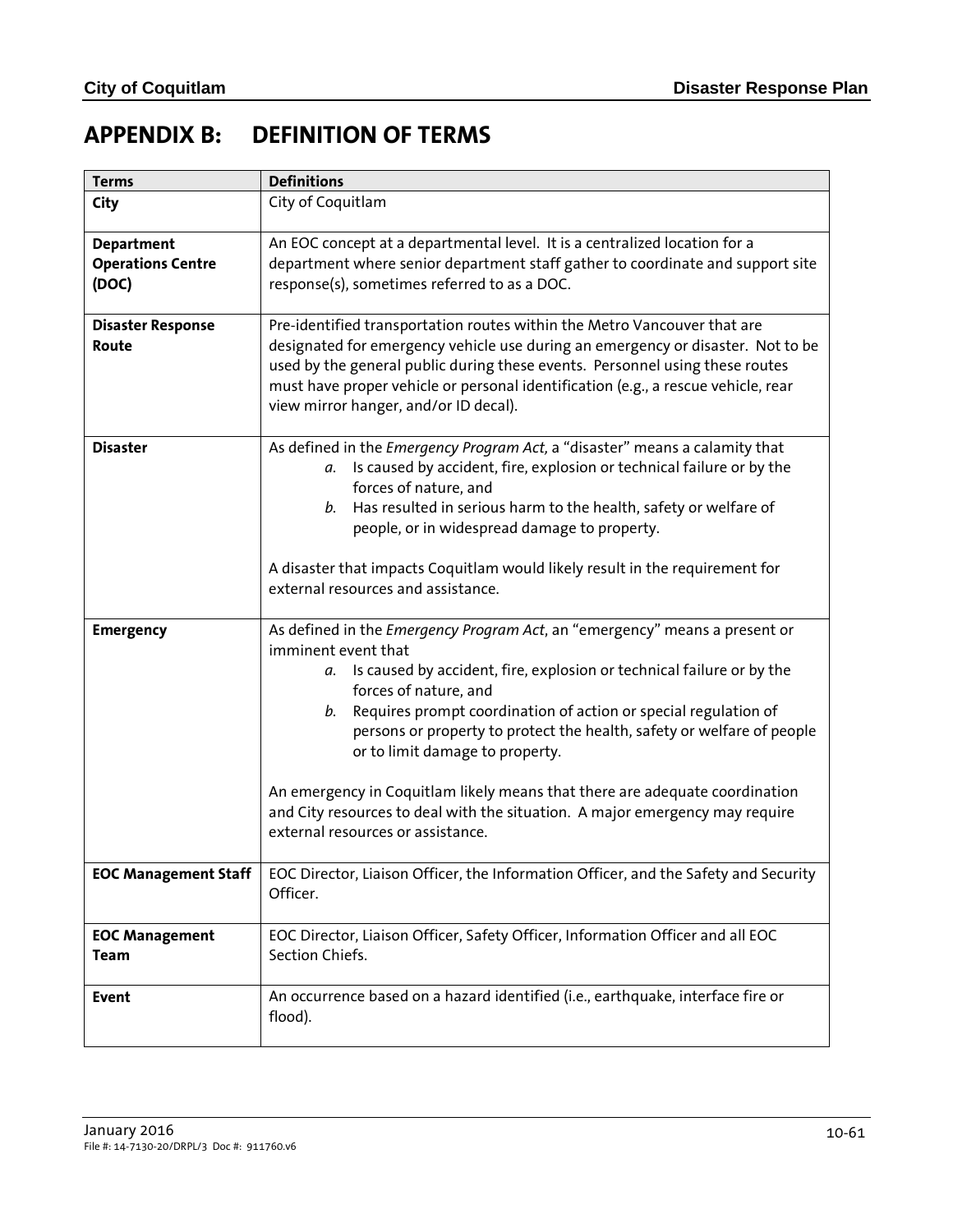| <b>Extraordinary</b><br><b>Resources</b>   | Extraordinary resources are resources required for response or recovery that are<br>unusual and/or have significant cost implications. These resources could be<br>external, Provincial or Federal resources or assistance (e.g. helicopters).                                               |
|--------------------------------------------|----------------------------------------------------------------------------------------------------------------------------------------------------------------------------------------------------------------------------------------------------------------------------------------------|
|                                            | Extraordinary resource requests must be vetted through the EOC Operations<br>Section Chief and authorized by the EOC Director. In the absence of a City EOC,<br>direct access to the City Manager for authorization is permitted.                                                            |
| Incident                                   | One or more occurrences that happen as a result of an event. For example, an<br>earthquake is an event, but a resulting gas leak is an incident.                                                                                                                                             |
| <b>Incident Commanders</b>                 | Sometimes referred to as the Site Managers. These are individuals who have the<br>overall responsibility of coordinating the response, information and liaison for a<br>particular incident or incidents in the field.                                                                       |
|                                            | An Incident Commander may be responsible for single or multiple sites<br>depending on the nature and magnitude of the situation and available resources.                                                                                                                                     |
| <b>Lead Department or</b><br><b>Agency</b> | A City Department or an external agency that is identified as having the lead role<br>in coordinating the information and/or response activities at a site.                                                                                                                                  |
|                                            | For a lead City Department, a staff member on scene, preferably the most senior<br>staff available, should be identified as the one who will have the overall<br>coordination role and who will remain as the main field contact at a particular<br>site until otherwise replaced.           |
|                                            | Often, a representative of the Leading Department/Agency is also the Incident<br>Commander at the Site, and a senior representative from the Leading<br>Department is the Operations Section Chief at the EOC.                                                                               |
| <b>Recovery</b>                            | The activity that occurs after the response phase of an emergency when the<br>immediate threat no longer exists. Recovery can take significantly longer than<br>the response phase.                                                                                                          |
| <b>Resolution</b>                          | A decision made by Council at a duly constituted meeting.                                                                                                                                                                                                                                    |
| Response                                   | The activity that happens to immediately deal with the event. There is often a<br>time critical element associated with this phase of an event. This is the<br>immediate threat stage of the emergency situation and response may be a<br>matter of life and death - time is of the essence. |
| <b>Section Chief</b>                       | An individual responsible for command of the Operations, Planning, Logistics, or<br>Finance/Administration functions in the EOC.                                                                                                                                                             |
| <b>State of Local</b><br><b>Emergency</b>  | The state that is required to obtain extraordinary powers to effectively respond<br>to an emergency or disaster. A declaration is made by Order from the Mayor or<br>by Council resolution or bylaw and must be approved by the Province.                                                    |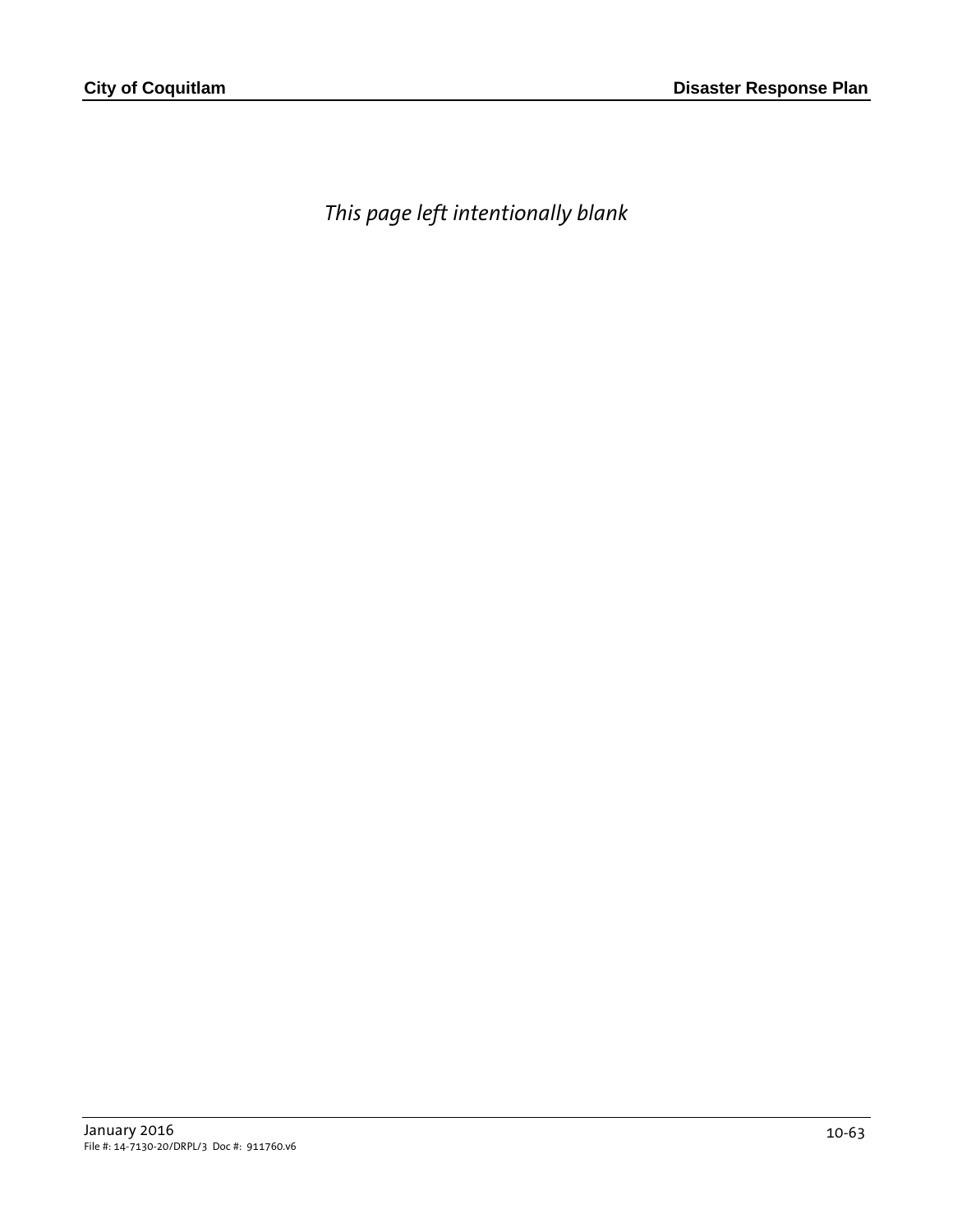# **APPENDIX C: LEGISLATION SUMMARY**

## *BC Emergency Program Act [RSBC 1996] Chapter 111*

Establishes the requirements for local authorities to create and maintain emergency management organizations, develop plans, obtain extraordinary powers, and obtain disaster financial assistance. It identifies that anyone involved in the response that was acting in good faith and not grossly negligent is exempt from civil liability.

The BC Emergency Program Act includes the following regulations:

#### **Compensation and Disaster Financial Assistance Regulation, 1995**

Outlines the requirements and processes to pay compensation to victims of an emergency or disaster.

#### **Emergency Program Management Regulation, 1994**

Outlines the responsibility of the Emergency Management BC program and the BC government before and during an emergency or disaster.

#### **Local Authority Emergency Management Regulation, 1995**

Defines specific requirements that local authorities must take to prepare for and respond to emergencies including how to declare a *state of local emergency.*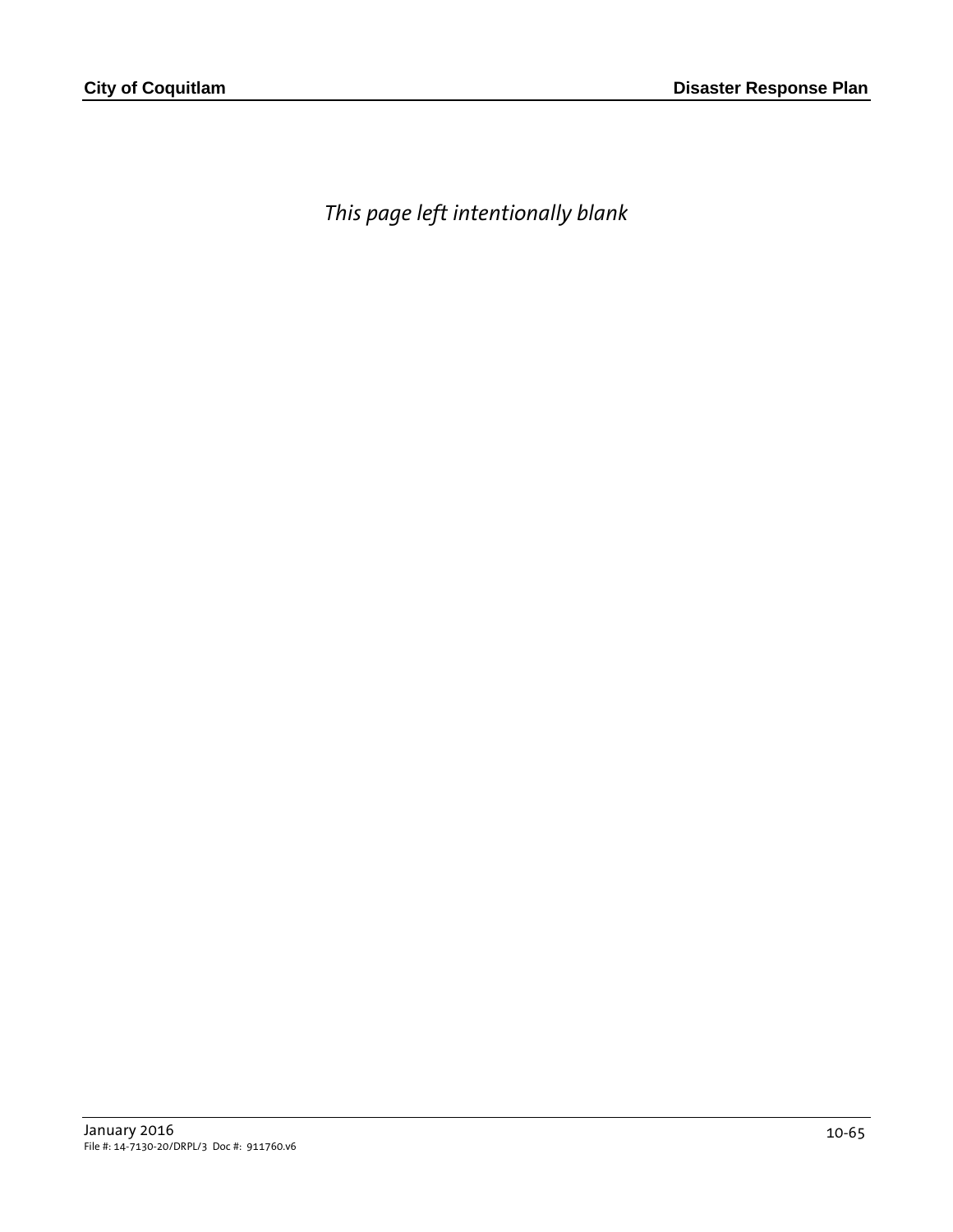# **APPENDIX D: GENERAL PLANNING & RESPONSE ACTIONS**

This appendix is a guide to help Coquitlam Departments develop departmental disaster response plans and outlines activities that should occur before, during and after an emergency or disaster.

## *Pre-Event: Preparedness and Planning*

Coquitlam departments must be prepared before an emergency or disaster and have an understanding of their emergency roles and responsibilities. The following list contains general activities that departments should undertake prior to these events:

- $\Box$  Develop and maintain a departmental emergency response plan. Include hazard specific responses and procedures as necessary.
- Identify critical roles, resources, facilities, infrastructure, and essential services.
- $\Box$  Establish recovery priorities and develop a recovery plan.
- $\Box$  Obtain necessary equipment and supplies using reasonable judgement to allow the department to carry out its responsibilities during an emergency or disaster.
- $\Box$  Provide training and exercises as required so staff understand and can perform their emergency roles and responsibilities as outlined in the departmental emergency plan and City Disaster Response Plan.
- $\Box$  Develop and maintain staff call out lists and procedures as required. Consider requirements as outlined in Union and other agreements.
- As much as possible ensure 24/7 coverage for identified emergency positions.
- □ Ensure employees who are required to travel during and after an emergency/disaster have received Disaster Response Route identification.
- Encourage staff to become personally prepared and develop family preparedness plans.
- $\square$  Establish and maintain mutual aid agreements with other municipalities and/or agencies as required.
- Establish and maintain resource and contact lists as required. Provide this information to Logistics Section Chief as required.

Coquitlam employees also have a responsibility to prepare themselves for potential emergencies and disasters:

- $\Box$  As much as possible, develop personal and family emergency preparedness plans.
- $\Box$  Be familiar with assigned emergency roles and responsibilities.
- $\Box$  Attend training, exercises and other activities to become knowledgeable in emergency preparedness, response and recovery roles and responsibilities.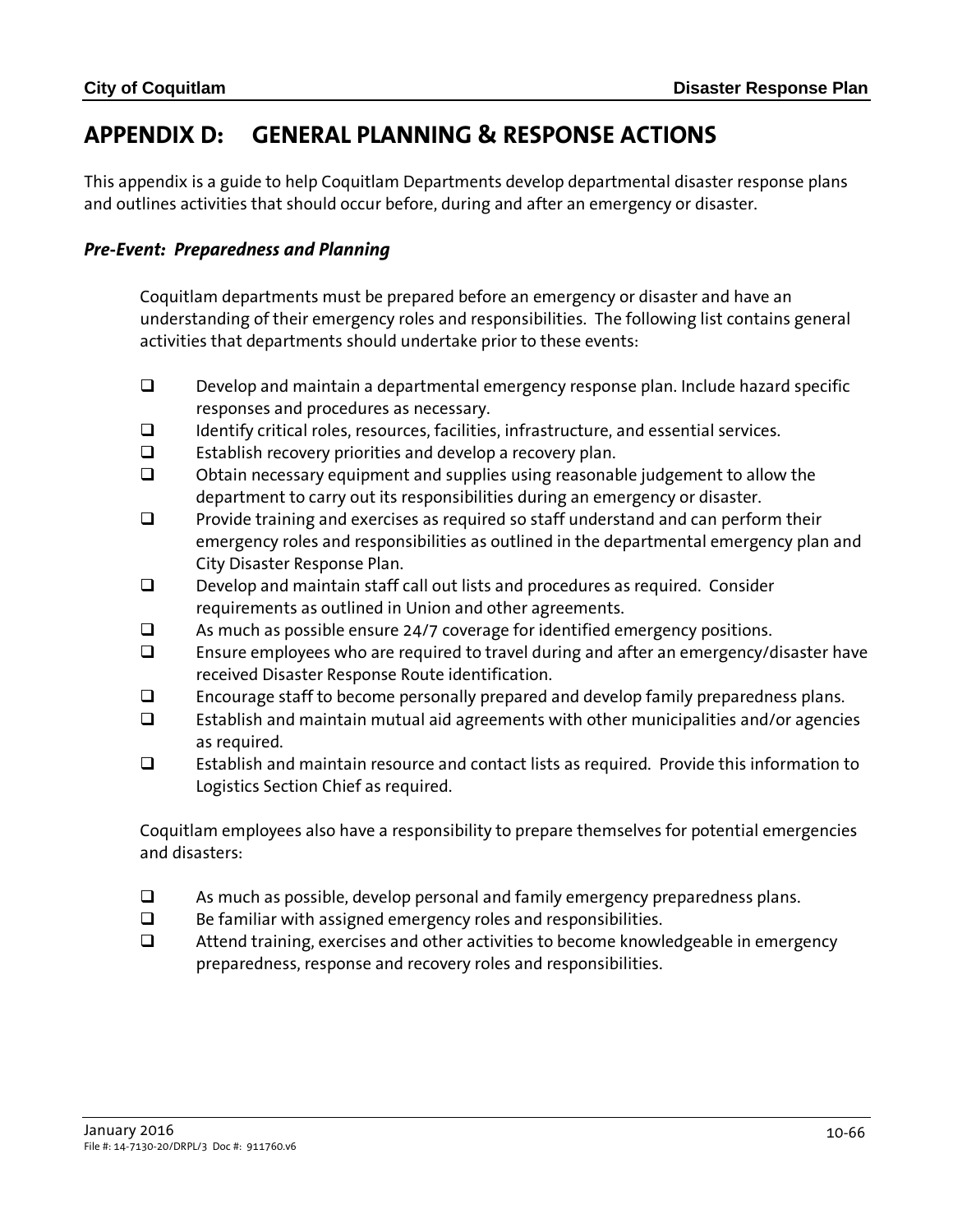## *Event: Response Actions*

The critical nature of the response stage should reflect the preparedness and planning activities previously undertaken. During this stage calculated actions that mitigate or reduce the negative impacts of the emergency are made to take into consideration available resources, critical time elements, nature of the hazard and the potential for the event to escalate or change. The following is a list of general activities required by departments when responding to an emergency or disaster:

- $\Box$  Activate all or part of the departmental emergency plan.
- $\square$  Ensure safety of staff during the response stage.
- $\Box$  Contact staff as necessary using departmental call out lists and following applicable procedures.
- $\Box$  Follow previously identified departmental procedures or other steps as required to most effectively respond to the event and minimize its impact.
- As required, shut down non-essential City operations.
- E Keep accurate records of all actions.

Coquitlam employees should also be ready to respond:

- $\Box$  Ensure personal safety.
- $\square$  Ensure family safety at first possible opportunity.
- $\Box$  Contact supervisor and/or report to pre-identified locations.
- $\Box$  Perform emergency duties as instructed.
- $\Box$  Be prepared to stay for extended periods.
- $\Box$  All excluded employees are expected to continue to work during any emergency situation. Senior managers may use their discretion to release any staff and/or appoint staff to various functions as appropriate. Non-excluded staff may be required to work to provide essential services.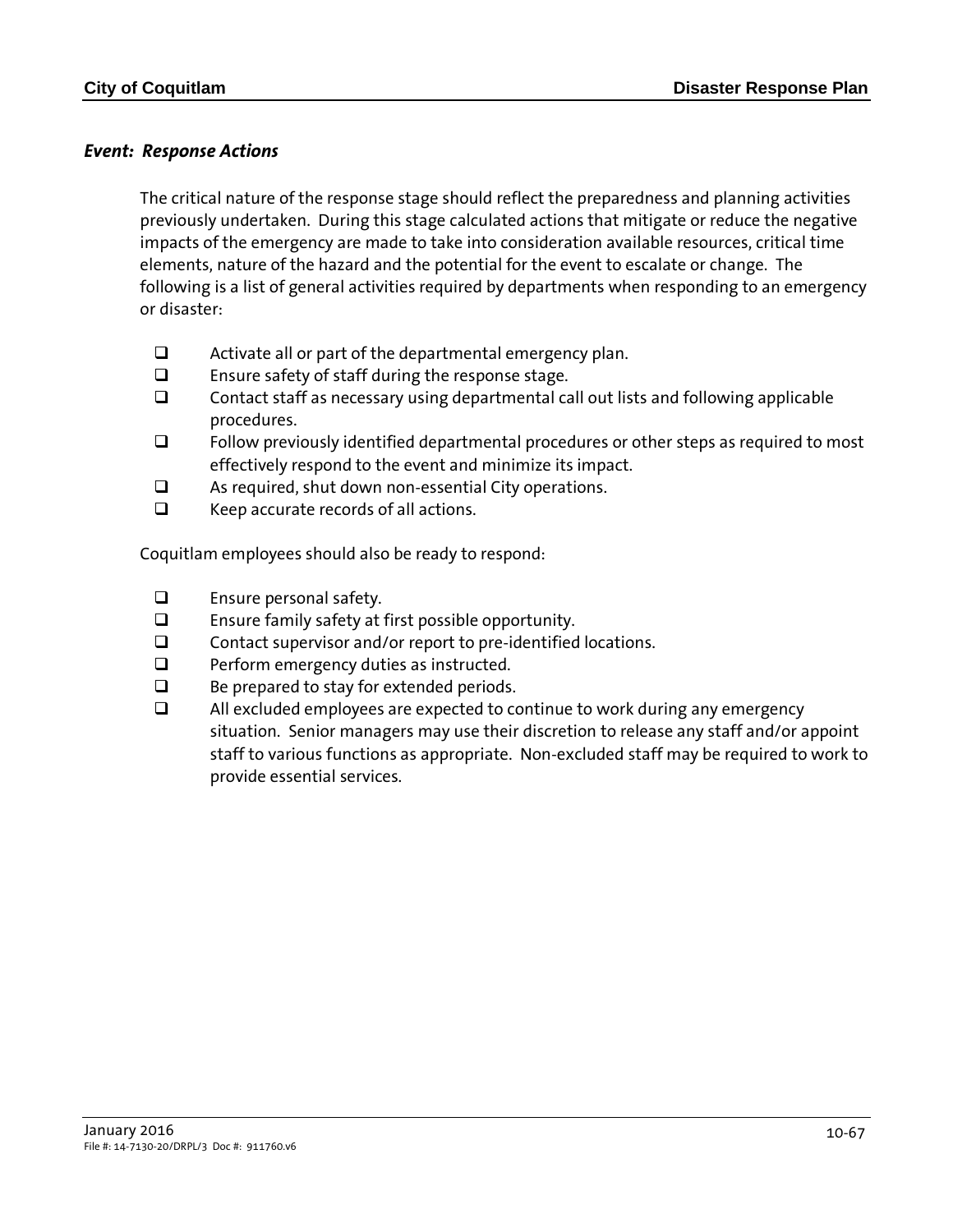### *Post-Event: Recovery Action*

The transition from the response to recovery stages will not be clearly defined. Recovery generally occurs after the critical stages of an emergency or disaster have passed. For each department this point may occur at different times and it is possible to have some departments still in the response phase while others have already initiated recovery actions.

During the recovery phase, it is important that each department:

- $\Box$  Assess the status of departments including the number of available staff, facility use, and operability of equipment.
- $\Box$  Identify requirements and establish a departmental Recovery Plan.
- $\Box$  Keep staff informed as much as reasonably possible.
- $\Box$  As required be involved in all debriefings relevant to the event and department.
- $\Box$  If warranted, recommend that investigations be conducted and evidence collected regarding the emergency incident(s). Determine if infractions have been committed and if appropriate, recommend that charges are laid.
- $\Box$  Identify opportunities for change that have resulted from the event that will help to continually improve services, facilities and the community.
- $\Box$  As they become available, re-offer departmental operations to other City departments, agencies and the public.
- $\Box$  Keep accurate records of all actions.
- $\Box$  Learn from the event and if possible mitigate similar situations to prevent future events.
- □ Make changes to departmental plans and procedures as required reflecting 'lessons learned' from the incident. Incorporate these changes into subsequent training and exercises.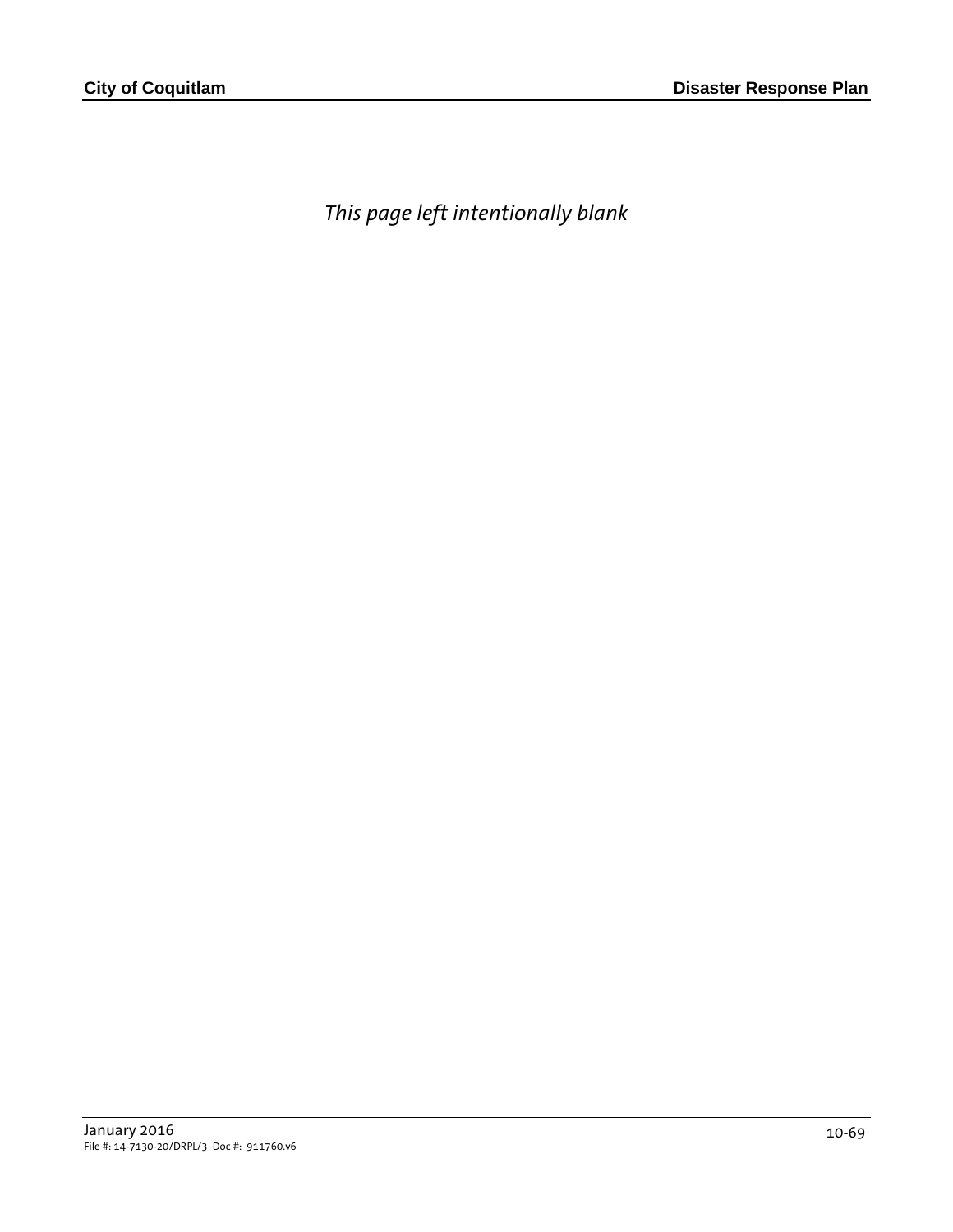# **APPENDIX E: REVISION HISTORY**

| <b>Revision Date</b> | Change                                                                                              | <b>Changed By</b>                       |
|----------------------|-----------------------------------------------------------------------------------------------------|-----------------------------------------|
| April 2010           | New Plan/binders issued to Plan holders.                                                            | Manager, Emergency<br>Program           |
| January 2012         | Updated Plan and issued replacement of all pages.<br>Issued new binders: No. 39-42 of updated Plan. | Manager, Emergency<br>Program           |
| June 2016            | Updated Plan and issued replacement of all pages.<br>Issued new binders: No. 39-42 of updated Plan. | Manager, Emergency<br>Management Office |